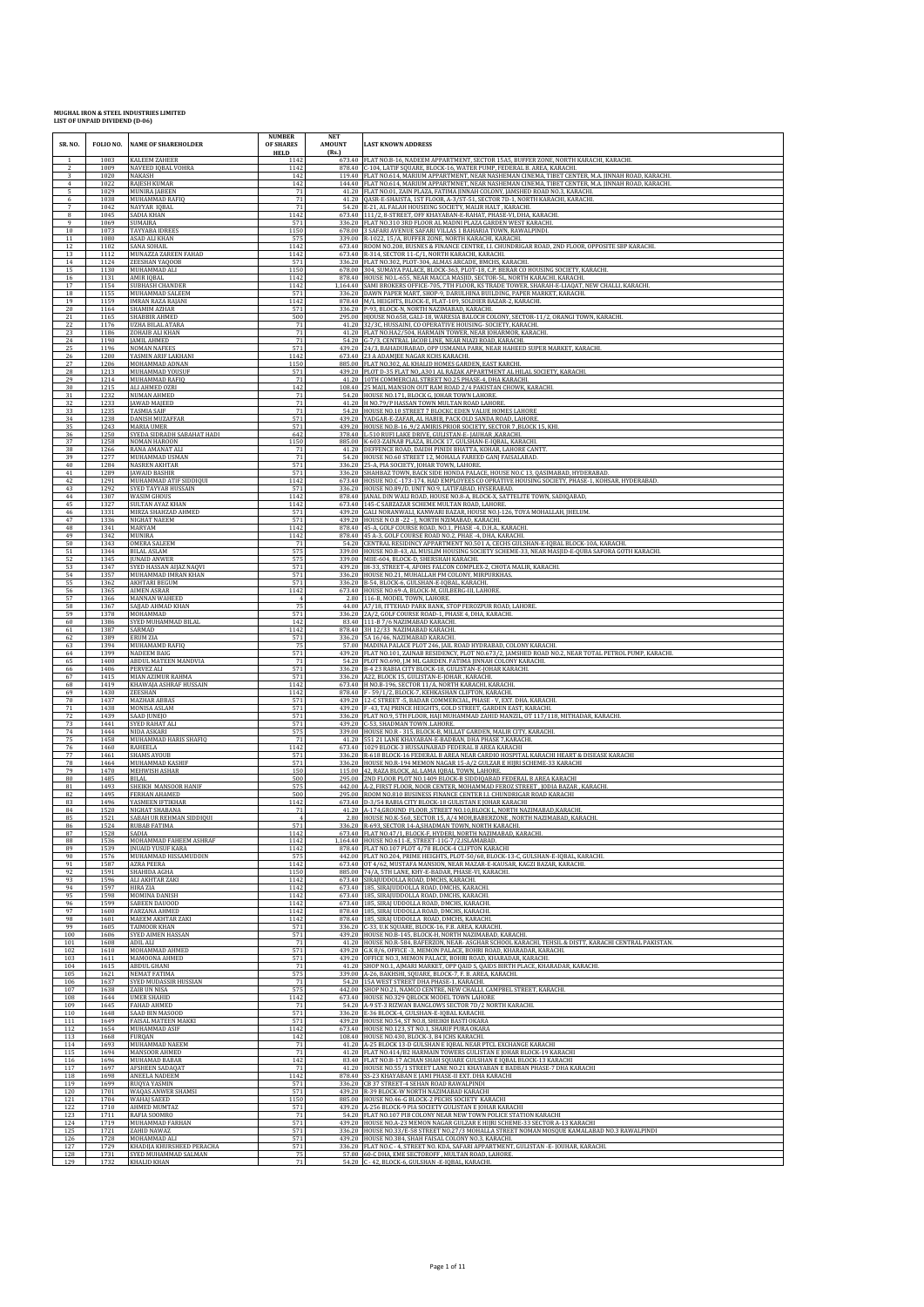| SR. NO.           | FOLIO NO.            | <b>NAME OF SHAREHOLDER</b>                                                   | <b>NUMBER</b><br>OF SHARES<br><b>HELD</b> | <b>NET</b><br><b>AMOUNT</b><br>(Rs.) | <b>LAST KNOWN ADDRESS</b>                                                                                                                                                                                                   |
|-------------------|----------------------|------------------------------------------------------------------------------|-------------------------------------------|--------------------------------------|-----------------------------------------------------------------------------------------------------------------------------------------------------------------------------------------------------------------------------|
| 130               | 1736                 | SYED JAWAD HAIDER                                                            | 1150                                      |                                      | 678.00 HOSUE NO.269, JAFIRIA SOCIETY, MALIR KARACHI.                                                                                                                                                                        |
| 131               | 1737                 | MNA FAROOQ                                                                   | 571                                       |                                      | 336.20 HOUSE NO.631, KARIM BLOCK ALLAMA IQBAL TOWN LAHORE                                                                                                                                                                   |
| 132<br>133<br>134 | 1738<br>1741<br>1744 | ABDULLAH FAROOQ MIRZA<br>HASSAN<br>AMNA RAHMAN                               | 571<br>1142                               |                                      | 439.20 HOUSE NO.631, KARIM BLOCK, ALLAMA IQBAL TOWN, LAHORE<br>878.40 BAIT-E-ZIQUDDIN, PLOT NO.311, STREET NO.19, BLOCK-3, L.B.M.C.H.S SHARFABAD, KARACHL<br>2.80 20. GULSHAN PARK, OPPOSITE, MANSOORA, MULTAN ROAD, LAHORE |
| 135               | 1750                 | AGHA TAHIR HUSSAIN                                                           | 575                                       |                                      | 442.00 F-44, BLOCK-7, KEHKASHAN CLIFTON, KARACHI.                                                                                                                                                                           |
| 136               | 1777                 | HAMMAD HASAN SIDDIQUI                                                        | 571                                       |                                      | 439.20 R-1150/ /15-A-4, BUFFER ZONE, NORTH KARACHI. KARACHI                                                                                                                                                                 |
| 137               | 1788                 | MARYUM FATIMA                                                                | 71                                        |                                      | 41.20 AL KARIM CENTRE PLOT SC 4, FLAT NO.408, BLOCK-D, NORTH NAZIMABAD KARACHI.                                                                                                                                             |
| 138               | 1810                 | SYED HASAN QAMAR                                                             | 571                                       |                                      | 439.20 HOUSE NO.R430, GROUND FLOOR , SECTOR 15A2, BUFFER ZONE . NORTH KARACHI.                                                                                                                                              |
| 139               | 1811                 | MUHAMMAD NAEEM                                                               | 1142                                      |                                      | 673.40 BANGLOW NO 86/A1 STREET 4., HYDERABAD.                                                                                                                                                                               |
| 140               | 1814                 | MUHAMMAD EJAZ AKBER KHAN                                                     | 575                                       |                                      | 442.00 112-C MODEL TOWN, LAHORE.                                                                                                                                                                                            |
| 141               | 1815                 | MARYAM KHATOON                                                               | 1142                                      |                                      | 878.40 11-C/2 PECHS, OFF COLLEGE ROAD NEAR WAPDA TOWN, LAHORE                                                                                                                                                               |
| 142               | 1824                 | SAJID ALI                                                                    | 571                                       |                                      | 336.20 HOUSE NO.100, DAKHANA LIAQATABAD, KARACHI.                                                                                                                                                                           |
| 143               | 1848                 | ADEEL UR REHMAN                                                              | 571                                       |                                      | 336.20 PLOT NO.463 A, STREET NO.3, DEHLI COLONY, KARACHI.                                                                                                                                                                   |
| 144               | 1855                 | ABDULLAH KHAN                                                                | 71                                        |                                      | 41.20 A-249 GULSHAN E IQBAL 10-A KARACHI                                                                                                                                                                                    |
| 145               | 1862                 | <b>BILAL TANWEER</b>                                                         | 75                                        |                                      | 44.00 S-22/II, 16TH EAST STREET, DHA, PHASE-1, KARACHI.                                                                                                                                                                     |
| 146               | 1869                 | MUHAMMAD JUNAID                                                              | 571                                       |                                      | 336.20 FLAT NO.115, KMC STAFF, QUARTER FIR BIRGADE-1, CEMENT LINE URDU COLLEGE KARACHI.                                                                                                                                     |
| 147               | 1870                 | MUHAMAD PARVEZ                                                               | 571                                       |                                      | 336.20 HOUSE NO.K-10 MT KHAN ROAD, SULTANABAD KARACHI-74200.                                                                                                                                                                |
| 148               | 1875                 | NAZIA                                                                        | 1142                                      |                                      | 673.40 HOUSE NO.195, BLOCK-3, FEDERAL B. AREA, KARACHI.                                                                                                                                                                     |
| 149               | 1884                 | KHURRAM IQBAL QAZI                                                           | 571                                       |                                      | 439.20 A-5FB GATH ISLANAND APPARTMENT, BATH ISLAND CLIFTON KARACHI.                                                                                                                                                         |
| 150<br>151        | 1888<br>1896         | AMIR<br>NASEER AHMED SHAIKH                                                  | 71                                        |                                      | 2.80 HOUSE NO.3/16 HASHMAT RAY ROAD ,KALI CENTER RB5/7, KARACHI.<br>54.20 FLAT NO.608, BLOCK-3, AL KHIZRA HEIGHTS, MUNAWAR CHOURANGI, GULISTAN-E-JOHAR, KARACH.                                                             |
| 152               | 1899                 | <b>HARILAL</b>                                                               | 571                                       |                                      | 582.20 FLAT NO.512, BLOCK-A, RENO CENTRE, NEAR ANKLE SERIA, HOSPITAL, PRIRANDAL RAOD, SADDAR KARACHI.                                                                                                                       |
| 153               | 1918                 | <b>BILQIS BANO</b>                                                           | 1142                                      |                                      | 673.40 FLAT NO.205, IMPERIAL HEIGHTS, PLOT-437, GARDEN EAST, NEAR LASBELA CHOWK, KARACHI                                                                                                                                    |
| 154               | 1937                 | MOHAMMAD ZABAIR                                                              | 571                                       |                                      | 336.20 NPI-17-18, 2ND FLOOR, KOSAR MANZIL, MITHARDAR KARACHI.                                                                                                                                                               |
| 155               | 1938                 | SHAHIDA ADNAN                                                                | 571                                       |                                      | 336.20 N P-17-18, 2ND FLOOR, MITHADAR, KARACHI.                                                                                                                                                                             |
| 156               | 1940                 | KHIZER MEHMOOD                                                               | 571                                       |                                      | 336.20 FLAT NO.5, BABA SQUARE, TAUHEED ROAD, KEMARI, KARAHCI.                                                                                                                                                               |
| 157               | 1976                 | HASAN MAJEED                                                                 | 1142                                      |                                      | 673.40 FLAT NO.401, PURDESI PALACE JAMSHED ROAD, 2, KARACHI.                                                                                                                                                                |
| 158               | 1977                 | ABDUL WAHAB                                                                  | 1142                                      |                                      | 878.40 FLAT NO.203, LAKHATNI TERRACE, PUNJAB TOWN, SOLDIER BAZAR NO.1, KARACHI.                                                                                                                                             |
| 159               | 2007                 | SIDRA                                                                        | 71                                        |                                      | 41.20 507, FIDOI APPARTMENT, 5TH FLOOR, NASAQ WANJI ROAD, GARDEN KARACHI.                                                                                                                                                   |
| 160               | 2008                 | AHMED ALI KHAN                                                               | 71                                        |                                      | 41.20 HOUSE NO.84-A, BLCOK 13-D-II, GULSHAN-E-IQBAL, KARACHI.                                                                                                                                                               |
| 161               | 2015                 | ZAFAR IQBAL SIDDIQUI                                                         | 1142                                      |                                      | 673.40 1-B 6/9, BHIND SIR SYED COLLEGE NAZIMABAD NO.1, KARACHI                                                                                                                                                              |
| 162               | 2016                 | AMIR JEHAN                                                                   | 71                                        |                                      | 41.20 HOUSE NO.K41, FIRDOUS COLONY, NAZIMABAD, KARACHI.                                                                                                                                                                     |
| 163<br>164        | 2023<br>2031         | SHAUKAT HUSSAIN<br><b>ADEEL KHAN</b>                                         | 571<br>571                                | 439.20                               | 439.20 B-51, GULSHAN-E-IQBAL, BLOCK 18, KARACHI.                                                                                                                                                                            |
| 165<br>166        | 2034<br>2037<br>2042 | MUHAMMAD TARIQ<br><b>FURQAN ALI</b>                                          | 71<br>1142                                |                                      | 41.20 B/14, INDUS MEHRAN HOUSING, SOCIETY, MALIR KARACHI.<br>673.40 HOUSE NO.419D NEAR CHISHTIA MASJID SHUJABAD DISTT MULTAN.                                                                                               |
| 167<br>168<br>169 | 2057<br>2097         | MUHAMMAD ZUBAIR<br>SAMI ABDUL AZIZ<br>FAR000                                 | 1142<br>71<br>571                         |                                      | 673.40 CHAK NO.2610 R POST OFFICE KUCHAKUR DISTT & TEHSIL KHANEWAL<br>54.20 FATIMA JINNAH ROAD, MADINA CENTRE, KARACHI.<br>336.20 FLAT NO.A210, GAZIANI CASTLE SUPARCO ROAD, KDA SCHEME 33, KARACHI.                        |
| 170               | 2100                 | <b>TAUQEER ABBAS</b>                                                         | 571                                       |                                      | 439.20 A-54, BLOCK J, NORTH NAZIMABAD, KARACHI.                                                                                                                                                                             |
| 171               | 2110                 | SHAHID MEHMOOD                                                               | 1150                                      |                                      | 966.00 HOUSE NO.849, BIZERATA LINE, KARACHI.                                                                                                                                                                                |
| 172               | 2111                 | NISAR SHAIKH                                                                 | 571                                       |                                      | 336.20 AMINA MANSION OLD KUMAR WARA LEE MARKET KARACHI.                                                                                                                                                                     |
| 173               | 2116                 | MUHAMMAD NASIR KHAN                                                          | 571                                       |                                      | 336.20 HOUSE NO.1712, BLOLCK 14, F.B.AREA, DASTAGIR KARACHI.                                                                                                                                                                |
| 174               | 2172                 | MOHAMMAD SOHAIL ANWAR                                                        | 571                                       |                                      | 336.20 F-5 FARAZ AVENUE BLOCK-20 GULISTAN E JOHAR KARACHI                                                                                                                                                                   |
| 175               | 2174                 | <b>AADULLAH SIDDIQUI</b>                                                     | 1142                                      |                                      | 878.40 A-266 RAFA E AAM HOUSING SOCIETY MALIR HALIT KARACHI                                                                                                                                                                 |
| 176               | 2177                 | HAMZAH JAZIL FARUQI                                                          | 71                                        |                                      | 54.20 D-107, NAVY HOUSING, SCHEME ZAMZAMA, KARACHI.                                                                                                                                                                         |
| 177               | 2181                 | MUHAMMAD FAROOQ                                                              | 1150                                      |                                      | 678.00 FLAT NO.12 3RD FLOOR SHOAIB BUILDING OPP. KMC WORK SHOP NISHTER ROAD KARACHI                                                                                                                                         |
| 178               | 2190                 | <b>MOHAMMAD AIMAL</b>                                                        | 1142                                      |                                      | 673.40 HOUSE NO.D-666 BHATTAI COLONY KORANGI CROSSING KARACHI                                                                                                                                                               |
| 179               | 2205                 | SYED HASSAN ABBAS                                                            | 571                                       |                                      | 439.20 HOUSE NO.280 5 NO.553/595 JAFFAR E-TAYYAR MALIR KARACHI.                                                                                                                                                             |
| 180               | 2254                 | MOHAMAMD JAVAID IQBAL                                                        | 571                                       |                                      | 439.20 HAROON BAHARIA CO OPRATIVE HOUSING- SOCIETY, HOUSE NO.6, STREET-S.K, SECTOR-1, MOHALLAH, HAB ROAD, KARACHI.                                                                                                          |
| 181               | 2255                 | <b>GUL FARAZ</b>                                                             | 571                                       |                                      | 336.20 NOOR ISLAM ROAD, HOUSE NO.1725/3324, MUHALLA MADINA COLONY.                                                                                                                                                          |
| 182<br>183<br>184 | 2256<br>2257         | <b>GHULAM HAIDER LASHARI</b><br>MALIK ZULFIQAR AHMED<br>ZAHID HUSSAIN        | 571<br>571<br>71                          |                                      | 439.20 HOSUE NO.142, LASHARI MUHALLA, TAHANABAD, MEVASHS ROAD, KARACHI<br>439.20 HOUSE NO.9, SECTOR-3, SR SHAHRAH-E-RAHEEM, KARACHI.<br>54.20 HOUSE NO.1727/898, GALI NO.4, MOHALLAH - TARK COLONY, BALDIA TOWN, KARACHI.   |
| 185<br>186        | 2258<br>2270<br>2278 | YED SHAN -E- HAIDER NAQVI<br>MUHAMMAD YASEEN                                 | 571<br>71                                 |                                      | 336.20 R - 47, 15 A/4, BUFFER ZONE, NORTH KARACHI, KARACHI.<br>54.20 FLAT NO.115, MICASA APPARTMENT, BL -8, SIR SHAH SULEMAN ROAD, GULSH-E-IQBAL KARACHI                                                                    |
| 187               | 2285                 | NUSRAT NAZ                                                                   | 571                                       |                                      | 336.20 HOUSE NO.188, GOWSHALA, USMANABAD, HYDERABAD.                                                                                                                                                                        |
| 188               | 2287                 | MOHAMAMD IMRAN                                                               | 71                                        |                                      | 41.20 M HASAN CIVIL LINE, E -1289, SARAFA BAZAR, HYDERBAD                                                                                                                                                                   |
| 189               | 2290                 | MOHAMMAD YASIN KHAN                                                          | 571                                       |                                      | 336.20 HOUSE NO.712- A, TANDO GHULLAM HUSSAIN, UNIT NO.8, HYDERBAD,                                                                                                                                                         |
| 190               | 2304                 | <b>NAZIA NADEEM</b>                                                          | $\overline{4}$                            |                                      | 2.80 A/8, GULSHAN-E-HABIB, QASIMABAD, HYDERABAD.                                                                                                                                                                            |
| 191               | 2312                 | UM-E-KULSOOM DEPAR                                                           | 1142                                      |                                      | 673.40 HOUSE NO. 525, 14-B, PEOPLES COLONY, NEW LAHORI MOHALLAH                                                                                                                                                             |
| 192               | 2331                 | MUHAMMAD FAHIM                                                               | 1150                                      |                                      | 885.00 HABIB BANK LIMITED R-H-Q MILITARY ROAD, SUKKUR                                                                                                                                                                       |
| 193<br>194<br>195 | 2332<br>2343<br>2351 | HAMMAD AHMED<br>SHAHEED ASLAM JAURAH,                                        | 1150<br>571<br>571                        |                                      | 885.00 HABIB BANK LTD RHQ MILITARY ROAD SUKKUR.<br>439.20 60-A, SATELLITE TOWN,                                                                                                                                             |
| 196<br>197        | 2394<br>2402         | KHOLA MUSTAFA<br>SAAD BASEER WARCH<br>KHURRAM ISRAR                          | 571<br>71                                 |                                      | 336.20 HOUSE NO. BIX, 7-5-1, TOYA MOHALLA,<br>439.20 HOUSE NO. 461, STREET NO. 28, ASKARI-9, ZARRAR SHAHEED ROAD, LAHORE.<br>41.20 HOUSE NO.17 JALAL STREET NO.84 ISLAMPURA LAHORE                                          |
| 198               | 2410                 | ASHFAQ AHMAD                                                                 | 142                                       |                                      | 108.40 STREET NO.6, ALI BLOCK, ISLAM COLONY, PAK PATTAN.                                                                                                                                                                    |
| 199               | 2412                 | KH. GHULAM FARID CHISTI                                                      | 575                                       |                                      | 339.00 MOHALLA MEHMOODABAD OLD SHUJABAD ROAD MULTAN                                                                                                                                                                         |
| 200               | 2414                 | MUHAMMAD IRSHAD                                                              | 571                                       |                                      | 336.20 MOHALLAH MULKAN KUDVI TARRU JABBA TEHSIL DISTT. NOSHEHRA                                                                                                                                                             |
| 201               | 2442                 | SALMAN PERVAIZ                                                               | 1150                                      |                                      | 678.00 HOUSE NO.17/369, MOHALA MIAN PORA, SIALKOT.                                                                                                                                                                          |
| 202               | 2444                 | ABDUL MOEED AHMED LACK                                                       | 1150                                      |                                      | 885.00 HOUSE NO. F37, STREET NO. 8, PHASE-IV, OFFICER COLONY, WAH CANTT.                                                                                                                                                    |
| 203               | 2457                 | <b>NOZHAT HAFEEZ</b>                                                         | 1150                                      |                                      | 885.00 215, LANE 12, ASKARI 5 GULBERGH-3, LAHORE                                                                                                                                                                            |
| 204<br>205        | 2460<br>2461<br>2467 | <b>IMRAN SARWAR</b><br><b>SYED ASGHAR ABBAS ABIDI</b><br>JMER SAEED ALVI     | 571<br>571<br>71                          |                                      | 439.20 185/2-A, BLOCK, OAA, PHASE NO. 1,<br>439.20 75-S-5, OWAIS QARNI ROAD, ISLAM PURA LAHORE<br>54.20 HOUSE NO. E-21/2, STREET NO. 30, NOOR FATIMA, BLOCK, AMIN TOWN,                                                     |
| 206<br>207<br>208 | 2473<br>2483         | MOHAMMAD ASHRAF SHEIKH<br>HINA HABIB                                         | 571<br>75                                 |                                      | 336.20 MOHALLA TEHSIL HEAD QUARTER, PINDI, GHEB ATTOCK.<br>57.00 HOUSE NO. 407, STREET NO. 06 SECTOR NO. 1, PHASE NO. 4, HAYAT ABAD, RESHAWAR                                                                               |
| 209               | 2485                 | KHALID HABIB                                                                 | 75                                        |                                      | 44.00 HOUSE NO. 407, STREET NO. 6, SECTOR NO. 1, PHASE NO. 4, HAYATABAD, PESHAWAR.                                                                                                                                          |
| 210               | 2494                 | ANEES AHMED                                                                  | 571                                       |                                      | 439.20 HOUSE NO. 406/B, DRIGH ROAD, CANTT BAZAR,                                                                                                                                                                            |
| 211               | 2501                 | <b>NIZAM UD DIN</b>                                                          | 71                                        |                                      | 41.20 VILLAGE AND POST OFFICE KATTI GARHI,                                                                                                                                                                                  |
| 212               | 2507                 | GOHAR MAJEED KHAN                                                            | 575                                       |                                      | 442.00 C-49, OFFICER RESIDENTIAL AREA, PAF BASE, MALIR,                                                                                                                                                                     |
| 213               | 2515                 | MAQAS ZAFAR                                                                  | 1142                                      |                                      | 673.40 HOUSE NO.F/135, CHANNI AWAN KAHUTA, RAWALPINDI                                                                                                                                                                       |
| 214               | 2516                 | MALIK ZAFAR IQBAL                                                            | 1142                                      |                                      | 673.40 HOUSE NO. F/135, CHANNI, AWAN-KAHUTA, RAWALPINDI.                                                                                                                                                                    |
| 215               | 2517                 | MUHAMMAD AKRAM CHOHAN                                                        | 571                                       |                                      | 439.20 HOUSE NO. 921, ALLAMA IQBAL TOWN,                                                                                                                                                                                    |
| 216               | 2523                 | MUZAFFAR HUSSAIN RAJA                                                        | 571                                       |                                      | 336.20 HOUSE NO.5, STREET-3, FAZAL TOWN, BUTT MARKET, AIRPORT LINK ROAD, CHAKLALA                                                                                                                                           |
| 217               | 2525                 | AMAN ULLAH                                                                   | $\overline{A}$                            |                                      | 2.80 FLAT NO.2, AKBER ARCADE, BLOCK-13-B, GULSHAN-E-IQBAL, KARACHI.                                                                                                                                                         |
| 218               | 2526                 | KASHAN ALI                                                                   | $\overline{4}$                            |                                      | 2.80 FLAT NO.2, AKBER ARCADE, BLOCK-13-B, GULSHAN-E-IQBAL, KARACHI.                                                                                                                                                         |
| 219               | 2527                 | MUHAMMAD HAMZA                                                               | 575                                       |                                      | 339.00 B-23, ASSALAM APT, UNIVERSITY ROAD, GULSHAN-E-IQBAL, KARACHI.                                                                                                                                                        |
| 220               | 2530                 | ZEESHAN ALI                                                                  | $\overline{4}$                            |                                      | 2.80 FLAT NO.2, AKBER ARCADE, BLOCK-13-B, GULSHAN-E-IQBAL, KARACHI.                                                                                                                                                         |
| 221               | 2531                 | HAMEEDA                                                                      | $\overline{4}$                            |                                      | 2.80 C/O. MASCOT GARMENTS, MATEEN CENTER, TARIQ ROAD, KARACHI.                                                                                                                                                              |
| 222               | 2534                 | MUHAMMAD SARFRAZ                                                             | 1142                                      |                                      | 673.40 HOUSE NO.A223, RAILWAY HOUSING SOCIETY , BLOCK 13-A, GULSHAN-E-IQBAL KARACHI.                                                                                                                                        |
| 223               | 2537                 | KOSAR ZAHID                                                                  | 571                                       |                                      | 336.20 HOUSE NO.125/14, NEW KARACHI.                                                                                                                                                                                        |
| 224               | 2555                 | <b>NAVEED TARIQ</b>                                                          | 1150                                      |                                      | 885.00 C-17, BLOCK R, NORTH NAZIMABAD, KARACHI.                                                                                                                                                                             |
| 225               | 2577                 | HEIKH ZULFIQAR ALI                                                           | 575                                       |                                      | 339.00 R - 636, MOHALLA ANCHOLI, BLOCK-20, F.B AREA, KARACHI                                                                                                                                                                |
| 226               | 2582                 | SYEDA HUMAIRA ZAIDI                                                          | 1142                                      |                                      | 673.40 A- 95, KDA, PLOTS, BLOCK- 4, GULISTAN - E-JAUHAR, KARACHI.                                                                                                                                                           |
| 227               | 2583                 | ZAHIDA PARVEEN                                                               | 571                                       |                                      | 336.20 31/1 - B, MARKTIN QUARTER, KARACHI.                                                                                                                                                                                  |
| 228<br>229        | 2587<br>2590         | MUHAMMAD WALI<br>SAIMA SHAHEEN                                               | 571<br>575<br>571                         |                                      | 336.20 HASSAN SILK CENTER, ANARKALI BAZAR, CHAKWAL<br>339.00 187-A, UET HOUSING SOCIETY, SATTOKATLA, LAHORE.<br>439.20 SHAFI TEXCEL LTD, 4.5KM, KAIWIND MANGA ROAD, RAWALPINDI.                                             |
| 230<br>231<br>232 | 2594<br>2596<br>2604 | FAISAL KHALIL<br>MISSING APPLICATION (03-545-28)<br>SARFARAZ HUSSAIN MAHESAR | 571<br>71                                 | 336.20                               | 54.20 FLAT NO.101, BLOCK-I, GOR 2, SMCHS, KARACHI.                                                                                                                                                                          |
| 233               | 2609                 | RASHID SOHAIL                                                                | 571                                       |                                      | 336.20 HOUSE NO.7, SURWAY NO.371, AL FALAH SOCIETY, SHAH FAISAL COLONY NO.2, KARACHI                                                                                                                                        |
| 234               | 2618                 | REHANA NAQI                                                                  | 1150                                      |                                      | 678.00 HOUSE NO.B - 132/52, SURVEY NO.615, JAFFER - E TIYYAR, MALIR, KARACHI.                                                                                                                                               |
| 235               | 2619                 | ABIDA PERVEEN                                                                | 71                                        |                                      | 41.20 A - 273, GULSHAN-E-HADEED, P- 1, BIN QASIM, KARACHI.                                                                                                                                                                  |
| 236               | 2636                 | <b>ABDUL REHMAN</b>                                                          | 71                                        |                                      | 41.20 ST NO.9 D ROAD BIHAR COLONY KARACHI                                                                                                                                                                                   |
| 237               | 2638                 | SHEIKH RIAZ UL HASSAN                                                        | 1142                                      |                                      | 673.40 HOUSE NO.222, STREET NO.10, SECTOR-A, ZARAJ HOUSING SOCIETY, ISLAMABAD.                                                                                                                                              |
| 238               | 2641                 | SANIYYA WASIM                                                                | 1150                                      |                                      | 678.00 HOUSE NO.24 STREET NO.19 LANE NO.18 SECTOR-A DHA PHASE-2 ISLAMABAD                                                                                                                                                   |
| 239<br>240        | 2642<br>2643         | MUHAMAMD HASHAM<br>ARSHAD ASIMALI<br>SYED KAMIL MURTAZA NAQVI                | 71<br>571<br>71                           |                                      | 54.20 ARIF TECH. SERVICE, ATTOCK REFINRY MORGAH, RAWALPINDI.<br>336.20   F-59/4 - A, MARTIN QUARTER, JAHNGIR ROAD, NEAR HINA CLINIC, KARACHI.                                                                               |
| 241<br>242<br>243 | 2646<br>2655<br>2668 | RANA ALAMGIR KHAN<br>MADIHA BASHARAT                                         | 1142                                      |                                      | 41.20 HOUSE NO.A -618, BLOCK-3, GULSHAN-E-IQBAL, KARACHI<br>673.40 HOUSE NO.260 - B, GALI NO.16, G-6/2, ISLAMABAD.<br>2.80 HOUSE NO.254/4 A, STREET NO.11, TENCH BHATTA, RAWALPINDI.                                        |
| 244<br>245        | 2669<br>2670         | MOHAMAMD BASHARAT<br>RAJA MUHAMMAD ARIF                                      | 571                                       |                                      | 2.80 HPUSE NO.254/4-A, STREET NO.11, TENCH KHATTA, RAWALPINDI<br>336.20 HOUSE NO.196, STREET NO.09, PEER JAMSHED COLONY, KR; ROAD, RAWALPINDI                                                                               |
| 246               | 2672                 | ASIM ZAFAR                                                                   | 575                                       |                                      | 442.00 HOUSE NO.76, STREET-23, G-10-1, ISLAMABAD.                                                                                                                                                                           |
| 247               | 2677                 | <b>VOOR ALAM</b>                                                             | 71                                        |                                      | 54.20 PLOT 31-C, 10TH STREET TIME TOWER STADIUM LANE 1 DHA, PHASE 5, KARACHI.                                                                                                                                               |
| 248               | 2680                 | <b>UMBREEN HABIB</b>                                                         | 1142                                      |                                      | 673.40 FLAT NO.103, 1ST FLOOR, ABBAL PALACE SOLDIER BAZAR, KARACHI.                                                                                                                                                         |
| 249               | 2685                 | GHULAM HUSSAIN                                                               | 1142                                      |                                      | 673.40 HOUSE NO.E-3/3, PND COLONY GHARI ROAD ,KARACHI                                                                                                                                                                       |
| 250               | 2699                 | MUHAMMAD DILAWER                                                             | 1142                                      |                                      | 673.40 997-B BLOCK, SABZAZAR, SCHEME LAHORE.                                                                                                                                                                                |
| 251               | 2712                 | PARVEZ AHMED KHAN                                                            | 71                                        |                                      | 41.20 HOUSE NO.261, USMANIA COLONY, NAZIMABAD NO.1, KARACHI.                                                                                                                                                                |
| 252               | 2720                 | SUMAIYA ADAMJEE                                                              | 571                                       |                                      | 336.20 1363 BLOCK NO.3, FB AREA, KARACHI.                                                                                                                                                                                   |
| 253               | 2721                 | ABDUL SAMMAD                                                                 | 571                                       |                                      | 336.20 1380 BLOCK NO.3, FB AREA, KARACHI.                                                                                                                                                                                   |
| 254<br>255        | 2728<br>2729         | YASMEEN YOUSUF<br>MUHAMMAD YOUSUF<br>VIMLA JAI                               | 571<br>571<br>1150                        |                                      | 439.20 HOUSE NO.1289-90, BLOCK-3, FEDERAL B. AREA, MEMON COLONY, KARACHI.<br>336.20 HOUSE NO.1289-90, BLOCK 3, FB AREA, HUSSAINA ABAD KARACHI.<br>1,173.00 B -1, SHAMS SQUARE, FLYNN STREET, GARDEN EAST, KARACHI.          |
| 256<br>257<br>258 | 2734<br>2738<br>2741 | <b>UBAIR FAROOQ</b><br><b>HINA TAIMUR</b>                                    | 571<br>575                                |                                      | 336.20 R -92, SECTOR-5 - B/2, NORTH KARACHI, KARACHI.<br>339.00 APARTMENT NO.103, BLOCK-B, CREEK VISTAS, PHASE-VIII, DHA, KARACHI                                                                                           |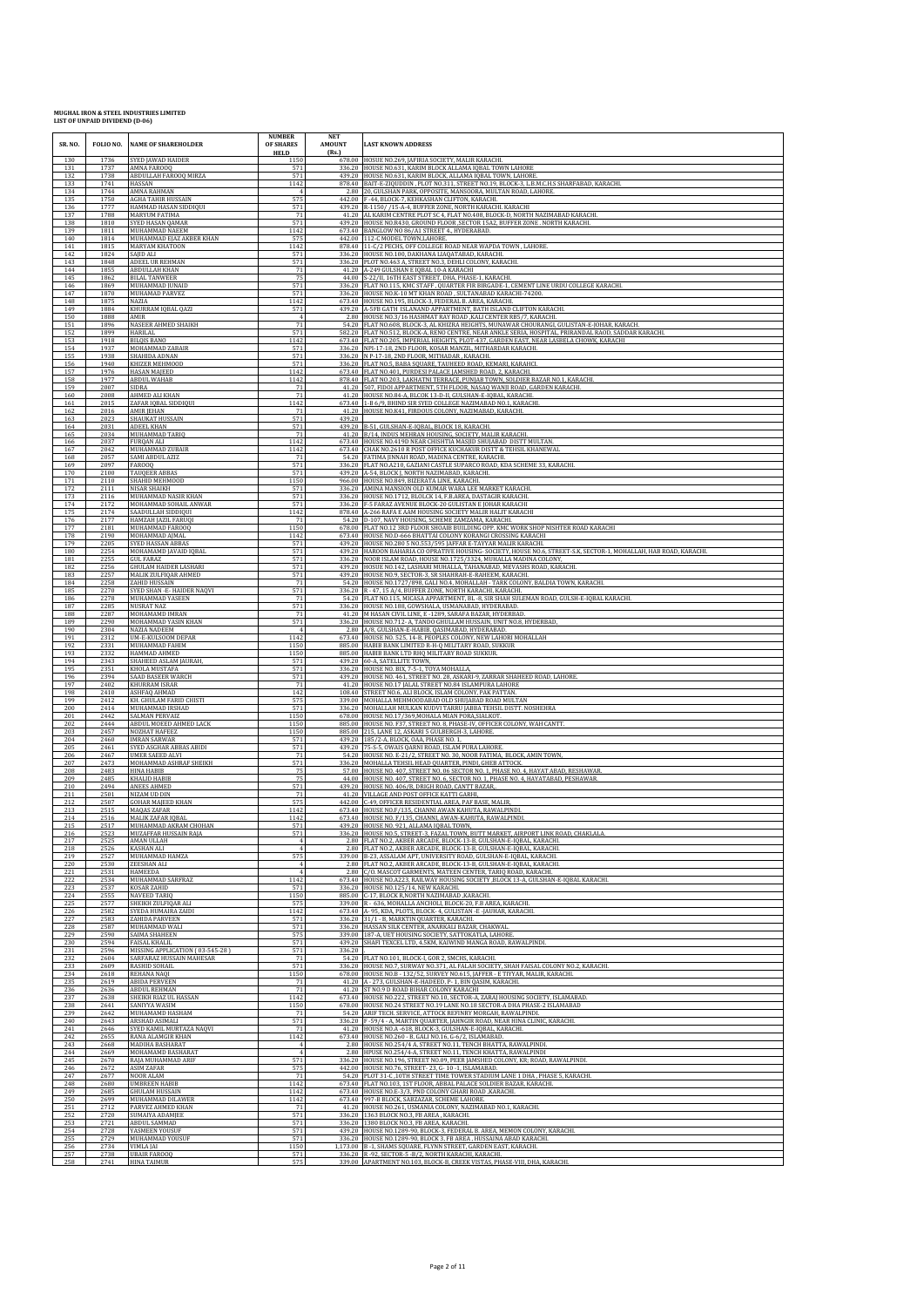| SR. NO.    | FOLIO NO.    | <b>NAME OF SHAREHOLDER</b>                    | <b>NUMBER</b><br>OF SHARES<br><b>HELD</b> | <b>NET</b><br><b>AMOUNT</b><br>(Rs.) | <b>LAST KNOWN ADDRESS</b>                                                                                                                 |
|------------|--------------|-----------------------------------------------|-------------------------------------------|--------------------------------------|-------------------------------------------------------------------------------------------------------------------------------------------|
| 259        | 2744         | SANIAH IMRAN SYED                             | 575                                       |                                      | 339.00 32-A/1, GOLD COURSE ROAD - 2, PHASE -4, DEFENCE, KARACHI.                                                                          |
| 260        | 2751         | <b>TAHA SAJJAD</b>                            | 1142                                      |                                      | 878.40 FLAT NO.B - 1, 1 - I-9, NAZIMABAD, NO.1, KARACHI - 74600.                                                                          |
| 261        | 2755         | MUHAMMAD RIYAZ PATEL                          | 142                                       |                                      | 83.40 505, MACHIYARA SQUARE, MULJI STREET, KHARADAR, KARACHI.                                                                             |
| 262        | 2760         | <b>ABDUL GHANI</b>                            | 1142                                      |                                      | 673.40 FLAT NO.6, 2ND FLOOR, HAJI YOUSUF HAJI IBRAHIM BUILDING, CUTCHI MEMON STREET, NO.1SADDAR, KARACHI                                  |
| 263        | 2777         | S.M IRSHAD                                    | 571                                       |                                      | 439.20 TAQWA TRAVELS, OFFICE NO.G-37, BILAL CENTER, 9 NICHOLSON ROAD, LAHORE.                                                             |
| 264        | 2797         | <b>AMEEN MIRZA</b>                            | 71                                        |                                      | 41.20 JUBILEE LIFE INSURANCE 74/1-A, LALAZAR M.T. KHAN ROAD, KARACHI                                                                      |
| 265        | 2803         | WAHIDULLAH                                    | 75                                        |                                      | 44.00 G-3, ANARKALI APT., BLOCK 7, F.B.AREA, KARACHI.                                                                                     |
| 266        | 2847         | <b>ADNAN KHAN</b>                             | 575                                       |                                      | 442.00 HOUSE NO. H77/9, MALIR, EXTENSION, COLONY SAUDABAD, KARACHI.                                                                       |
| 267        | 2851         | SYED AZHAR HASSAN RIZVI                       | 71                                        |                                      | 54.20 1460/15, DASTAGIR SOCIETY, F.B AREA, KARACHI.                                                                                       |
| 268        | 2852         | ADNAN AHMED SHAKIL                            | 571                                       |                                      | 439.20 BLOCK NO. 19-F.B AREA, KARACHI.                                                                                                    |
| 269        | 2854         | <b>UROOJ IFTIKHAR</b>                         | 571                                       |                                      | 336.20 B-571, BLOCK 13, F.B.AREA, KARACHI.                                                                                                |
| 270        | 2856         | YASMIN ELAHI                                  | 1142                                      |                                      | 878.40 C214, BLOCK NO. 10, F.B AREA, KARACHI                                                                                              |
| 271        | 2861         | <b>IKRAMUDDIN</b>                             | 1142                                      |                                      | 673.40 R-1210, BLOCK NO. 17, FEDREL B, AREA, KARACHI                                                                                      |
| 272        | 2869         | MUHAMMAD FAISAL RIAZ                          | 571                                       |                                      | 336.20 1564 /2, AZIZABAD, F.B AREA, BANK, KARACHI.                                                                                        |
| 273        | 2870         | <b>RIAZ AHMED</b>                             | 571                                       |                                      | 336.20 1564/2, AZIZABAD, F.B. AREA, KARACHI.                                                                                              |
| 274        | 2874         | SHAKEEL AHMED                                 | 71                                        |                                      | 41.20 HOUSE NO.1082, BLOCK-16, F.B AREA, KARACHI.                                                                                         |
| 275        | 2876         | MUHAMMAD FIDA GONDAL                          | 1142                                      |                                      | 1,164.40 HOUSE NO.515, STREET -1, SECTOR-1, LUCKY AFFARIDI ROAD, MANZOOR COLONY, KARACHI.                                                 |
| 276        | 2893         | MUHAMMAD ANWER SHAHZAD QURESHI                | 71                                        |                                      | 41.20 HOUSE NO K-41, FIRDOUS COLONY NAZIMABAD KARACHI.                                                                                    |
| 277        | 2894         | MUZAFFER AHMED HASHMI                         | 1142                                      |                                      | 673.40 HOUSE NO.B-163, NORTH NAZIMABAD, KARACHI.                                                                                          |
| 278        | 2896         | KAMRAN HADI KHAN                              | 1150                                      |                                      | 885.00 FLAT NO.E-40, 111-E-2MEHBOOB PARK VIEW, NAZIMABAD NO.3,KARACHI.                                                                    |
| 279        | 2903         | PERVAIZ SHAH KHAWAR                           | 571                                       |                                      | 336.20 121/B, TAK BEER BLOCK BAHARIA TOWN, LAHORE.                                                                                        |
| 280        | 2904         | MUHAMMAD AKRAM                                | 1142                                      |                                      | 673.40 T-D-A-P-62, GARDEN BLOCK NEW GARDEN TOWN, LAHORE.                                                                                  |
| 281        | 2905         | <b>HINA FARRUKH</b>                           | 1142                                      |                                      | 673.40 218-B, AHMAD BLOCK NEW GARDEN TOWN, LAHORE.                                                                                        |
| 282        | 2920         | <b>SHAHIDA</b>                                | 71                                        |                                      | 41.20 OASR E SHAISTA 1ST FLOOR, A-3/ST-5, SECTOR 7-D-1, NORTH KARACHI, KARACHI.75850                                                      |
| 283        | 2921         | SYED IMTIAZ UL HUDA                           | $\overline{4}$                            |                                      | 2.80 HOUSE NO1736, BLOCK 2, AZIZABAD, KARACHI.                                                                                            |
| 284        | 2928         | MUHAMMAD NOUMAN                               | 142                                       |                                      | 83.40 HOUS ENO.1379, BLCOK 15, DASTAGIR SOCIETY, F.B.AREA KARACHI.                                                                        |
| 285        | 2929         | AYESHA MOIN                                   | 1142                                      |                                      | 673.40 1379, BLOCK-15, DASTAGIR, FEDERAL B AREA, KARACHI.                                                                                 |
| 286        | 2931         | MUHAMAMD ANIS HASSAN                          | 500                                       |                                      | 295.00 B-107, BLOCK N NORTH NAZIMABAD, KARACHI-74700                                                                                      |
| 287        | 2933         | MOHAMMAD IBRAHIM KHAN                         | 71                                        |                                      | 41.20 HOUSE NO. PL13 ARFAT TOWN BLOCK 1 NORTH NAZIMABAD KARACHI                                                                           |
| 288        | 2938         | <b>AKHTER SULTANA</b>                         | 571                                       |                                      | 439.20 A-311, STREET NO.12, BLOCK N, NORTH NAZIMABAD, KARACHI.                                                                            |
| 289<br>290 | 2942<br>2943 | MUHAMMED TARIQ                                | 1150<br>71                                |                                      | 678.00 C-17, BLOK R, NORTH NAZIMABAD, KARACHI.<br>41.20 HOUSE NO.B-254, SECTOR 11-A, NORTH KARACHI                                        |
| 291        | 2955         | SYED FARAZ ABBAS JAFFRI<br>NAEEMA SIDDIQUI    | 71                                        |                                      | 41.20 HOUSE NO.R-491, SECTOR 15-B, BUFFER ZONE KARACHI.                                                                                   |
| 292        | 2967         | HASSAN AHMED KHAN                             | 1142                                      |                                      | 878.40 HOUSE NO. B-116/1, BLOCK NO.6, GULSHAN-E-IQBAL, KARACHI.                                                                           |
| 293        | 2970         | SHAUKAT                                       | 571                                       |                                      | 336.20 R-69, SECTOR 11-C-2, SIR SYED TOWN, NORTH KARACHI.                                                                                 |
| 294        | 2972         | <b>SALEEM TARIQ</b>                           | 571                                       |                                      | 439.20 A-536, BLOCK NO.1, GULSHAN-E-IQBAL, KARACHI                                                                                        |
| 295        | 2973         | SYED GHULAM SHOAIB                            | 71                                        |                                      | 54.20 A-301-YASIR HEIGHTS ,BLOCK M, NORTH NAZIMBAD KARACHI                                                                                |
| 296        | 2975         | RANA SHAKIL                                   | 571                                       |                                      | 582.20 1ST FLOOR ONE IBL CENTRE PLOT NO.1 BLOCK 7 & 8 DMCHS TIPU SULTAN ROAD KARACHI                                                      |
| 297        | 2977         | ASIM BIN TASNEEM                              | 571                                       |                                      | 439.20 BLOCKFL-2, PLOT NO R-21, TARIO BIN ZIYAD SOCIETY, KARACHI.                                                                         |
| 298        | 2998         | <b>ASAD MEHMOOD MINHAS</b>                    | 1142                                      |                                      | 878.40 HOUSE NO.158, STREET 24, DHOKE, SYEDIAN, CHAMAN ABAD MISRIAL ROAD, RAWALPINDI.                                                     |
| 299        | 2999         | <b>SUMBUL FATIMA</b>                          | 71                                        |                                      | 41.20 HOUSE NO.50 OFFICERS COLONY, CIVIL COLONY, RAWALPINDI.                                                                              |
| 300        | 3009         | SABA IMRAN                                    | 142                                       |                                      | 83.40 HOUSE NO.448, BLOCK-J 3, JOHAR TOWN, LAHORE.                                                                                        |
| 301        | 3011         | SYED MOEEN UDDIN BOKHARI                      | 571                                       |                                      | 439.20 191 KASHMIR BLOCK ALLAMA IQBAL TOWN LAHORE                                                                                         |
| 302        | 3012         | RAHAT JABEEN                                  | 71                                        |                                      | 54.20 HOUSE NO.33-A, HUMA BLOCK, ALLAMA IQBAL TOWN, LAHORE.                                                                               |
| 303        | 3016         | <b>KHADEEJA SAEED</b>                         | 571                                       |                                      | 336.20 233 F-1 WAPDA TOWN, LAHORE.                                                                                                        |
| 304<br>305 | 3025         | AMBER FAROOQ GHAURI                           | 571<br>1142                               |                                      | 439.20 D-9/1 STREET 11, PAF COMPLEX SECTOR E-9, ISLAMABAD.<br>673.40 C 10 SL AHMAD BILAL FLAT D-516, SECTOR E-912, PAF COMPLEX, ISLAMABAD |
| 306        | 3026<br>3057 | WHAB ALI<br><b>TARIO JAVED</b>                | 1150                                      |                                      | 885.00 F-94, FFC GOTH MACHHI TOWN SHIP, SADIKABAD, DISTRICT RAHIMYAR KHAN                                                                 |
| 307        | 3059         | ASHAQ HUSSAIN                                 | 71                                        |                                      | 54.20 D -22, FFC TOWN SHIP, GOTH MACHHI, SADIKABAD, DISTRICT RAHIM YAR KHAN                                                               |
| 308        | 3060         | <b>TASNEEM AKHTAR</b>                         | 1150                                      |                                      | 678.00 FFC MEDICAL CENTRE GOTH MACHHI SADIKABAD                                                                                           |
| 309        | 3066         | <b>NASREEN JEHANGIR</b>                       | 571                                       |                                      | 336.20 A-153, BLOCK 5, GULSHEN-E-IQBAL, KARACHI.                                                                                          |
| 310        | 3067         | CHOUDHRY AHSAN JEHANGIR                       | 571                                       |                                      | 336.20 A-153, BLCOK NO.5, GULSHAN-E-IQBAL, KARACHI.                                                                                       |
| 311        | 3084         | MRS. MARIA REHAN                              | 71                                        |                                      | 41.20 HOUSE NO.119/II, 29TH STREET, KHAYABAN-E-BADAR, PHASE-VI, DHA. KARACHI.                                                             |
| 312        | 3087         | ANIS UL HASAN                                 | 575                                       |                                      | 339.00 R-91, WORKS COOPERATIVE HOUSING, SOCIETY, GULISTAN-E-JAUHAR BLOCK 4, KARACHI                                                       |
| 313        | 3094         | MUHAMMAD HASNAIN                              | 71                                        |                                      | 41.20 HOUSE NO.H22, SECTOR 51C KORANGI NO.6, KARACHI.                                                                                     |
| 314        | 3102         | MAHMOOD ELAHI                                 | 1142                                      |                                      | 878.40 D-139, BLOCK NO.5, F.B.AREA, KARACHI.                                                                                              |
| 315        | 3121         | NABEEL ALI PARACHA                            | 142                                       |                                      | 108.40 HOUSE NO.1000 BLOCK C, DOUBLE ROAD SECTOR 0-9, NATIONAL POLICE FOUNDATION, ISLAMABAD.                                              |
| 316        | 3125         | ZAIN UL ABIDEEN                               | 571                                       |                                      | 336.20 HOUSE NO. A/7, 520, MINHAS HOUSE, NEAR AMAN HOSPITAL MISRAIL ROAD, RAWALPINDI.                                                     |
| 317        | 3134         | SHAKEEL AHMAD                                 | 71                                        |                                      | 54.20 12 QUAID-I-AZAM UNIVERSITY, ISLAMABAD.                                                                                              |
| 318        | 3136         | RASHIDA BEGUM                                 | 571                                       |                                      | 336.20 HOSE NO. 217, BLOCK-E-MILLAT, TOWN, FAISALBAD.                                                                                     |
| 319        | 3139         | <b>NAILA JABEEN</b>                           | 571                                       |                                      | 439.20 HOUSE NO. 569, STREET NO. 4, SHAHZAD TOWN, ISLAMABAD                                                                               |
| 320        | 3141         | ASEELA LAMIYA                                 | 500                                       |                                      | 385.00 D-154, BLOCK NO. 5, CLIFTON, KARACHI                                                                                               |
| 321        | 3143         | <b>ALI SHABBAR BURNEY</b>                     | 1142<br>571                               |                                      | 878.40 83-2, 6, DHA,<br>336.20 NEAR, RAILWAY, POLCE STATION, EID- GAH ROAD, KINGS, HILL, SUKKUR                                           |
| 322<br>323 | 3153<br>3157 | SULAIMAN JAVAID RUBIAN<br>AGHA IMRAN ZULFIQAR | 571                                       |                                      | 439.20 X-17, 18TH EAST STREET, DHA, PHASE -I, KARACHI,                                                                                    |
| 324        | 3162         | KAWISH NADEEM NIZAMI                          | 150                                       |                                      | 88.00 R-831, SECTOR 15-A-4, BUFFERZONE, NORTH KARACHI. KARACHI                                                                            |
| 325        | 3163         | HUSNA JAHAN                                   | 75                                        |                                      | 44.00 R-156, SECTOR 11-C-1, BUFFERZONE , NORTH KARACHI. KARACHI.                                                                          |
| 326        | 3167         | MUHAMMAD IMTIAZ KHAN                          | 71                                        |                                      | 41.20 HOUSE NO.C-157, BLOCK I, NORTH NAZIMABAD, KARACHI.                                                                                  |
| 327        | 3183         | <b>MOBIN IFTIKHAR</b>                         | 142                                       |                                      | 108.40 FLAT NO. A-14, JUMMANI ARCADE, GULSHAN-E-IQBAL, BLOCK -14, MAIN UNIVERSITY ROAD                                                    |
| 328        | 3195         | <b>AISWARI BAI</b>                            | 71                                        |                                      | 59.20 B-10 DOULAT ARCADE, CHANDANI CHOWK, GARDEM WEST, KARACHI.                                                                           |
| 329        | 3203         | SAHUKAT ALI KABANI                            | 1142                                      |                                      | 878.40 BUILDING NO.29, FLAT NO.H, PLOTINIUN CO OPERATIVE HOUSING SOCIETY, NASHTIR RAOD KARCHI.                                            |
| 330        | 3204         | ATIA BEGUM                                    | 571                                       |                                      | 336.20 HOUSE NO.G-7/3, JACOB LINE, KARACHI.                                                                                               |
| 331        | 3236         | <b>MEHRUNNISA</b>                             | 571                                       |                                      | 336.20 HOUSE NO.45, MANIYA SOCIETY, SHAHEED-E-MILLAT ROAD, KARACHI                                                                        |
| 332        | 3237         | MUHAMMAD FARAZ YOUSUF                         | 1142                                      |                                      | 673.40 FLAT NO.104, PLOT NO.C-4-7, ISMAIL ARACE CHANDNI CHOWK, KARACHI.                                                                   |
| 333        | 3241         | MOHAMMAD SALIM                                | 1142                                      |                                      | 673.40 45A 1/1, GOLF COURSE ROAD NO.1, PHASE 4, DHA KARACHI.                                                                              |
| 334        | 3254         | MUSARRAT                                      | 571                                       |                                      | 439.20 A-202, SB-15, YASIR HEGHTS, BLOCK-M, NORTH NAZIMABAD, KARACHI.                                                                     |
| 335        | 3260         | MEHREEN KAUSAR AZAM                           | 571                                       |                                      | 336.20 A -450, BLOCK-N, NORTH NAZIMABAD, KARACHI.                                                                                         |
| 336        | 3275         | MUHAMMAD MUSTAFA UMAIR                        | 71                                        |                                      | 54.20 OT 1/16, KAUSAR PALACE, KHARADAR, KARACHI.                                                                                          |
| 337        | 3290         | MOHAMMAD FEROZ ALAM                           | 71                                        |                                      | 41.20 HOUSE NO.561-A, SECTOR-11 1/2, MANSOOR NAGAR, ORANGI TOWN, KARACH                                                                   |
| 338        | 3294         | NIGHT SARWAR                                  | 1150                                      |                                      | 885.00 HOUSE NO.275-D, STREET-8 KHAYABANJ-E-SIR SYED COLONY, RAWALPINDI.                                                                  |
| 339        | 3311         | <b>FARZANA MUNIR</b>                          | 1142                                      |                                      | 673.40 D-73, BLOCK-4, F.B. AREA, KARIMABAD, KARACHI.                                                                                      |
| 340        | 3312         | MOHAMMAD WAHEED BHATTI                        | 571                                       |                                      | 439.20 E-117, DEFENCE, PHASE-2, KARACHI.                                                                                                  |
| 341        | 3317         | HASNAIN ARZA                                  | 71                                        |                                      | 41.20 FLAT NO.5, 3RD FLOOR, HANIFA HAJINANI MANZIL, KHARADAR, KARAHCI.                                                                    |
| 342        | 3319         | MUHAMMAD AHMED                                | 1150<br>575                               |                                      | 885.00 HOUSE NO.648, BLOCK-P, JOHAR TOWN, LAHORE.<br>339.00 HOUSE NO.102, SEC-50-D, KORANGI 100 QUARTER GHOUS PAK ROAD, KORANGI, KARACHI  |
| 343<br>344 | 3320<br>3363 | NASREEN<br><b>KHADIIA</b>                     | 1142                                      |                                      | 878.40 504, UNI CENTRE, I.I.CHUNDRIGAR ROAD, KARACHI.                                                                                     |
| 345        | 3364         | MUNEEZA                                       | 1142                                      |                                      | 878.40 504, UNI CENTRE, I.I.CHUNDRIGAR ROAD, KARACHI.                                                                                     |
| 346        | 3379         | MUHAMMAD IMRAN                                | 142                                       |                                      | 83.40 NOORAM CENTRE, HAMIDABAD, MADNI ROAD, MOOSA LANE, FLAT -2/20, GALI-1, KARACHL                                                       |
| 347        | 3386         | MUZZAMIL BALAGAMWALA                          | 1150                                      |                                      | 678.00 PLOT NO.715-9, BE APPARTMENT, 2ND FLOOR, M.A. JINNAH COLONY, JAMSHED ROAD-3, KARAHCI.                                              |
| 348        | 3387         | <b>IAVERIA</b>                                | 1150                                      |                                      | 678.00 PLOT-715-9, 2ND FLOOR, B-3, BE APPARTMENT, M.A. JINNAH ROAD, JAMSHAED RAOD-3, KARAHCI                                              |
| 349        | 3404         | NUDRAT ARIF                                   | 71                                        |                                      | 41.20 5/17 YAYAH CHEMBER FLAT NO.B-2 1ST FLOOR FIRDOS COLONY NAZIMABAD BEHIND TOTAL PUMP KARACHI                                          |
| 350        | 3405         | <b>FAIZA QAMAR</b>                            | 571                                       |                                      | 336.20 HOUSE NO.L-297/2 SECTOR 16-A BUFFERZONE KARACHI                                                                                    |
| 351        | 3409         | SABAH FAIZAN                                  | 142                                       |                                      | 83.40 155-GG STREET NO.22 PHASE-4 DHA LAHORE                                                                                              |
| 352        | 3412         | FAKHAR BASHIR RANA                            | 1142                                      |                                      | 673.40 HOUSE NO.168 BLOCK-D PHASE-4 DHA LAHORE                                                                                            |
| 353        | 3416         | <b>AASIA SAEED</b>                            | 571                                       |                                      | 336.20 GG-273 DHA PHASE-4 LAHORE                                                                                                          |
| 354        | 3417         | YASMEEN                                       | $\overline{4}$                            |                                      | 2.80 FLAT NO.303 ALPHINE CENTRE 3RD FLOOR BMCHS SHARFABAD KARACHI                                                                         |
| 355        | 3419         | MUHAMMAD NAEEM                                | 71                                        |                                      | 41.20 F/83-4 MARTON ROAD TEEN HATTY KARACHI                                                                                               |
| 356        | 3431         | FAWAD ALI QURESHI                             | 571                                       |                                      | 439.20 C-13 MUMTAZ SQUARE CH. KHALIQ UZ ZAMAN ROAD KARACHI                                                                                |
| 357        | 3437         | <b>KHAWAR MAIEED</b>                          | 71                                        |                                      | 41.20 E-2 DHA OFFICERS RESIDENCE 9TH GIZRI LANE PHASE-4 KARACHI                                                                           |
| 358        | 3474         | <b>FARUKH GULZAR</b>                          | 1142                                      |                                      | 878.40 SHOP NO.7, SHERAZI MARKET NEAR RADIO PAKISTAN, MA JINNAH MARKET, KARACHI.                                                          |
| 359        | 3475         | SAQIB GULZAR                                  | $\overline{4}$                            |                                      | 2.80 SHOP NO.3, IQBAL AUTO MARKET, MA JINNAH RAOD, KARACHI.                                                                               |
| 360        | 3498         | <b>GULAM SHABBIR TAHIR</b>                    | 571                                       |                                      | 439.20 HOUSE NO.185, BLOCK-3, SECTOR C1, TOWNSHIP LAHORE.                                                                                 |
| 361        | 3500         | MUDASSAR ABBAS                                | 1142                                      |                                      | 673.40 ALI AKBAR ROAD HOUSE NO.309, MOHALLAH IMAMIA COLONY CHOWK ABBAS SHAHDARA LAHORE                                                    |
| 362        | 3505         | <b>UMER ASHFAQ</b>                            | 71                                        |                                      | 54.20 HOUSE NO.21-F ASKARI-V, MALIR CANTT KARACHI.                                                                                        |
| 363        | 3519         | MUHAMMAD FAISAL                               | 1142                                      |                                      | 878.40 D-50, BLOCK-7, GULSHAN-E-IQBAL KARACHI.                                                                                            |
| 364        | 3520         | SABA YASIR                                    | 571                                       |                                      | 336.20 D-50 BLOCK-7, GULSHAN-E-IQBAL KARACHI.                                                                                             |
| 365        | 3529         | ASMA                                          | 1150                                      |                                      | 678.00   JALIL ARCADE 5TH FLOOR FLAT A-502, PLOT JM 716/9/1, OFF M.A JINNAH ROAD, KARACHI.                                                |
| 366        | 3560         | <b>ABDUL MAJEED SAYA</b>                      | 571                                       |                                      | 336.20 R-652, BLOCK-2, FEDERAL B AREA, AZIZABAD, KARACHI.                                                                                 |
| 367        | 3562         | ZULIFQAR ALI                                  | 4<br>1142                                 |                                      | 2.80 SCHON CENTRE, I.I CHUDRIGAR ROAD, KARACHI.                                                                                           |
| 368<br>369 | 3590<br>3600 | NAFISA<br><b>ANIS AHMED</b>                   | 71                                        |                                      | 673.40 931 BLCOK 3, HUSSAINABAD, F.B.AREA, KARACHI.<br>54.20 PLOT NO.717, BLOCK 2, AZIZABAD FEDERAL B AREA, KARACHI.                      |
| 370        | 3605         | MUHAMMAD SHAKIR                               | 1142                                      |                                      | 878.40 1ST FLOOR PLOT NO.ST-22, BLOCK-7, FEDERAL B AREA, KARACHI.                                                                         |
| 371        | 3613         | <b>FOZIA SULTANA</b>                          | 571                                       |                                      | 336.20 R-65, SECTOR-4, NORTH KARACHI, KARACHI.                                                                                            |
| 372        | 3615         | SHAHERYAR                                     | 642                                       |                                      | 493.40 B-19, A-2, MEMON COMPLEX, BLOCK M NORTH NAZIMABAD, KARACHI.                                                                        |
| 373        | 3630         | MUHAMMAD JAWAD ULLAH                          | 571                                       |                                      | 439.20 R-77, K.D.A. EMPLOYEE CO OPERATIVE HOUSING SOCIETY SCH-33, KARACHI.                                                                |
| 374        | 3641         | SYED MUHAMMED WASEEM AHMED                    | 571                                       |                                      | 439.20 A - 269, BLOCK-3, GULSHAN-E-IQBAL, KARACHI.                                                                                        |
| 375        | 3642         | ZUBAIDA KHATOON                               | 71                                        |                                      | 41.20 5-G-71/5, SAEEDABAD, BALDIA TOWN, KARACHI                                                                                           |
| 376        | 3643         | MUHAMMAD AMIN ANSARI                          | 71                                        |                                      | 54.20 5-G71/5, SAEEDABAD, BALDIA TOWN, KARACHI.                                                                                           |
| 377        | 3649         | ANILA BANO                                    | 142                                       |                                      | 83.40 AFSHA ARACADE FLAT NO.C-406, BRITTO ROAD, SOLDIER BAZAR BAZAR NO.3 KARACHI.                                                         |
| 378        | 3652         | OWAIS IQBAL                                   | 1142                                      |                                      | 878.40 HOUSE NO.1- E, STREET NO.75, G -6/4, ISLAMABD.                                                                                     |
| 379        | 3653         | HASSAN UL HAQ                                 | 1142                                      |                                      | 673.40 MOH, JANDA QAZIAN ROAD, GUJJAR KHAN, RAWALPINDI.                                                                                   |
| 380        | 3654         | SRDAR MOHY UDDIN                              | 571                                       |                                      | 336.20 KAHOTA ROAD, HOUSE NO.799, STREET -8, MODEL TOWN, ISLAMABAD.                                                                       |
| 381        | 3660         | <b>FAISAL SALEEM RAHOD</b>                    | 571                                       |                                      | 439.20 FLAT NO.201, 2ND FLOOR, THE CORNER RESIDENCY PLOT NO.150/5, BLCOK 2, PECHS, KARACHI.                                               |
| 382        | 3685         | MUHAMMAD TALAH AIJAZ                          | 575                                       |                                      | 442.00 HOUS ENO.A-560, BLOCK N, NORTH NAZIMABAD, STREET NO.7, KARACHI.                                                                    |
| 383        | 3686         | SYED AHMED HUMBAL                             | 575                                       |                                      | 442.00 HOUS ENO.8/48, SECTOR 5A, NAZIMABAD 5, KARACHI.                                                                                    |
| 384        | 3687         | MOHAMMAD ASHARAF                              | 142                                       |                                      | 83.40 KHATHIWAR BUILDING ADAMJEE NAGAR TIPU SULTAN ROAD, BLCOK A, KARACHI, WEST                                                           |
| 385        | 3694         | <b>IBRAHIM TAHIR</b>                          | 571                                       |                                      | 439.20 Q-26/1, 10TH EAST STREET PHASE 1, DHA, KARACHI.                                                                                    |
| 386        | 3708         | FEHMIDA SOHAIL                                | 71                                        |                                      | 54.20 31-A, BLOCK-A, ADAMJEE NAGAR, KCHS, KARACHI.                                                                                        |
| 387        | 3722         | <b>FADAD JABBAR KHAN</b>                      | 571                                       |                                      | 439.20 HOUSE NO.813/A, STREET 28C, MEHMOODA NO.3, KARACHI.                                                                                |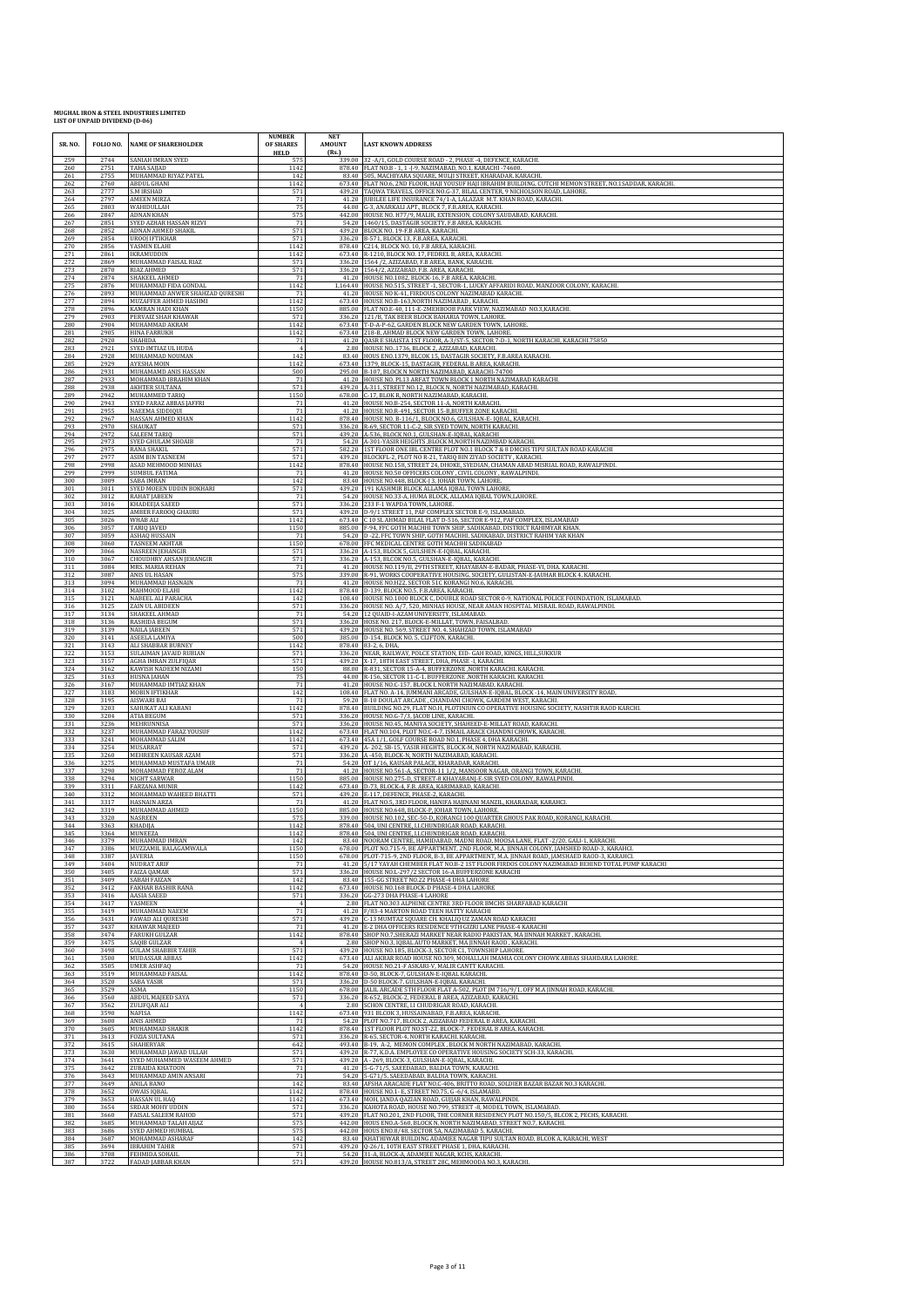| SR. NO.    | FOLIO NO.    | <b>NAME OF SHAREHOLDER</b>                   | <b>NUMBER</b><br>OF SHARES<br><b>HELD</b> | <b>NET</b><br><b>AMOUNT</b><br>(Rs.) | <b>LAST KNOWN ADDRESS</b>                                                                                                                               |
|------------|--------------|----------------------------------------------|-------------------------------------------|--------------------------------------|---------------------------------------------------------------------------------------------------------------------------------------------------------|
| 388<br>389 | 3724<br>3735 | <b>ABDUL JABABR</b><br>MOHAMMAD SHAFI        | 1142                                      |                                      | 4.60 G-8115, POONA WALA VEIW, FLAT NO.402, BOHRI ROAD, NEAR CUSTOM HOUSE, KHARADAR, KARACHI<br>673.40 13-D2, GULSHAN-E-IQBAL, RABBI APPATMENT, KARACHI. |
| 390        | 3740         | RAZIA YOUSUF                                 | 1142                                      |                                      | 878.40 78-C, BLOCK 6, PECHS, KARACHI.                                                                                                                   |
| 391        | 3767         | SALLAHUDDIN                                  | 71                                        |                                      | 41.20 HOUSE NO.R C200 STREET NO.4 HAZARA COLONY KARACHI                                                                                                 |
| 392        | 3776         | MUHAMMAD HARIS UMER                          | 571                                       |                                      | 439.20   HLUSE NO.146-A, STREET NO.22, KHAYABAN-E-MUHAFIZ, PHASE-6, DHA, KARACHI.                                                                       |
| 393        | 3783         | SHAIKH ADNAN QASER                           | 571                                       |                                      | 439.20 PLOT 5-C LANE-10, SAHAR COMMERCIAL DHA V11, KARACHI PAKISTAN                                                                                     |
| 394        | 3786         | MUHAMMAD JAWAID KHAN                         | 1150                                      |                                      | 885.00 HOUSE NO.603, ZAINAB PLAZA, BLOCK-17, GULSHAN-E-IQBAL, KARACHI                                                                                   |
| 395        | 3787         | MUHAMMAD RAHEEL KHAN                         | 1150                                      |                                      | 678.00 K-603, ZAINAB PLAZA, BLOCK-17, GULSHAN-E-IQBAL, KARACHI.                                                                                         |
| 396        | 3788         | MUHAMMAD ASAD KHAN                           | 1150                                      |                                      | 885.00 K-603, ZAINAB PLOAZA, BLOCK-17, GULSHAN-E-IQBAL, KARACHI.                                                                                        |
| 397        | 3789         | EJAZ AHMED                                   | 71                                        |                                      | 41.20 D-43/1, QAYYUMABAD, KARACHI.                                                                                                                      |
| 398        | 3795         | <b>BUSHRA SANA</b>                           | 571                                       |                                      | 336.20 HOUSE NO.470-E, ASKARI-10, LAHORE-CANTT.                                                                                                         |
| 399        | 3839         | ASIYA ASHFAQUE                               | 1142                                      |                                      | 673.40 FLAT NO.A -4, ARCON CENTRE, PLOT NO.TM -693, FATIMA JINNAH COLONY, JAMSHED ROAD NO.3, KARACHI.                                                   |
| 400        | 3850         | MALIK JAWAD AHMED                            | 71                                        |                                      | 41.20 HOUSE NO.456, STREET-2, DOHS-1, MALIR CANTT, KARACHI.                                                                                             |
| 401        | 3920         | <b>ABDUL QADIR SHIWANI</b>                   | 71                                        |                                      | 41.20 HAJIANI ZAINAB MANZIL MEMON SOCIETY TAYYAB ALI ALVI ROAD, KARACHI.                                                                                |
| 402        | 3929         | MUSTAFA ZAHEER ZAIDI                         | 642                                       | 493.40                               | 4-B 1/2, NAZIMABAD, KARACHI                                                                                                                             |
| 403        | 3950         | <b>BUSHRA ZAFAR</b>                          | 1150                                      |                                      | 678.00 SMYCO, 145 MARRIOT ROAD, DENSOHAL, KARACHI.                                                                                                      |
| 404        | 3951         | ZARINA                                       | 571                                       |                                      | 336.20 33,34 (MAZNINEEN) BURHANI CENTRE, M.A. JINNAH ROAD, KARACHI                                                                                      |
| 405        | 3982         | ALI MUHAMMAD                                 | 142                                       |                                      | 83.40 FLAT NO.A-5, CREATIVE APPARTMENT, 2ND FLOOR, BLOCK-A, FATIMA JINNAH COLONY, JAMSHED ROAD NO.3, KARACHI.                                           |
| 406        | 3985         | <b>ABDUL REHMAN</b>                          | 71                                        |                                      | 41.20 HANIFA TERRAC KHARADAR KARACHI.                                                                                                                   |
| 407        | 3995         | HASSAN SAIGAL                                | 571                                       |                                      | 439.20 FLAT NO.302, PLOT-30, ALMAS ARCADE, BMCHS, KARACHI.                                                                                              |
| 408        | 4010         | AAMIR                                        | 142                                       | 83.40                                | HOUSE NO.14, MASHALLAH BUILDING, 2ND FLOOR, MOOSA LANE KARACHI.                                                                                         |
| 409        | 4021         | ALIYA BEGUM                                  | 571                                       |                                      | 336.20 HOUSE NO.A-678, SECTOR 9, NORTH, KARACHI.                                                                                                        |
| 410        | 4022         | SYED AHMED ALI NAQVI                         | 1142                                      |                                      | 878.40 5-E-19/5, NAZIMABAD KARACHI,                                                                                                                     |
| 411        | 4028         | SHAMSA AHMED                                 | 571                                       |                                      | 336.20 B3 GALAXY APPARTMENTS CLIFTON BLCOK 8, KARACHI.                                                                                                  |
| 412        | 4038         | SYED HAROON AHMED                            | 571                                       |                                      | 439.20 HOUSE NO.B-20 BLOCK-7, GULISTAN E JAUHAR AKRACHI.                                                                                                |
| 413        | 4044         | MATEEN                                       | 571                                       |                                      | 336.20 FLAT 404, 4TH FLOOR MUHAMMADI PRIDE PAKISTAN CHOWK NEAR PLICE CHOKI, KARACHI                                                                     |
| 414        | 4069         | <b>FARHA TAHIR</b>                           | 1142                                      |                                      | 673.40 HOUSE NO.69 KHAYABAN-E-SHAHBAZ PHASE-VI, DHA KARACHI.                                                                                            |
| 415        | 4072         | MUHAMMAD IRFAN                               | 1142                                      |                                      | 878.40 HOUSE NO.08 STREET NO.2, [AVED BEHRZE, HOUSING SOCIETY MARIPUR ROAD HAWKS BAY KARACHI.                                                           |
| 416        | 4073         | <b>AISHA IRFAN</b>                           | 571                                       |                                      | 336.20 HOUSE NO.8, AYJB MANZIL DEGREE COLONY KARACHI.                                                                                                   |
| 417        | 4080         | <b>ANEEL KUMAR</b>                           | 571                                       |                                      | 336.20 BLOCK-/D/5/6, A-ONE CENTER, NEW TOWN, NEAR PIB COLONY, KARACHI.                                                                                  |
| 418        | 4093         | AYESHA ADEEL                                 | 571                                       |                                      | 336.20 HOUSE NO.R-311, RAILWAY SOCIETY GULISTAN-E-JOUHAR BLOCK-16, KARACHI                                                                              |
| 419        | 4102         | ARSHAD ALI                                   | 71                                        |                                      | 41.20 708 7TH FLOOR PROGRESSIVE PLAZA NEAR PIDC HOUSE CIVIL LINES KARACHI.                                                                              |
| 420        | 4108         | KANWAL FATIMA LAKHANI                        | 571                                       |                                      | 336.20 C7 DIAMOND JUBILEE APPT 262 RUBY STREET GARDEN WEST KARACHI.                                                                                     |
| 421        | 4117         | MOHSIN RAZA                                  | 571                                       |                                      | 336.20 FLAT NO.20, FLOOR NO.52, ZAINABIA BUILDING , SOLDIER BAZAR NO.2, STREET 2, KARACHI.                                                              |
| 422        | 4118         | MAAZ AHMED                                   | 71                                        |                                      | 54.20 R-A-35 RIZWAN HOUSING SOCIETY, KARACHI.                                                                                                           |
| 423        | 4120         | <b>AYUB MUSHTAQ</b>                          | 71                                        |                                      | 54.20 FLAT NO.7 HUSSAINABAD FEDERAL B AREA BLOCK-3 KARACHI                                                                                              |
| 424        | 4135         | MUHAMAMD ZEESHAN MEHDI                       | 571                                       | 439.20                               | HOUSE NO.A-7, SECTOR-T-4, GULSHAN-E-MAYMAR, KARACHI.                                                                                                    |
| 425        | 4139         | MUHAMAMD HASAN                               | 1142                                      |                                      | 673.40 FLAT NO.301, 3RD FLOOR, BLOCK-F-61/2, YASIN SQUARE, DOLI KHATA, KARACHI.                                                                         |
| 426        | 4143         | <b>IQRAR AHMED</b>                           | 1142                                      | 673.40                               | 673.40 HOUSE NO.71, MUHALLA MAZHAR SAEED, FAREED COLONY, SADIQABAD, DISTRICT RAHIM YAR KHAN.                                                            |
| 427        | 4151         | <b>SHANILA BANO</b>                          | 1142                                      |                                      | R-31, BLOCK-8, GULSHAN-E-SHAMIM, YASEENABAD, KARACHI.                                                                                                   |
| 428        | 4157         | <b>ZAHEER UL HASSAN</b>                      | 571                                       |                                      | 336.20 HOUSE NO.99/3, KHYABAN-E-MOHAFIZ, PHASE-VI, STREE 22, DHA, KARACHI.                                                                              |
| 429        | 4174         | MUHAMAMD YOUSUF                              | 571                                       |                                      | 336.20 F -201, ANUM PRIDE, BLOCK-A, K.C.H.S., SHAHEED -E-MILLAT ROAD, KARACHI.                                                                          |
| 430        | 4190         | <b>IBRAHIM</b>                               | 1142                                      |                                      | 878.40 FLAT NO.33, 5TH FLOOR, TAJ MEHAL APPARTMENT, PLOT.SR9/15, FAIZ MUHAMMAD FATEH ALI ROAD, PAKISTAN CHOWK, KHI                                      |
| 431        | 4191         | MUHAMMAD IMRAN                               | 571                                       |                                      | 439.20 HOUSE NO.573, BLOCK 3, KARIMABAD FB AREA ,KARACHI,                                                                                               |
| 432        | 4193         | SIDIQA YASMEEN                               | 71                                        |                                      | 54.20 PLOT NO.143, FLAT NO.3, PIB COLONY , KARACHI.                                                                                                     |
| 433<br>434 | 4205<br>4214 | <b>ULFAT MUZZAMIL</b><br><b>ABDUL HASEEB</b> | 571                                       |                                      | 336.20 PARK RECIDANCY A-37/3 MAQBOOLABAD KARACHI<br>2.80 FLAT NO.C-208 ASHIANA HILL G-7/A GULSHAN E IQBAL BLOCK-17 KARACHI                              |
| 435        | 4219         | MOHAMMAD ILYAS                               | 571                                       |                                      | 439.20 FLAT NO.C-2 BROADWAY APP 2ND FLOOR PLOT NO.227/16 BAHADURABAD KARACHI                                                                            |
| 436        | 4227         | ZAINAB BANO RAVJANI                          | 575                                       |                                      | 339.00 FLAT NO.501, SAIMA HEIGHTS, OPP NISHTER PARK, SOLDIER, BAZAR KARACHI,                                                                            |
| 437        | 4239         | <b>KANEEZ FATIMA</b>                         | 1142                                      |                                      | 673.40 SUBHAN APPARTMENT 275 D FLAT NO.B-202, CRUZ ROAD, KARACHI                                                                                        |
| 438        | 4242         | <b>ABDUL MOIZ</b>                            | 1142                                      |                                      | 673.40 HOPUSE NO.89, AMIL COLONY NO.2, JAMSHED ROAD, NO.1.                                                                                              |
| 439        | 4249         | MUTAFA ALI                                   | 571                                       |                                      | 582.20 FLAT NO.G -7, J.J APARTMENT, MIRZA KALEEJ BAIG ROAD, PARSI COLONY, KARACHI.                                                                      |
| 440        | 4251         | FARZAN                                       | 571                                       |                                      | 336.20 79-E BLOCK 2, PECHS, KARACHI.                                                                                                                    |
| 441        | 4304         | MUHAMMAD KALEEM                              | $\overline{4}$                            |                                      | 2.80 HOUSE NO.1091, SHAH FAISAL COLONY, KARACHI.                                                                                                        |
| 442        | 4305         | MUHAMMAD ADNAN                               | 142                                       | 878.40                               | 83.40 ROOM NO. 96-97, KARACHI STOCK EXCHANGE, BUILDING, STOCK EXCHANGE ROAD, KARACHI.                                                                   |
| 443        | 4330         | MOHAMMAD MUNAF                               | 1142                                      |                                      | 2ND FLOOR, 25/3/A-2, MUHAMMAD ALI SOCIETY, KARACHI.                                                                                                     |
| 444        | 4332         | MUHAMAMAD ISAMIL                             | 571                                       |                                      | 336.20 PLOT NO.8/73A, LIAQTABAD, KARACHI                                                                                                                |
| 445        | 4333         | MOHAMMAD WAHID                               | 1142                                      |                                      | 673.40 FLAT NO.207, AL MARIUM ARCADE 138, GARDEN EAST, KARACHI.                                                                                         |
| 446        | 4349         | SAMAD                                        | 71                                        |                                      | 41.20 A502, OXFORD RISE, 13/D-2, GULSHAN-E-IQBAL, KARACHI.                                                                                              |
| 447        | 4350         | ZAKIR HUSSAIN KHAN                           | 1142                                      |                                      | 878.40 A-28, ANWAR-E-IBRAHIM, MALIR CITY, KARACHI.                                                                                                      |
| 448        | 4353         | NAJEED AHMED KHAN                            | 571                                       |                                      | 439.20 B-17 NED UNIVERSITY, STAFF COLONY KARACHI                                                                                                        |
| 449        | 4377         | <b>IAWED</b>                                 | 571                                       |                                      | 439.20 FLAT NO.29, PLOT NO.AK 135, HOOA BAI BLDG., STREET NO.2, TAYYAB ALI ALVI ROAD, MEMON SOCIETY LYARI, KARACHI.                                     |
| 450        | 4417         | MEHBOOB AHMED                                | 575                                       |                                      | 339.00 C-18, SAFDAR SQUARE BANTVA NAGAR LIAQUATABAD, KARACHI.                                                                                           |
| 451        | 4439         | MOHAMAMD FEROZ SANA                          | 571                                       |                                      | 336.20 L-907, SECTOR 5-C-1, NORTH KARACHI, KARACHI.                                                                                                     |
| 452        | 4443         | <b>MADIHA MOEEN</b>                          | 571                                       |                                      | 336.20 BUILDING NO.9C FIRST FLOOR, LANE NO.4, SEHR COMM DHA 7, KARACHI.                                                                                 |
| 453        | 4449         | <b>ATIQ AHMED</b>                            | 75                                        |                                      | 44.00 HOUSE NO.C19, IQBAL COMPLEX NORTH KARACHI, KARACHI.                                                                                               |
| 454        | 4450         | SHAHERYAR RASHID                             | 571                                       |                                      | 439.20 HOUSE NO.15/9, STREET NO.43, PECHS, BLCOK 6, KARACHI.                                                                                            |
| 455        | 4460         | ABIDA BANO                                   | 571                                       |                                      | 439.20 ABO BAKER ASA JALAL BUILDING, KALYANJI STREET, GAZDARABAD, KARACHI                                                                               |
| 456        | 4468         | KHATOON ASHRAF                               | 571                                       |                                      | 336.20 G-K 2/23-24, AYOOB MANTION 2ND FLOOR, PARIA STREET KHARADAR, KARACHI                                                                             |
| 457        | 4470         | TAYYAB AFTAB                                 | 71                                        |                                      | 54.20 HOUSE NO.13, STREET NO.32-A, DHA PHASE 5, EXT., KARACHI.                                                                                          |
| 458        | 4482         | <b>RAMAN DAS</b>                             | 1150                                      |                                      | 966.00 FLAT NO.192-A, OLD BLCOK SWAMI NARYAN MANDIR M.A. JINNAH ROAD, KARACHI.                                                                          |
| 459        | 4512         | <b>MUKESH KUMAR</b>                          | 571                                       |                                      | 582.20 FLAT NO.401, 4TH FLOOR, PARSA VIEW NEAR CLIFTON BRIGDE KARACHI.                                                                                  |
| 460        | 4528         | AABIDA                                       | 1142                                      |                                      | 673.40 1-DARGAH JAMAL SHAH DOCTOR HAJI QASIM LANE KHARADAR KARACHI--74000                                                                               |
| 461        | 4532         | MUHAMMAD YASEEN                              | 571                                       |                                      | 439.20 HOUS ENO.27, M. YASEEN MENSION BAGH-E-ZEHRA STREET, KHARADAR KARACHI.                                                                            |
| 462        | 4550         | <b>BADAR UL HUDA KHAN</b>                    | 71                                        |                                      | 54.20 51/2, MAIN 26TH STREET, PHASE 5, DHA, KARACHI                                                                                                     |
| 463        | 4552         | ARFA SIDDIQUI                                | 571                                       |                                      | 336.20 B-41-1, BLOCK 13-D-2, GULSHAN-E-IQBAL KARACHI.                                                                                                   |
| 464        | 4562         | <b>GEETA KUMARI</b>                          | 1150                                      |                                      | 966.00   17-B, SHAMS SQUARE ,83-GARDEN EAST FLYN STREET NEAR BALOCH GARDEN KARACHI.                                                                     |
| 465        | 4571         | MUHAMMAD YOUSAF                              | 75                                        |                                      | 44.00 ST.42, HIJARAT COLONY NO.MAAZ WELFARE CLINIC SEC 0/2 SADDAR KARACHI.                                                                              |
| 466        | 4574         | MUHAMMAD DANISH                              | 642                                       |                                      | 378.40 361/B, BLOCK B, ADAMJEE NAGAR GHAZI SALAHUDDIN ROAD, KARACHI.                                                                                    |
| 467        | 4575         | SYEDA ANUM ALI                               | 571                                       |                                      | 336.20 R-908, BLCOK 15, DASTAGIR SOCIETY F.B.AREA, KAACHI.                                                                                              |
| 468        | 4577<br>4590 | <b>HARIS DEAN</b>                            | 71                                        | 2.80                                 | HOUS ENO.251, STREET NO.18, PUNJAB COLONY, KARACHI<br>41.20 5-C, LOHANA BUILDING, ROOM NO.17, NANAKWADA, KARACHI                                        |
| 469<br>470 | 4599         | MOHAMMAD AMIN<br>YOUNUS KHAN                 | 71                                        |                                      | 41.20 DARIYABAD KHADA LYARI, KARACHI.                                                                                                                   |
| 471        | 4605         | MUHAMMAD HANIF KHATRI                        | 71                                        | 54.20                                | HOUSE NO.R-929, BLOCK-2, AZIZABAD, FEDERAL B AREA, KARACHI.                                                                                             |
| 472        | 4617         | SYED ALI IRTAZA ZAIDI                        | 571                                       |                                      | 336.20 FLAT NO.B-79, SUNNY PRIDE, BLOCK-20, GULISTAN-E-JOHAR, KARACHI.                                                                                  |
| 473        | 4621         | <b>ARDIII. HAEED CHIINARA</b>                | 1142                                      | 885.00                               | 878.40 A-3, UNITED HOUSING SOCIETY, FLYNN STREET-96, GARDEN EAST, KARACHI.                                                                              |
| 474        | 4628         | SAIIDA SADIA                                 | 1150                                      |                                      | FLAT NO.A-103 FORT CORNER BIN HASHIM BLOCK-14 GULISTAN E JAUHAR KARACHI                                                                                 |
| 475        | 4635         | ATTIA MOAZZAM                                | 650                                       |                                      | 500.00 HOUSE NO.22/1, 2ND GIZRI STREET, DHA, PHASE-4, KARACHI.                                                                                          |
| 476        | 4636         | MUHAMMAD WALEED MOAZZAM                      | 1150                                      |                                      | 885.00 HOUSE NO.22/1, 2ND GIZRI STREET, DHA, PHASE-4, KARACHI.                                                                                          |
| 477        | 4646         | RABIA                                        | 1142                                      |                                      | 673.40 D-42, MEMON PLAZA, PHASE-1, FLAT-3, BLOCK-13-B, GULSHAN-E-IQBAL, KARACHI.                                                                        |
| 478        | 4648         | SYED MUHAMMAD SHARIQ                         | 571                                       |                                      | 439.20 A-72, BLOCK-13-D/1, GULSHANJ-E-IQBAL, KARACHI.                                                                                                   |
| 479        | 4673         | MUHAMMAD IMRAN                               | 571                                       |                                      | 336.20 PLOT NO.507 STREET NO.26 SECTOR 4-B POLICE TRAINING CENTRE NEW SAEEDABAD BALDIA TOWN KARACHI\                                                    |
| 480        | 4684         | SHAIKH NAWAB DIN                             | $\overline{4}$                            |                                      | 2.80 N-249 MOHALLAH N-AREA KORANGI NO.3 1/2 KARACHI                                                                                                     |
| 481        | 4693         | SHAIKH ARSHAD AHMED BHINDARI                 | 142                                       |                                      | 83.40 C-113, BLOCK 5-C, SECTOR NO.11-C-1, FAIZA AVENUE, NORTH KARACHI, KARACHI.                                                                         |
| 482        | 4702         | SALMAN SHAKOOR ABBAS                         | 75                                        |                                      | 44.00 15/B1, KHAYABAN-E- MUHAFAZ, PHASE 8.DHA, KARACHI                                                                                                  |
| 483        | 4703         | MUHAMMAD SAEED                               | 71                                        |                                      | 54.20 C-77, AYESHA SALEEM, APPATMENT, 9TH, COMMERCIAL, STREET, PHSE 4, DHA, KARACHI.                                                                    |
| 484        | 4713         | NOMAN KHAN                                   | 75                                        |                                      | 44.00 BRIDGE VIEW, APPARTMENT, BLOCK 2, 5TH FLOR, 501, FERER TOWN, CLIFTON KARACHI.                                                                     |
| 485        | 4714         | <b>AKASH DATWANI</b>                         | 1142                                      |                                      | 959.40 FLT NO.103, NEW KAUSER SQUARE, FERER TOWN CLIFTON, NEAR TEEEN TALWAR, KARAHI.                                                                    |
| 486        | 4715         | ANIKA IOBAL                                  | 71                                        |                                      | 54.20 HOUSE NO.D - 67, NAVAL HOUSING, SCHEME ZAMZAMA LINK ROAD, CLIFTON, KARACHI.                                                                       |
| 487        | 4717         | <b>MARIA RAJPUT</b>                          | 575                                       |                                      | 442.00 HOUSE NO.B -21, BLOCK-18, F.B AREA, KARACHI.                                                                                                     |
| 488        | 4732         | MUHAMMAD IMRAN                               | 571                                       |                                      | 439.20 110 CANEL PARK RAHIM YAR KHAN                                                                                                                    |
| 489        | 4758         | KASHIF MEHMOOD                               | 142                                       |                                      | 83.40 FAISAL COLONY KAHALI SHAH PUR GUJRANWALA                                                                                                          |
| 490        | 4777         | SHOAIB MAHMOOD                               | 1000                                      |                                      | 590.00 HEAD OFFICE SIDH PUBLIC SERVICE COMMISSION THANDI SARAK HYDERABAD.                                                                               |
| 491        | 4783         | MUMESH KUMAR SOBHANI                         | 571                                       |                                      | 336.20 BAGLOW AZI MUHALLA HAPPY HOMES PHASE-2, QASMABAD HYDERABAD.                                                                                      |
| 492        | 4786         | AMIN MUHAMMAD MUGHAL                         | 71                                        |                                      | 41.20 HOUSE NO.925, SEHWANI PARA KOTRI                                                                                                                  |
| 493        | 4800         | MUHAMAMD HAMID KHAN GHORI                    | 571                                       |                                      | 439.20 HOUSE NO.3/D BLOCK-A UNIT NO.5, LATIFABAD HYDERABAD.                                                                                             |
| 494        | 4801         | AMJAD HUSSIAN                                | 142                                       |                                      | 83.40 100-B QASIM NAGAR QASIMABAD, HYDERABAD.                                                                                                           |
| 495        | 4814         | ABID HABIB NAYAB                             | 571                                       |                                      | 336.20 HOUSE NO.354-D, MOHALLAH, KHAYABAN-E-SIR SYED, SECTOR 111, RAWALPINDI.                                                                           |
| 496        | 4824         | MUHAMMAD ALI RAO                             | 571                                       |                                      | 336.20 HOUSE NO.74/2-D, STREET 32, SECTOR F-61, ISLAMABAD.                                                                                              |
| 497<br>498 | 4825<br>4829 | MUHAMMAD SHAHAB QAZI                         | 642                                       |                                      | 493.40 HOUSE NO.69-B, STREET NO.17, GULZAR-E-QUAID-E-RAWALPINDI.                                                                                        |
| 499        | 4830         | <b>NAUSHEEN TARIO</b><br><b>RASHID HABIB</b> | 1142<br>571                               |                                      | 878.40 FLAT NO.3B-ASKARI 1, CHAKLALA SCHEME 3, RAWALPINDI.<br>336.20 HOUSE NO.354-D-KHAYADAN-E-SIR SYED, SECTOR 3, RAWALPINDI.                          |
| 500        | 4834         | NOREEN KHURRAM                               | 1142                                      |                                      | 673.40 HOUSE NO.133-A, KASHMIR ROAD, RAWALPINDI.                                                                                                        |
| 501        | 4840         | SAAD HAMZA                                   | 571                                       |                                      | 336.20 ZB 80/A MOHALLAH ALAMABAD NAI ABADI DHOKE HASSU RAWALPINDI                                                                                       |
| 502        | 4841         | SARA KANWAL                                  | 71                                        | 678.00                               | 41.20 ZB 80/A MOHALLAH ALAMABAD NAI ABADI DHOKE HASSU RAWALPINDI                                                                                        |
| 503        | 4844         | KAMRAN KHALIQ                                | 1150                                      |                                      | HOUSE NO.22, LANE-1, STREET-3, LALAZAR ESTATE, TULSA ROAD, RAWALPINDI                                                                                   |
| 504        | 4853         | <b>ISMAT BATOOL</b>                          | 571                                       |                                      | 439.20 MPA. HOUSE BHOWN CHOWK, LALAGUNG ROAD, CHAKWAL-48800.                                                                                            |
| 505        | 4855         | MALIK KHIZAR HAYAT                           | 571                                       |                                      | 336.20 HOUSE NO.10 STREET NO.21 SHAHRA LAHORE                                                                                                           |
| 506        | 4863         | SAJID SAEED                                  | 1142                                      |                                      | 959.40 38-A ASKARI FLATS SARFRAZ RAFIQUE ROAD LAHORE CANTT                                                                                              |
| 507        | 4870         | MUHAMMAD ASHRAF SABIR                        | 142                                       |                                      | 108.40 HOUSE NO.45, STREET NO.13, GUIJER PURA, LAHORE.                                                                                                  |
| 508        | 4878         | MUHAMMAD UMAIR KHAN GHAURI                   | 1142                                      |                                      | 878.40 42 RAZA BLOCK ALLAMA IQBAL TOWN LAHORE                                                                                                           |
| 509        | 4882         | AYESHA MUZAMMEL                              | 571                                       |                                      | 336.20 HOUSE NO.217 BLOCK-F PUNJAB CO OPREATIVE HOUSING SOCIETY, LAHORE                                                                                 |
| 510        | 4884         | KHALID HAYAT                                 | 1142                                      |                                      | 673.40 332-B, NEW CHAUBURJI PARK, MULTAN ROAD, LAHORE.                                                                                                  |
| 511        | 4921         | ZAHIDA ASGHAR ALI                            | 71                                        |                                      | 41.20 HOUSE NO.644, 8-B/5, KHAN STREET, BANK ROAD, ISLAMPURA, LAHORE.                                                                                   |
| 512        | 4924         | MUHAMMAD SHAHID                              | 571                                       |                                      | 439.20 HOUSE NO.1719, JINNAH BLOCK, NEW SHALIMAR COLONY, MULTAN                                                                                         |
| 513        | 4927         | MUHAMMAD SHAHID KHAN                         | 571                                       |                                      | 336.20 MCB BANK LIMITED EDEN CENTRE, JAIL ROAD, LAHORE.                                                                                                 |
| 514        | 4929         | SM ASIF NAZIR                                | $\overline{4}$                            |                                      | 2.80 81-P, M.A. JOHAR TOWN, LAHORE.                                                                                                                     |
| 515        | 4931         | SYED ALI ASIM KIRMANI                        | 71                                        |                                      | 54.20 86-F, MOHAFIZ TOWN, MULTAN ROAD, LAHORE.                                                                                                          |
| 516        | 4934         | <b>ZAHIDA PARVEEN</b>                        | 1142                                      |                                      | 673.40 776,C- BLOCK, FAISAL TOWN, LAHORE.                                                                                                               |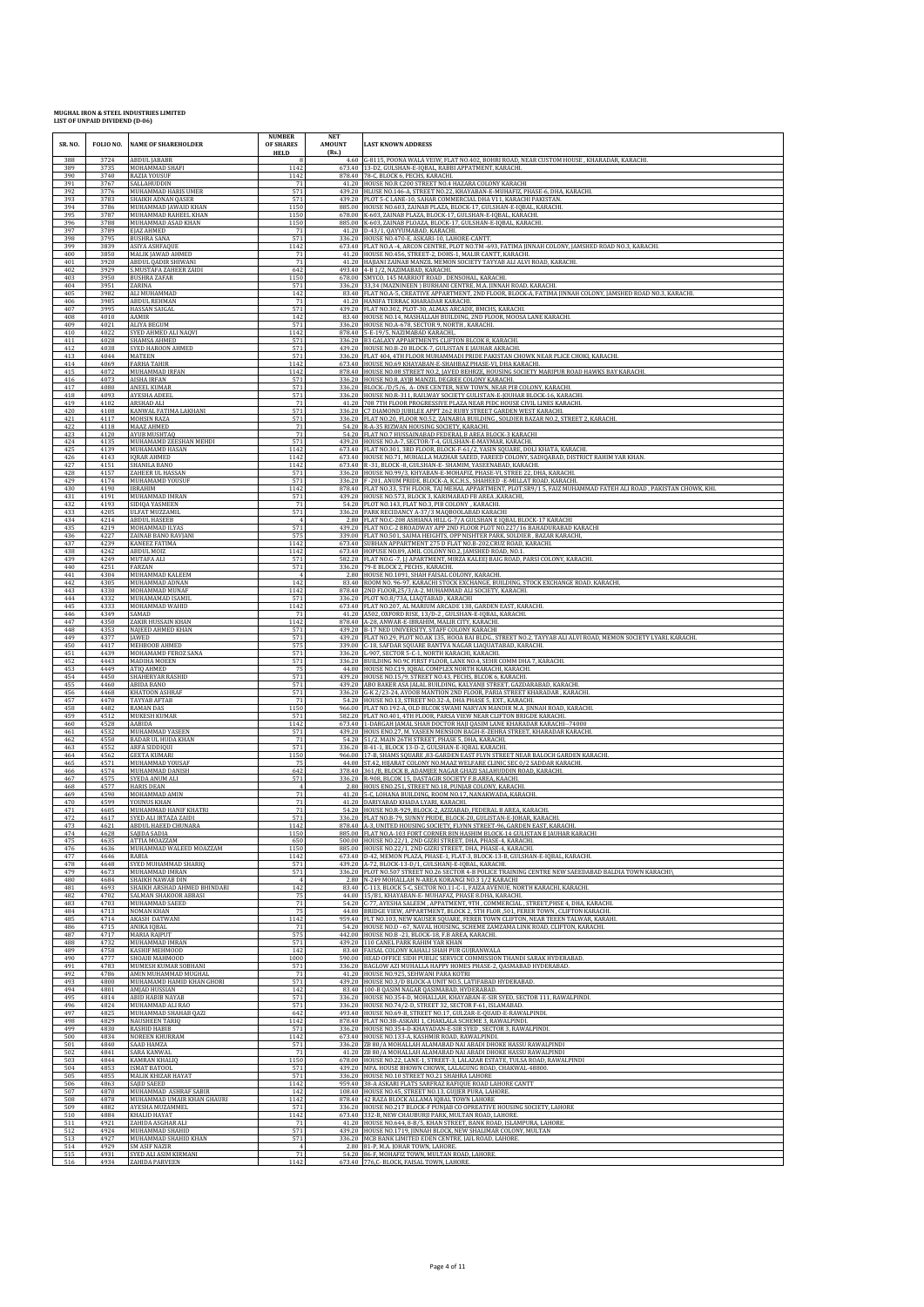| SR. NO.    | FOLIO NO.    | <b>NAME OF SHAREHOLDER</b>                      | <b>NUMBER</b><br>OF SHARES<br><b>HELD</b> | <b>NET</b><br><b>AMOUNT</b><br>(Rs.) | <b>LAST KNOWN ADDRESS</b>                                                                                                                       |
|------------|--------------|-------------------------------------------------|-------------------------------------------|--------------------------------------|-------------------------------------------------------------------------------------------------------------------------------------------------|
| 517        | 4936         | <b>GHULAM MUSTAFA</b>                           | 571                                       |                                      | 439.20 HOUSE NO.1, STREET 96, MAIN BAZAR MOZANG. LAHORE                                                                                         |
| 518        | 4938         | <b>UMER DIN</b>                                 | 75                                        |                                      | 44.00 134-, ABU BAKAR, BLOCK NEW GARDEN TOWN, LAHORE                                                                                            |
| 519        | 4943         | SAMI ULLAH KHAN                                 | 571                                       |                                      | 439.20 HOUSE NO.447, BLOCK 3, SECTOR, B-2, CIVIL DEFNCE ROAD, TOWN SHIP, LAHORE                                                                 |
| 520        | 4944         | <b>NASREEM AFZAL</b>                            | 1142                                      |                                      | 878.40 F-82, STREET 7-A OFFICER COLONY, CAVELRY GROUND, WALTON ROAD, LAHORE.                                                                    |
| 521        | 4945         | SHAGUFTA SHAMS                                  | 1142                                      |                                      | 673.40 BASIT SYED QUTUB SHAH, PO BOX, MOKAL, TEHSIL CHNIAN, DISTT, QASUR.                                                                       |
| 522        | 4948         | AFIFA                                           | 1142                                      |                                      | 673.40 HOUSE NO.27, BLOCK NO.2, KARIM PARK RAVI ROAD, LAHORE.                                                                                   |
| 523        | 4950         | <b>IQBAL QASIM</b>                              | 71                                        |                                      | 54.20 HOSUE NO1, STREET NO.1, MOHALLA MAHMOOD SHAHEED RD, ITFAQ COLONY, SHAHDARA LAHORE                                                         |
| 524        | 4951         | <b>REHMAN ALI</b>                               | 71                                        |                                      | 54.20 PO BOX. NASIR PUR, KALAN THE BHALWAL, DIST SARGHODA.                                                                                      |
| 525        | 4959         | <b>UZMA WAHEED</b>                              | 500                                       |                                      | 295.00 HOUSE NO.4/02, ANAR KALI BAZAR MIAN CHANNU                                                                                               |
| 526        | 4978         | MUHAMMAD JUNAID SHAMSI                          | 571                                       |                                      | 439.20 C-425, MANGE MUHALLAH MUHMAMAD BIN- QASIM PARK, SUKKUR                                                                                   |
| 527        | 4981         | MEHWISH                                         | 571                                       |                                      | 439.20 MEMON MUHALLAH PIRYALOI TALUKA, KINGRI DISSTIC, KHAIRPUR                                                                                 |
| 528        | 4992         | MUHAMMADI BEGUM                                 | 71                                        |                                      | 41.20 QASR E SHAISTA 1ST FLOOR A-3 SECTOR 7/D-1 STREET NO.5 NORTH KARACHI                                                                       |
| 529        | 4993         | <b>KAUSER PERVEEN</b>                           | 71                                        |                                      | 41.20 OASR E SHAISTA 1ST FLOOR A-3 SCTOR 7/D-1 STREE NO.5 NORTH KARACHI KARACHI-75850                                                           |
| 530        | 4994         | MUHAMMAD ANIS                                   | 71                                        | 878.40                               | 41.20 QASR E SHAISTA 1ST FLOOR A-3 SECTOR 7/D-1 STREET NO.5 NORTH KARACHI KARACHI-75850                                                         |
| 531        | 4999         | <b>TAUCEF AHMED</b>                             | 1142                                      |                                      | HOUSE NO.A-13 HAIDR CENTRE BLOCK-G KARACHI                                                                                                      |
| 532        | 5021         | <b>FAIZAN AHMED</b>                             | 571                                       |                                      | 336.20 3-B-10/5 NAZIMABAD KARACHI                                                                                                               |
| 533        | 5024         | MOHAMMAD KHURSHID ALAM                          | 571                                       |                                      | 439.20 4 A 1/12 1ST FLOOR NAZIMABAD NO.4 KARACHI                                                                                                |
| 534        | 5026         | RIDA NAZ FARUQ                                  | 1150                                      |                                      | 885.00 C-19 BLOCK-A NORTH NAZIMABAD KARACHI                                                                                                     |
| 535        | 5030         | SOHAIL AHMED                                    | 1150                                      |                                      | 885.00 HOUS NO.A-417 SECTOR 14/B SHAHMAN TOWN NORTH KARACHI KARACHI                                                                             |
| 536        | 5039         | MUHAMAMD FAISAL ANSARI                          | 571                                       |                                      | 336.20 HOUSE NO.FL-11/6, BLCOK 13-A, GULSHAN-E-IBQLA KARACHI.                                                                                   |
| 537        | 5044         | <b>AZEEM US SHAN</b>                            | 1142                                      |                                      | 878.40   FLA TNO.D-4, BLOCK 14, JAMALI ARCADE GULSHAN IQBAL KARACHI                                                                             |
| 538        | 5050         | NAHEED                                          | 571                                       | 336.20                               | DADA TERRACE FLAT NO.301 GUL MEHAR STREET JHANGIR ROAD, KARACHI                                                                                 |
| 539        | 5055         | FARHAN ALI KHAN                                 | 571                                       |                                      | 336.20 HOUSE NO.704-165-FATIMA JINNAH COLONY, JAMSHED ROAD NO.3, KARACHI                                                                        |
| 540        | 5056         | <b>SHAMSHAD AKHTAR</b>                          | 71                                        |                                      | 41.20 C-404/5, AL RAUF ROYAL CITY BLK -19, GULISTAN-E-JOHAR KARACHI.                                                                            |
| 541        | 5062         | SYED SHAHNAWAZ                                  | 571                                       |                                      | 439.20 AR CLASSIC GROUND FLOOR, FLAT NO.198, BLOCK-13, STREET NO.15, KARACHI.                                                                   |
| 542        | 5063         | <b>ABDUR RASHEED</b>                            | 142                                       |                                      | 83.40 252-B, SECOND FLOOR DMCHS, BLOCK 3, KARACHI.                                                                                              |
| 543        | 5065         | MUHAMMAD YOUSUF GHADAI                          | 575                                       |                                      | 339.00 P-2, SAIMA PALACE, SARAFABAD, KARACHI.                                                                                                   |
| 544        | 5067         | <b>NASEEM</b>                                   | 71                                        | 41.20                                | PLOT NO.Z/212, FLAT NO-4, BLOCK 7/8, AL HAMRA SOCIETY KARACHI.                                                                                  |
| 545        | 5069         | <b>NOMAN AHMED</b>                              | 1142                                      |                                      | 673.40 HOUSE NO.93, SECTOR 36F, LANDHI KARCHI.                                                                                                  |
| 546        | 5129         | <b>SHAHAB AHMED</b>                             | 571                                       |                                      | 439.20 R358 BLOCK 8, AZIZABAD F.B.AREA, KARACHI.                                                                                                |
| 547        | 5134         | <b>WAHB HASSAN</b>                              | 571                                       |                                      | 439.20 E-12, ABID PLAZA, GULSHAN-E-IQBAL, BLOCK-3, KARACHI.                                                                                     |
| 548<br>549 | 5137<br>5138 | <b>SYED ZEESHAN ALAM</b>                        | 571<br>571                                |                                      | 336.20 A-375, BLOCK-15, GULISTAN-E-JAUHAR, KARACHI.<br>336.20 R-37, PARADISE HOMES ABUL HASSAN ISPAHANI ROAD GULSHAN-E-IQBAL KARACHI.           |
| 550        | 5153         | <b>IKRAM ULLAH KHAN NIAZI</b><br>MUHAMMAD IRFAN | 79                                        |                                      | 46.80 PLOT NO.A-3, FLAT NO.3RD FLOOR MASHOORI CENTER SHANTINAGAR GULSHAN IQBAL KARACHI                                                          |
| 551        | 5158         | FARZANA                                         | 1142                                      |                                      | 959.40 260, JASMINE BLOCK, SECTOR C, BAHRIA TOWN, LAHORE.                                                                                       |
| 552        | 5163         | SAMAN AFZAL                                     | 1142                                      |                                      | 673.40 HOUSE NO.912 RAVI BLOCK ALLAMA IQBAL TOWN LAHORE                                                                                         |
| 553        | 5179         | <b>FARHAN MARA</b>                              | 1142                                      | 673.40                               | 4/A, 4/15-NAZIMABAD NO.4, KARACHI.                                                                                                              |
| 554        | 5185         | SYED MUHAMMAD ABBAS RAZA                        | 71                                        |                                      | 41.20 3RD FLOOR ALI PRIDE, F.B. AREA BLOCK-20, KARACHI.                                                                                         |
| 555        | 5190         | AHMED RAZA KAZI                                 | 71                                        | 878.40                               | 54.20 5TH FLOOR SIDCO AVENUE CENTRE MAULANA DEEN MUHAMMAD WAFAI ROAD, SADDAR KARACHI.                                                           |
| 556        | 5191         | <b>MARIAM ZAFAR</b>                             | 1142                                      |                                      | 2ND FLOOR PLOT 57 C-21 ST COMMIL STREET PHASE-II, EXT DHA, KARACHI                                                                              |
| 557        | 5205         | MIAN NISAR AFZAI                                | 571                                       |                                      | 336.20 C-123- C BLOCK, NORTH NAZIMABAD KARACHI.                                                                                                 |
| 558        | 5207         | KHADIJA                                         | 1142                                      |                                      | 878.40 FLAT NO.502, PLOT NO.45/3, BLOCK 7/8 OVERSEAS SOCIEYT AMEER KHUSRO ROAD, KARACHI.                                                        |
| 559        | 5210         | MUSTAFA SHAFI KHAN                              | 571                                       |                                      | 336.20 L-3 ERUM PALACE BLOCK 13A, GULSHAN-E-IQBAL, KARACHI.                                                                                     |
| 560        | 5212         | ASFANDYAR ALI                                   | 571                                       |                                      | 439.20 HOUSE NO.58-A, NISAR ROAD, LAHORE CANTT.                                                                                                 |
| 561        | 5213         | RABAB ZEHRA                                     | 571                                       |                                      | 439.20 HOUSE NO.58-A, NISAR ROAD, LAHORE CANTT.                                                                                                 |
| 562        | 5215         | <b>ATIF FAROOQ</b>                              | 1150                                      |                                      | 885.00 MC 466, GREEN TOWN, KARACHI-75210.                                                                                                       |
| 563        | 5221         | MAJEED AHMED                                    | 71                                        |                                      | 41.20 KOT SHIEKH, ALLAH DIN, NEAR CANAL REST, HOUSE KHUDIAN KHAS, TEHSIL AND DISTRICT, KASUR.                                                   |
| 564        | 5222         | <b>FAISAL ABBAS</b>                             | 1142                                      |                                      | 673.40 FAISAL STREET NO.20, MOHALA SYED PAK, DHULLY, GUJRANWALA                                                                                 |
| 565        | 5237         | <b>SABOOHI TARIQ</b>                            | 571                                       |                                      | 439.20 HOUSE NO.123, BLOCK -N, DHA, PHASE1,LAHORE.                                                                                              |
| 566        | 5238         | <b>IRTAZA ZAIGHAM</b>                           | 1142                                      |                                      | 673.40 HOUSE NO.541-CC, PHASE 4, DHA, LAHORE                                                                                                    |
| 567        | 5249         | MAHMOOD UL HASSAN QURESHI                       | 1150                                      |                                      | 885.00 HOUSE NO.52 BLOCK-1 SECTOR B-2 TOWNSHIP LAHORE                                                                                           |
| 568        | 5256         | TAHER BANDUKWALA                                | 1150                                      |                                      | 678.00 D-22, BLOCK - F, NORTH NAZIMABAD, KARACHI.                                                                                               |
| 569        | 5257         | AMEERA ISMAIL                                   | 75                                        |                                      | 44.00 HOUSE NO.A 14/1, BLOCK -20, LATIFEE CO OPERATIVE SOCIETY, GULISTAN -E- JOHAR, KARACHI.                                                    |
| 570        | 5260         | MUHAMMAD ATIF RAZA                              | 142                                       |                                      | 83.40 106-C ARCHITECT SCOIETY LAHORE                                                                                                            |
| 571        | 5261         | MOHAMMAD FARHAN KHAN                            | 1142                                      |                                      | 673.40 KACHI MEMON BUILDING 2ND FLOOR HOUSE NO.B-13 KARACHI                                                                                     |
| 572        | 5262         | <b>SUNDUS SHAYAN</b>                            | 75                                        |                                      | 57.00 HOUSE NO.A-146 BLOCK-3 GULSHAN E IQBAL KARACHI                                                                                            |
| 573        | 5266         | MOHAMMAD IKRAM KHAN LODHI                       | 571                                       |                                      | 439.20 FALAK NAZ VIEW, FLAT-B-26, OPP. AIR PORT, NATIONAL HIGH WAY, KARACHI                                                                     |
| 574        | 5296         | MUHAMMAD BIN WAHEED                             | 575                                       |                                      | 339.00 8 A -PUNJ MEHAL ROAD, AMIR STREET, MOZANG, LAHORE.                                                                                       |
| 575        | 5297         | SANA WAHEED MALIK                               | 575                                       |                                      | 339.00 8 -A, PUNJ MEHAL ROAD, AMIR STREET, MOZANG, LAHORE.                                                                                      |
| 576        | 5300         | MUHAMMAD PARVAIZ                                | 142                                       |                                      | 108.40 B-315, BRIGHT STAR APPARTMENT MOSIMIYAT, MAIN UNIVERSITY ROAD KARACHI                                                                    |
| 577        | 5306         | <b>MEHDI ABBAS</b>                              | 142                                       | 510.00                               | 119.40 HEMANI CHEMBERS, 5TH FLOOR ,ADAM G DOWOOD ROAD KHARADAR KARACHI.                                                                         |
| 578        | 5308         | AMIR TAJANI                                     | 500                                       |                                      | 63/2, 20TH STREET, P5, KHAYABAN-E- BADBAN, DHA, KARACHI.                                                                                        |
| 579        | 5316         | <b>ATTA UR REHMAN</b>                           | 571                                       |                                      | 336.20 HOUSE NO.861, STREET 29C, MEHMOODABAD NO.5,1/2, KHI.                                                                                     |
| 580        | 5318         | <b>NAUSHAD ALI</b>                              | 571                                       |                                      | 439.20 FLAT NO.C505 ML HEIGHTS [M-152, BURGHARI ROAD, SOLDIER BAZAR NO.2, KARACHI.                                                              |
| 581        | 5323         | MUHAMMAD ALI KHAN                               | 571                                       |                                      | 439.20 HOUSE NO.C96, RAUFI GREEN LAND, SCHEME 33, ABUL HASAN ISPHANI ,ROAD,KARACHI                                                              |
| 582        | 5324         | RUKHSANA                                        | 1142                                      |                                      | 673.40 AL REHMAN AGENCY, 32 NAWAB MUHABBAT KHANHJI ROAD, LEA MARKET, KARACHI.                                                                   |
| 583        | 5325         | HYDER ALI TAJANI                                | 1000                                      |                                      | 1,020.00 B-11 SHAHRA-E-FAISAL, KDA SCHME NO.1, KARACHI 75350.                                                                                   |
| 584        | 5327         | <b>UBAID UR REHMAN MEMON</b>                    | 571                                       |                                      | 336.20 FLAT NO.3, 6TH FLOOR, SEEMA BHATTI PLAZA, HYDRABAD                                                                                       |
| 585        | 5333         | ASHFAQ ULLAH HASHIMI                            | 1142                                      |                                      | 673.40 APPT NO.T27, 4TH FLOOR , SASI HOMES, GOUHAR, BLOCK4, KHI.                                                                                |
| 586        | 5340         | HABIBA                                          | 1142                                      |                                      | 673.40 AL AMIN APPATMENT, FLAT B-11, BLOCK NO.368, GARDEN EAST .KHI.                                                                            |
| 587        | 5343         | ABID MEHMOOD                                    | 571                                       |                                      | 439.20 HOUSE NO.2, NISAR ROAD, WEST BRIDGE-II, RAWALPINDI.                                                                                      |
| 588        | 5344         | <b>HUMA IFTIKHAR</b>                            | 571                                       |                                      | 439.20 C/O. NAI ZINDAGI OFFICE-37-38, TOP FLOOR, BEVERLY, CENTER, BLUE AREA, ISLAMABAD                                                          |
| 589        | 5347         | <b>ABIDA AWAIS</b>                              | 71                                        |                                      | 54.20 HOUSE NO.A-753, SECTOR 11-A, GULSHAN-E-USMAN, NORTH KARACHI, KARACHI.                                                                     |
| 590        | 5351         | FATIMA                                          | 71                                        |                                      | 41.20 FLAT-F-20, LAKHANI PALAZA, F.B.AREA, BLOCK-7, KARACHI.                                                                                    |
| 591        | 5374         | SYED OMAR FAROOQ                                | 571                                       |                                      | 336.20 FLAT NO.3, PLOT NO.412, C.P & BARAR SOCIETY, BLOCK- 7/8, KARACHI.                                                                        |
| 592        | 5375         | ASMA                                            | 571                                       |                                      | 336.20 C 12, PHASE -1, MEMON PLAZA, BLOCK -13-B, QULSHAN -E-IQBAL, KARACHI                                                                      |
| 593        | 5383         | SHEIKH ALI SAEED                                | 71                                        |                                      | 54.20 HOUSE NO.S-20/II, 16EAST STREET, PHASE -1, DHA, KARACHI.                                                                                  |
| 594        | 5389         | SHAIROZ VIRANI                                  | 142                                       |                                      | 83.40 B-8 3E 11 GULHAN-E-KARAIM SOCIETY NAZIMABAD KARACHI                                                                                       |
| 595        | 5392         | <b>SHAHBUDDIN</b>                               | 575                                       |                                      | 442.00 FLAT NO.G-8, GULSHAN - E-KAREEM SOCIETY, NAZIMABAD, KARACHI                                                                              |
| 596        | 5393         | <b>BASHIR AHMED</b>                             | 71                                        |                                      | 41.20 R-2003, KARIMABAD COLONY, FEDERAL B AREA, BLOCK -3, KARACHI                                                                               |
| 597        | 5395         | ZEESHAN ANWER                                   | 71                                        | 54.20                                | HOUSE NO.5 PLOT NO.73/C 11TH COMMERCIAL STREET DHA KARACHI                                                                                      |
| 598        | 5397         | MUHAMMAD SHAHID AYUB                            | 571                                       |                                      | 582.20 290 TARIO BLOCK NEW GARDEN TOWN LAHORE                                                                                                   |
| 599        | 5404         | ARIFA KHATOON                                   | 571                                       |                                      | 336.20 L-842, SECTOR 5-C/2, BILAL TOWN, NORTH KARACHI, KARACHI,                                                                                 |
| 600        | 5410         | DANISH MUHAMMAD SALIM                           | 571                                       |                                      | 439.20 FLAT NO.3 AL-FEROZ CENTRE BLOCK-7 FEDERAL B AREA KARACHI                                                                                 |
| 601        | 5426         | SYED AMJAD ALI                                  | 571                                       |                                      | 439.20 HOUSE NO.B-52/1, AL AHMED SOCIETY, MALIR HALT KARACHI.                                                                                   |
| 602        | 5435         | SHAZMA ISMAIL                                   | 571                                       |                                      | 336.20 601. AL FATIMA APARTMENT, BEZONII STREET, NEAR CIVIL HOSPITAL, RAIA MANSION, KARACHI                                                     |
| 603<br>604 | 5441<br>5446 | <b>GHULAM SAFDAR</b><br>MOHAMMAD ANWER          | $\frac{71}{571}$                          |                                      | 41.20 HOUSE NO. A273 GULSHAN-E-HADEED BIN QASIM P-1, KARACHI<br>336.20 SHOP NO.4, MEZNINE FLOOR, CAPITAL CENTTER ABDULLAH HAROON ROAD, KARACHI. |
| 605        | 5447         | <b>QADRUNISSA</b>                               | 571                                       |                                      | 336.20 SHOP NO,48 MEZNINE FLOOR CAPITAL CENTER ABDULLAH HAROON ROAD, SADDAR KARACHI.                                                            |
| 606        | 5455         | <b>NASIR ALI</b>                                | 571                                       |                                      | 439.20 SONER BANK LTD LIAQUAT PUR                                                                                                               |
| 607        | 5462         | ABDUL WAHEED KHAN                               | 575                                       |                                      | 339.00 40-C BLOCK-2 PECHS KARACHI-75400                                                                                                         |
| 608        | 5479         | ZOHAIB AMIN                                     | $\overline{4}$                            |                                      | 2.80 R-14, BLOCK-5, F.B.AREA, KARACHI.                                                                                                          |
| 609        | 5486         | <b>IOBAL YOUSUF</b>                             | 150                                       |                                      | 115.00 C4/8, MODERN COLONY, MANGHOPIR ROAD, NEAR CHAMAN CINEMA, KARACHI.                                                                        |
| 610        | 5500         | <b>RIZWAN NISAR</b>                             | 71                                        |                                      | 41.20 9/1, 19-STREET, KHAYABAN-E-TAUHEED, DHA, V KARACHI.                                                                                       |
| 611        | 5530         | <b>ALI SALMAN KHAN</b>                          | 1142                                      |                                      | 878.40 HOUSE NO.77, G4 WAPDA TOWN, LAHORE                                                                                                       |
| 612        | 5553         | <b>ABDUL SAMEE SHAIKH</b>                       | 1142                                      |                                      | 878.40 FLAT NO.A-202, YASIR TERRACE APPARTMENT, PHASE 2, BLOCK 10, GULISTAN-E-JAUHER, KARACHI.                                                  |
| 613        | 5556         | ERUM NADEEM                                     | 1142                                      |                                      | 673.40 K-12, RAZA SQAURE, GULSHAN-E-IQBAL, BLCOK 10, KARACHI.                                                                                   |
| 614        | 5561         | MUHAMMAD WAQAS                                  | 571                                       |                                      | 336.20 MODEL TOWN, RAWALPINDI.                                                                                                                  |
| 615        | 5562         | AFTAB ALAM                                      | 1150                                      |                                      | 678.00 SHOP NO.G16, BLOCK 61, I & T CENTER, G-10-4 BELLA ROAD, ISLAMABAD.                                                                       |
| 616        | 5577         | <b>ANUM FASIH</b>                               | 71                                        |                                      | 54.20 169-A, BLOCK 8, K.A.E.C.H.S., BALOCH COLONY, KARACHI.                                                                                     |
| 617        | 5578         | <b>ABDULLAH BIN SHOAIB</b>                      | 1142                                      |                                      | 673.40 82/212 STREET NO.5, KHAYABAN-E-RAHAT, PHASE 6, DHA, KARACHI.                                                                             |
| 618        | 5581         | MUHAMMAD IRFAN                                  | $\overline{4}$                            |                                      | 2.80 HOUSE NO.698, PRINCIPAL BANGLOW DR. ZIA UDDIN ROAD, AREAM BAGH KARACHI.                                                                    |
| 619        | 5591         | RUBINA SHAHID                                   | 1150                                      | 885.00                               | 28-D, MODEL TOWN, LAHORE.                                                                                                                       |
| 620        | 5597         | ABDUL QADIR                                     | 1150                                      |                                      | 678.00 B - 23, BLESSING OLAZA, NORTH NAZIMABAD, BLOCK - K, KARACHI.                                                                             |
| 621        | 5599         | <b>ABDUL SAMAD</b>                              | 1142                                      |                                      | 878.40 201, AL MADINA CENTER, PARYA LAL STREET, JODIA BAZAR, KARACHI.                                                                           |
| 622        | 5611         | UZAIR JAMIL                                     | 571                                       |                                      | 439.20 HOUSE NO.262, SHAHID - E- MILLAT ROAD, D.M.C.H.S, KARACHI.                                                                               |
| 623        | 5613         | <b>ADNAN AHMED</b>                              | 571                                       |                                      | 439.20 PLOT NO.E-26/2, HOUSE NO.170, BEHAR COLONY, KARACHI.                                                                                     |
| 624        | 5626         | ZAHID MEHMOOD                                   | 571                                       |                                      | 336.20 41, KHAYABAN-E-JABAL, PHASE-V, DHA, KARACHI.                                                                                             |
| 625        | 5628         | MUHAMMAD ASIF ADVANI                            | 571                                       | 439.20                               | MEMON MANZIL, NAZIM UD DIN STREET, FLAT NO.35, NANAK WARA, KARACHI.                                                                             |
| 626        | 5631         | MUHAMMAD ASLAM                                  | 71                                        |                                      | 41.20   H NO.43, STREET - 2, KHYBER COLONY, ZARAR SHAHEED ROAD, LAHORE CANTT                                                                    |
| 627        | 5638         | <b>RAMZAN IDREES</b>                            | 571                                       |                                      | 336.20 VILLAGE CHEHARI BINAIAL P/O CHFHARI DOLAL PHAR WAL TEHSIL GUJAR KHAN DISTT. RAWALPINDI.                                                  |
| 628        | 5642         | <b>IRSHAD AHMED</b>                             | 575                                       |                                      | 339.00 YOUSUF GRAND SQUARE, FLAT NO.409, BLOCK-8, CLIFTON, KARACHI.                                                                             |
| 629        | 5643         | MUHAMMAD SHOAIB                                 | 500                                       |                                      | 385.00 A - 418, BLOCK-1, GULSHAN-E- IQBAL, KARACHI.                                                                                             |
| 630        | 5650         | MUHAMMAD ARMAN                                  | 571                                       |                                      | 336.20 HOUSE NO.1288, STREET NO.6, MAJEED COLONY, LANDHI, KARACHI                                                                               |
| 631        | 5655         | SYED FAHAD ALI                                  | 571                                       |                                      | 439.20 HOUSE NO.1-H 4/20 NAZIMABAD NO.1 KARACHI                                                                                                 |
| 632        | 5675         | NEELAM KHAN                                     | $\overline{4}$                            |                                      | 2.80 HOUSE NO.6, 1ST FLOOR, STREET 9, SECTOR-B, QAYYMABAD KARACHI.                                                                              |
| 633        | 5688         | <b>ADNAN</b>                                    | 71                                        |                                      | 54.20 JAMSHED ROAD NO.3, ASHFAQ PLAZA, FLAT NO.31, KARACHI                                                                                      |
| 634        | 5697         | <b>WISHAH NADEEM</b>                            | 1142                                      |                                      | 673.40 HOUSE NO 231-HI JOUHAR TOWN, LAHORE                                                                                                      |
| 635        | 5698         | SYED AIJAZ AHMED GILLANI                        | 571                                       |                                      | 439.20 WEAL HOUSE FAIZ ROAD MUSLIM TOWN LAHORE.                                                                                                 |
| 636        | 5703         | HAFIZ MUHAMMAD FAROOQ                           | 71                                        |                                      | 41.20 BASTI DABADEWANMARALI DARKABPUR SHARQI DAKHANA KHAN BELA MULTAN                                                                           |
| 637        | 5708         | <b>IUNAID AHMED</b>                             | 571                                       |                                      | 439.20 BHATTI HOUSE WARD NO,12, HISBANI MOHALLA KANDIARO NAUSHAHRO FEROZE                                                                       |
| 638        | 5714         | MUHAMMAD IRFAN JAVED                            | 71                                        |                                      | 41.20 HOUSE NO.47, OFFICERS ENCLAVE, KORAL CHOWK, ISLAMABAD.                                                                                    |
| 639        | 5724         | <b>GHULAM RASUL KHAN</b>                        | 1150                                      |                                      | 678.00 HOUSE NO.7, BLOCK NO.I, SHAH RUKN-EALAM, COLONY, MULTAN                                                                                  |
| 640        | 5725         | SHAHZAD ASHAF                                   | $\overline{4}$                            |                                      | 2.80 DEPTT OF ,EE ,NFC ,IET, PO FERTILIZER, PROJECT KHANEWAL, ROAD MULTAN.                                                                      |
| 641        | 5728         | <b>TAHIR IDREES</b>                             | 1150                                      |                                      | 885.00 SAIRA MANZIL, 2ND FLOOR ZAKARIA LANE, JODIA BAZAR KARACHI.                                                                               |
| 642        | 5733         | <b>VICKY KUMAR</b>                              | 571                                       |                                      | 479.20 FLAT NO.102, SHAHZAD APPATMENT, STREET NO.3, NEAR LAMS COLLEGE, BATH YEE LAND CLIFTON KHI                                                |
| 643        | 5748         | MOIZ IQBAL HUSSAIN                              | $\overline{4}$                            |                                      | 2.80 ADAMJEE BUDHA ROAD, MUSTAFA MARKET, FLAT NO.26, LIGHT HOUSE, KARACHI.                                                                      |
| 644        | 5754         | ASIF HAFEEZ KHAN                                | 571                                       |                                      | 439.20 R-680, BLOCK-16, F.B. AREA, KARACHI.                                                                                                     |
| 645        | 5761         | MUHAMMAD MUDASAR NAWAZ                          | 1142                                      |                                      | 673.40 JAMAL K P.O. BASIR PUR, THE DEPAL PUR, DISTT, OKARA.                                                                                     |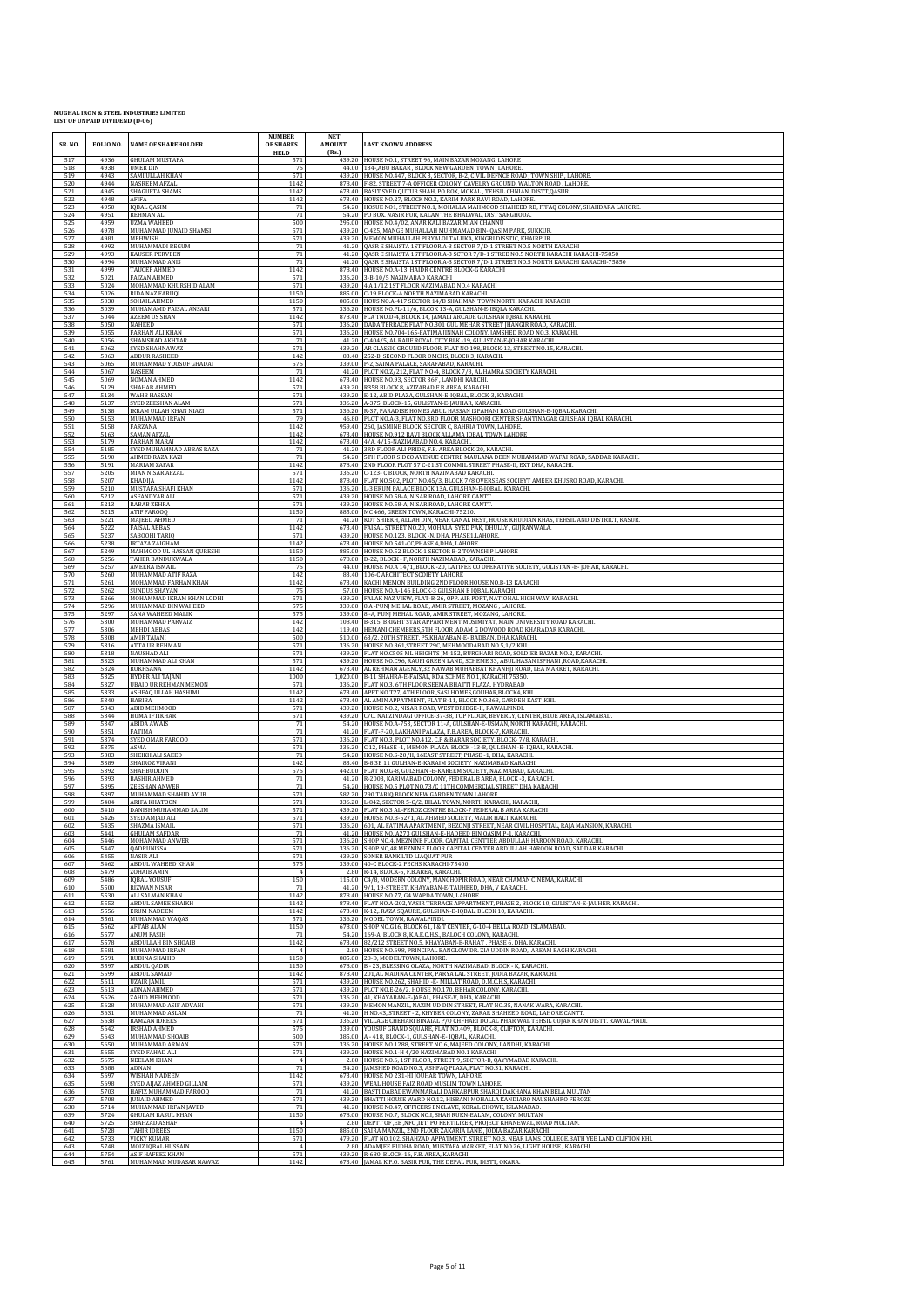| SR. NO.           | FOLIO NO.<br>5777    | <b>NAME OF SHAREHOLDER</b><br>FAHAD RASHID AHMED KHAN               | <b>NUMBER</b><br>OF SHARES<br><b>HELD</b> | <b>NET</b><br><b>AMOUNT</b><br>(Rs.) | <b>LAST KNOWN ADDRESS</b><br>41.20 HOUSE NO.93/2, OFFICERS MESS, PAF BASE, MUSHAF, SARGODHA.                                                                                                                          |
|-------------------|----------------------|---------------------------------------------------------------------|-------------------------------------------|--------------------------------------|-----------------------------------------------------------------------------------------------------------------------------------------------------------------------------------------------------------------------|
| 646<br>647<br>648 | 5807<br>5808         | OMER EJAZ<br>QAMAR FATIMA                                           | 571<br>571                                | 439.20                               | 336.20 HOUSE NO. 5/A ST NO.4, NADEEM PARK BUND ROAD LAHORE.<br>43-A-JAFFARIA COLONY SODIWALL MULTAN ROAD LAHORE                                                                                                       |
| 649               | 5812                 | RANA TALIB HUSSIAN TALIB                                            | 71                                        |                                      | 54.20 QAID AZAM PARK NEAR JAMIA SADDIQUE NAQSH BANDI KOT LAKH PAT, LAHORE                                                                                                                                             |
| 650               | 5816                 | ADNAN                                                               | 571                                       |                                      | 336.20 PLOT NO.1726/56 MUSLIM MUJAHID COLONY JUNA GARH BALDIA TOWN, KARACHI.                                                                                                                                          |
| 651               | 5818                 | MUHAMMAD KHALID KASMANI                                             | 571                                       | 439.20                               | 2ND FLOOR FLAT NO.K 16 SHAHLIMAR GARDEN WEST KARACHI.                                                                                                                                                                 |
| 652               | 5820                 | MUHAMMAD RIZWAN                                                     | 1142                                      |                                      | 673.40 S-2161, BLOCK-5, SHAHFISAL COLONY DIG ROAD KARACHI                                                                                                                                                             |
| 653<br>654        | 5822<br>5823         | ZAIN ZAFAR<br><b>ABDUR REHMAN</b>                                   | 575<br>571<br>71                          | 336.20                               | 442.00 D-56, BLOCK H, NORTH NAZIMABAD, KARACHI.<br>HOUSE NO.3, ESSA ABDULLAH BUILDING ALI BUDHA STREET GAZDAR ABAD KARACHI.                                                                                           |
| 655<br>656<br>657 | 5828<br>5829<br>5832 | ANWAR<br>SYEDA SANJEEDA KHATOON ZAIDI<br>SYED SAFDAR ALI            | 1142<br>71                                |                                      | 54.20 A-399 BLOCK 4, NORTH NAZIMABAD KARACHI.<br>673.40 2-J, 1412, NAZIMABAD NO.2, KARACHI.<br>54.20 D-79 BLOCK-B, NORTH NAZIMABAD KARACHI.                                                                           |
| 658               | 5849                 | MUHAMMAD BILAL                                                      | 1142                                      |                                      | 878.40 SHOP NO.6, AMIN CENTRE GARDEN KARACHI.                                                                                                                                                                         |
| 659               | 5858                 | GHULAM MOHY UDDIN                                                   | 571                                       |                                      | 439.20 HOUSE NO. L-1037/A, SECTOR 4-A, SURJANI TOWN, KARACHI                                                                                                                                                          |
| 660               | 5859                 | SOHAIL SHAKEEL                                                      | 75                                        |                                      | 44.00 HOUSE NO.L-883, SECTOR 5A2, NORTH KARACHI, KARACHI.                                                                                                                                                             |
| 661               | 5864                 | SYEDA FATIMA ARIF                                                   | 571                                       |                                      | 336.20 B-102, YOUSUF ARCADE BLOCK L, NORTH NAZIMABAD, KARACHI.                                                                                                                                                        |
| 662               | 5865                 | <b>ABDUL SABOOR</b>                                                 | 1000                                      |                                      | 770.00 47, SHARFABAD, BMCHS, KARACHI                                                                                                                                                                                  |
| 663               | 5870                 | SEEMA SABOOR                                                        | 1000                                      |                                      | 590.00 47 SHARFABAD BMCHS KARACHI-74800                                                                                                                                                                               |
| 664               | 5871                 | <b>AHMED RAZA QADRI</b>                                             | 142                                       |                                      | 83.40 MAKAN NO.8, CITY RAILWAY COLONY, BLCOK 253, KARACHI.                                                                                                                                                            |
| 665               | 5881                 | HIRA RASHEED                                                        | 571                                       |                                      | 336.20 A-50, BLOCK 07, GULISTAN-E-JOHAR, KARACHI.                                                                                                                                                                     |
| 666               | 5883                 | <b>VIJAY KUMAR</b>                                                  | 71                                        |                                      | 59.20 HOUSE NO.350-A, MASOOM SHAH COLONY, KALA PUL, KARACHI.                                                                                                                                                          |
| 667               | 5888                 | KIRANUMESH MAHESHWARI                                               | 571                                       |                                      | 479.20 96 DEPOT LINE SADAR KARACHI.                                                                                                                                                                                   |
| 668               | 5891                 | MAHESH KUMAR                                                        | 571                                       |                                      | 479.20 FLAT NO.2, 6TH FLOOR, FAKIA TERRACE PLOT NO.D-5/21, STREET NO.2, DEHLI COLONY NO.2, CLIFTON, KARACHI.                                                                                                          |
| 669               | 5894                 | MUHAMMAD YOUSUF                                                     | 571                                       | 439.20                               | 439.20 7/104-BLOCK 3, D.M.C. KARACHI-74800.                                                                                                                                                                           |
| 670               | 5899                 | MUHAMAMD SARWAR JAWAID                                              | 571                                       |                                      | 3H4/9, NAZIMABAD NO.3, KARACHI.                                                                                                                                                                                       |
| 671<br>672        | 5912<br>5913<br>5914 | SYED HASSAMUDDIN SHAH<br>MUHAMMAD SULTAN                            | 71<br>71                                  | 88.00                                | 41.20 FLAT NO.D - 21, SAFARI BLESSING, BLOCK-12, GULISTAN -E- JOUHAR, KARACHI.<br>41.20 PLOT NO, C -537, FLOOR-4, BLOCK-2, COMMERCIAL AREA, P.E.C.H.S., KARACHI.                                                      |
| 673<br>674<br>675 | 5919<br>5920         | MUHAMMAD FURKAN<br>KEHKASHAN FATIMA<br>KHURSHID JEHAN SHIRAZI       | 150<br>1142<br>1142                       | 673.40                               | HOUSE NO.3, BLOCK -B, NEW TOWN, POLICE LINE, UNIVERSITY ROAD, KARACHI C - 9, APSARA APPARTMENT, 3-G, GULSHAN-E-IQBAL, BLOCK -16, KARACHI.<br>673.40 C-9-APSARA, APPARTMENT NO.3, GULISTAN-E-IQBAL, BLOCK 16, KARACHI. |
| 676               | 5921                 | MIRZA ZAFAR BAIG                                                    | 71                                        | 41.20                                | HOUSE NO.A /901, SHAH FAISAL COLONY, KARACHI                                                                                                                                                                          |
| 677               | 5927                 | NUSRAT JABBAR MEMON                                                 | 571                                       |                                      | 336.20 HOUSE NO.B-7 HADI NAGAR QASIMABAD HYDERABAD                                                                                                                                                                    |
| 678               | 5933                 | <b>UMAIR KHAN</b>                                                   | 1142                                      | 673.40                               | 673.40 HOUSE NO.264 BLOCK-F UNIT NO.8 LATIFABAD HYDERABAD                                                                                                                                                             |
| 679               | 5934                 | MUHAMMAD HAMMAD KHAN                                                | 1142                                      |                                      | HOUSE NO.264 BLOCK-F UNIT NO.8 LATIFABAD HYDERABAD                                                                                                                                                                    |
| 680               | 5936                 | MUHAMMAD KAMRAN                                                     | 571                                       |                                      | 439.20 UNILEVER PAKISTAN LTD BANGLOW NO.25-A BLOCK-A LATIFABAD UNIT NO.9 HYDERABAD                                                                                                                                    |
| 681               | 5954                 | <b>ASIFA PARVEEN</b>                                                | 1142                                      |                                      | 878.40 B. NO.B-100 QASIM NAGAR QASIMABAD HYDERABAD                                                                                                                                                                    |
| 682               | 5955                 | <b>LEKH RAJ</b>                                                     | 571                                       | 439.20                               | 336.20 MAHESHWALA MAHALA CHACHRO THARPARKER,                                                                                                                                                                          |
| 683               | 5967                 | MANZOOR ALI                                                         | 571                                       |                                      | SHAHWANI BOOK STORE,LAHORI MASJID, MOHALA LARKANA.                                                                                                                                                                    |
| 684               | 5972                 | MUHAMMAD DANISH                                                     | 1142                                      |                                      | 878.40 BLOCK -C -3, SHAMA PLAZA, FLAT NO.503, G. ALLANA ROAD, KHARADAR, KARACHI                                                                                                                                       |
| 685               | 5976                 | <b>SAMINA BANO</b>                                                  | 71                                        | 673.40                               | 41.20 FLAT NO.402, 4TH FLOOR, HAJIANI MANSION, KHARADAR, KARACHI.                                                                                                                                                     |
| 686               | 5979                 | MUHAMMAD FARRUKH AZEEM                                              | 1142                                      |                                      | HOUSE NO.A-37, PAPOSH, NAZIMABAD, KARACHI.                                                                                                                                                                            |
| 687               | 5982                 | RAJA MOHAMMAD AYUB                                                  | 1150                                      |                                      | 678.00 MC 460 - G, GREEN TOWN, KARACHI.                                                                                                                                                                               |
| 688               | 5989                 | <b>UBEDA KHALID</b>                                                 | 71                                        |                                      | 41.20 HOUSE NO.7/4, NAZIMABAD NO.1, BLOCK -1-E, KARACHI.                                                                                                                                                              |
| 689               | 5992                 | FRAZ AHMED                                                          | 1142                                      | 878.40                               | SHOP NO.G -31, PARAGON ENTERPRISE, NAZ PLAZA, M.A JINNAH ROAD, KARACHI                                                                                                                                                |
| 690               | 5996                 | MAHROO KHANAM                                                       | 1142                                      |                                      | 673.40 FLAT C-10, APSARA APPARTMENT-3, BLOCK-16, GULSHAN-E-IQBAL KARACHI.                                                                                                                                             |
| 691               | 5999                 | MUHAMMAD IBRAHIM                                                    | 571                                       |                                      | 336.20 FLAT NO503, RENO CENTRE, RANDEL ROAD, NEAR UNKASARIA HOSPITAL, KARACHI.                                                                                                                                        |
| 692               | 6005                 | MAHESH KUMAR                                                        | 571                                       |                                      | 582.20 FLAT NO.C-503, AL NOOR CENTER, UNKLE SURIA HOSPITAL SADDAR KARACHI                                                                                                                                             |
| 693               | 6016                 | SYEDA UME KULSOOM                                                   | 571                                       |                                      | 336.20 HOUSE NO.B-20, BLOCK 7, GULISTAN-E-JAUHAR, KARACHI.                                                                                                                                                            |
| 694               | 6021                 | SYED MEHMOOD ALI                                                    | 571                                       | 336.20                               | 336.20 HOUSE NO.29, GALI NO.14, 36 B LANDHI NO.6, KARACHI.                                                                                                                                                            |
| 695               | 6030                 | <b>BUSHRA ALI</b>                                                   | 571                                       |                                      | 7/114, MODEL COLONY, KARACHI.                                                                                                                                                                                         |
| 696               | 6031                 | DILSHAD AHMED KHAN                                                  | 142                                       |                                      | 108.40 B-307, SHAMIL HEAVEN GULISTAN-E-JOHAR, BLOCK 16, KARACHI                                                                                                                                                       |
| 697               | 6036                 | SYED SHUA HUSSAIN                                                   | 71                                        |                                      | 54.20 FLAT NO.C-6, ZEHRA SQUARE, BLOCK NO.6, GULSHAN-E-IQBAL, KARACHI.                                                                                                                                                |
| 698               | 6039                 | MUHAMMAD RIAZ AHMED                                                 | 71                                        |                                      | 54.20 HOUSE NO.L-571, NORTH KARACHI, SECTOR 5-L, KARACHI.                                                                                                                                                             |
| 699               | 6041                 | MUHAMMAD AHMER NOMAN                                                | 1142                                      |                                      | 878.40 C-8, STREET 01, BLOCK 2, CHAPAL SUNCITY, KDA SCHEME 33, KARACHI.                                                                                                                                               |
| 700<br>701        | 6049<br>6052<br>6057 | MUMTAZ AHMED<br><b>FAZEELAT SHAIKH</b>                              | 575<br>571                                | 336.20                               | 442.00 A-360, BLOCK 9, KARACHI ADMINISTRATION SOCIETY, KARACHI.<br>138 A, FLAT NO.05, FARHAN SOCIETY, HYDER ALI ROAD, BAHADURABAD, KARACHI                                                                            |
| 702<br>703<br>704 | 6058<br>6062         | <b>ATIA SHAMS</b><br>MARIYAM ADEEL<br>ABUL MOJAHID                  | 571<br>571<br>1142                        | 878.40                               | 336.20 B-18, BLOCK 16, GULISTAN-E-JAUHAR, KARACHL<br>336.20 B-18, BLOCK 16, GULISTAN-E-JOHAR KARACHI.<br>C-008,C-3,PHASE 3, HAROON ROYAL CITY, BLOCK 17, GULISTAN-E-JOHAR, KARACHI.                                   |
| 705               | 6064                 | MOHSIN ABBAS HAIDERY                                                | 71                                        |                                      | 54.20 FLAT NO.2048, RUFI GREEN CITY BLOCK 18, GULISTAN-E-JOHAR, KARACHI.                                                                                                                                              |
| 706               | 6066                 | MOHAMAMD FAKHRUDDIN FAROOQUI                                        | 571                                       |                                      | 336.20 A-309, BISMA GARDEN BLOCK 13, GULISTAN-E-JOHAR, KARACHI.                                                                                                                                                       |
| 707               | 6070                 | MARYAM EJAZ                                                         | 71                                        |                                      | 41.20 FLAT NO.103, FOUR SQUARE, RESIDENCY BLOCK 4, NEAR MEHMIL CNG PUMP, MAIN UNIVERSITY ROAD, JOHAR, KARACHI.                                                                                                        |
| 708               | 6071                 | <b>SUMRANA PERVAIZ</b>                                              | 71                                        |                                      | 41.20 FLAT NO.D-4, BLOCK 4, SAIMA PLAZA SB 4, KARACHI.                                                                                                                                                                |
| 709               | 6072                 | AMNA KHATOON                                                        | 1150                                      | 54.20                                | 678.00 B-189, PEARL STREET, BLOCK 14, GULISTAN-E-JOHAR, KARACHI                                                                                                                                                       |
| 710               | 6081                 | AMIR MAJID BILLO                                                    | 571                                       |                                      | 336.20 HILL VIEW , APPARTMENTS, A-586,167/5, KMCHS, BLOCK 7-8, GOL MEMON MASJID KARACHI,.                                                                                                                             |
| 711               | 6085                 | <b>SARA KHAN</b>                                                    | 71                                        |                                      | 64 BAHADURYARJANG ,CO OPRATIVE SOCIETY SOCIETY, BLOCK 7,8, KARACHI                                                                                                                                                    |
| 712               | 6090                 | AYESHA MEHMOOD                                                      | 1142                                      | 878.40                               | 3/297, STREET-18, SHARFABAD, BAHADURABAD, KHI EAST.                                                                                                                                                                   |
| 713               | 6091                 | RAFAT DILSHAN                                                       | 142                                       |                                      | 83.40 FLAT NO.B-307, SHUMAIL HEAVEN, BLOCK 18, GULISTAN-E-JOUHAR, KHI.                                                                                                                                                |
| 714               | 6105                 | MOHAMMAD MAZHAR                                                     | 571                                       | 336.20                               | 482/4K BR., SECTOR-16-A, BUFFER ZONE, KARACHI                                                                                                                                                                         |
| 715               | 6114                 | MUHAMMAD ZIA UL QAMAR KHAN                                          | 71                                        |                                      | 54.20 R-1201, BLOCK-16, FEDERAL B AREA, KARACHI.                                                                                                                                                                      |
| 716               | 6117                 | <b>IFFAT YUSUF</b>                                                  | 1142                                      | 41.20                                | 673.40 B-53, KARACHI UNIVERSITY, CORPORATIVE-HOUSING SOCIETY, BLOCK-A, SCHEME-33, GULZAR-E-HIJRI, KARACHI.                                                                                                            |
| 717               | 6124                 | <b>NASREEN SABA</b>                                                 | 71                                        |                                      | HOUSE NO.R-905/9-F, BAREA, KARACHI.                                                                                                                                                                                   |
| 718               | 6125                 | MUHAMMAD FAISAL SIDDIQUI                                            | 575                                       | 41.20                                | 339.00 FALT NO.2/B-61, BLOCK-N, NORTH NAZIMABAD, KARACHI                                                                                                                                                              |
| 719               | 6127                 | SYEDA HINA TALIB                                                    | 1142                                      |                                      | 673.40 B-9, FARHANA SQUARE, BLOCK-M, KARACHI.                                                                                                                                                                         |
| 720               | 6142                 | <b>SHABEEN ASHRAF</b>                                               | 71                                        |                                      | HOUSE NO.269-15, DASTAGIR GOUHRABAD, F.B. AREA, KARACHI.                                                                                                                                                              |
| 721               | 6147                 | <b>FOZIA QURESHI</b>                                                | 571                                       |                                      | 439.20 FLAT NO.B-2, ZEESHAN HOMES, 18/4, BLOCK-3, F.B. AREA, KARACHI.                                                                                                                                                 |
| 722               | 6158                 | FURQAN ALI SIDDIQUI                                                 | 1142                                      |                                      | 878.40 E-45/2, BLOCK-7, GULSHAN-E-IQBAL, KARACHI.                                                                                                                                                                     |
| 723               | 6159                 | SYEDA QUDSIA LAEEQ BUKHARI                                          | 571                                       |                                      | 439.20 HOUSE NO.1442, BLOCK-2, 1ST FLOOR, AZIZABAD, F.BA.AREA, KARACHI.                                                                                                                                               |
| 724               | 6166                 | MUHAMMAD ASIF                                                       | 571                                       |                                      | 439.20 HOUSE NO.L12, SECTOR 11A, NORTH KARACHI, NEAR POWER HOUSE CHOWRANGI, KHI.                                                                                                                                      |
| 725               | 6179                 | ALI HUSSAIN                                                         | 1142                                      | 336.20                               | 878.40 A-13 AMINA SQUARE BUSINESS RECORD ROAD GARDEN EAST KARACHI                                                                                                                                                     |
| 726               | 6185                 | NADIA SIDDIQUI                                                      | 571                                       |                                      | A-52 BLOCK-13 GULSHAN E IQBAL KARACHI                                                                                                                                                                                 |
| 727               | 6190                 | PERVAIZ AKHTAR                                                      | 1142                                      |                                      | 878.40 FLAT NO.67-D, ASKARI-V, GULBERG-III, LAHORE.                                                                                                                                                                   |
| 728               | 6192                 | MUHAMMAD ALI JAN                                                    | 571                                       |                                      | 336.20 49-C LDA FLATS MODEL TOWN EXT. N BLOCK, LAHORE                                                                                                                                                                 |
| 729               | 6195                 | MOHAMMAD MASOOD                                                     | 1142                                      |                                      | 878.40 41 RAZA BLOCK ALLAMA IQBAL TOWN LAHORE.                                                                                                                                                                        |
| 730               | 6197                 | <b>ALINA AKRAM</b>                                                  | 571                                       |                                      | 336.20 HOUSE NO.266 BLOCK K2 WAPDA TOWN, LAHORE.                                                                                                                                                                      |
| 731               | 6222                 | <b>ADEEBA SAIID</b>                                                 | 1150                                      |                                      | 678.00 HOUSE NO 835, STREET NO 13, SECTOR G-11-1, ISLAMARAD                                                                                                                                                           |
| 732               | 6224                 | <b>ABDUL GHAFFAR</b>                                                | 1142                                      |                                      | 878.40 MUHALLA MUHAMMAD AMEEN KHAN ESA KHEL MIANWALI                                                                                                                                                                  |
| 733               | 6226                 | AYESHA AHMER                                                        | 650                                       |                                      | 383.00 HOUSE NO.B/63 STREET NO.01, NAYA MOHALLAH LIAQUAT ROAD, RAWALPINDI                                                                                                                                             |
| 734               | 6228                 | FEROZE KHAN MALIK                                                   | 575                                       |                                      | 442.00 HOUSE NO.516 ST F 10/2, ISLAMABAD.                                                                                                                                                                             |
| 735               | 6236                 | MURAD ALI                                                           | 1142                                      |                                      | 878.40   80-C EX PARK VIEW DHA PHASE-8 LAHORE                                                                                                                                                                         |
| 736               | 6239                 | <b>SYED ALI BIRJEES</b>                                             | 1142                                      |                                      | 878.40 HOUSE NO.186 SECTOR A-2 TOWNSHIP LAHORE                                                                                                                                                                        |
| 737               | 6246                 | MUHAMMAD FARAZ                                                      | 1142                                      |                                      | 673.40 PLOT NO.52, SECTOR 35C KORANGI NO.4 KARACHI.                                                                                                                                                                   |
| 738               | 6247                 | <b>SUNITA BAI</b>                                                   | 571                                       |                                      | 336.20 FLATE NO.401, 4TH FLOOR, PARSA VIEW NEAR CLIFTON VIEW, NEAR CLIFTON BRIDGE, KARACHI.                                                                                                                           |
| 739               | 6248                 | SEEMA KHURRAM QAZI                                                  | 571                                       | 336.20                               | 17-A, ASKARI 3, KARACHI.                                                                                                                                                                                              |
| 740               | 6255                 | SHAHIDA PERVEEN                                                     | 75                                        |                                      | 44.00 54B/II, OLD SUNSET BOOLEVARD PHASE 2, DHA KARACHI.                                                                                                                                                              |
| 741               | 6273                 | MOHAMMAD NAEEM SHAIKH                                               | 1142                                      |                                      | 878.40 HOUSE NO.M7-4 FLORADE HOMES PHASE-5 EXT DHA KARACHI.                                                                                                                                                           |
| 742               | 6277                 | YOUSIF SHAIKH                                                       | 71                                        |                                      | 54.20 HOUSE NO-63-B, ALAMGIR SOCIETY MODEL COLONY KARACHI.                                                                                                                                                            |
| 743<br>744<br>745 | 6281<br>6285         | <b>SALIK MAJEED</b><br><b>AIZA SHABBIR</b>                          | 571<br>1142<br>571                        |                                      | 439.20 R-2-AL FALAH HOUSING SOCIETY, SHAH FAISAL COLONY-3 KHI.<br>673.40 325-A, ABBAS BLOCK, MUSTAFA TOWN, LINK WAHDAT ROAD, LAHORE.<br>439.20 B 68 BLK 2 GULISTAN E JOHAR KARACHI                                    |
| 746<br>747        | 6287<br>6288<br>6289 | AHTESHAM UL HAQUE<br>MOHAMMAD KHALID MAJEED<br>SYED MOHAMMAD ADIL A | 1142<br>1142                              |                                      | 878.40 HOUSE NO 283 RIWAZ GARDEN LOWER MALL ROAD LAHORE LAHORE<br>878.40 A-6ALFALAH SOCIETYBLOCK 2 SHAH FAISAL COLONY KARACHI                                                                                         |
| 748               | 6293                 | QADIR AHMED KHAN                                                    | 1142                                      |                                      | 878.40 H.NO.SD-267, ROAD NO.06, DOHS PHASE-2, MALIR CANTT, 021-4490303                                                                                                                                                |
| 749               | 6298                 | MUHAMMAD ASAD ULLAH                                                 | 575                                       |                                      | 442.00 A/1270 TEHSIL BAZAR INSIDE BHETTI GATE LAHORE                                                                                                                                                                  |
| 750               | 6302                 | <b>SUFIAN JAVED</b>                                                 | 571                                       | 439.20                               | 227-N D/E MODEL TOWN LAHORE LAHORE                                                                                                                                                                                    |
| 751               | 6314                 | <b>IFTIKHAR AHMED</b>                                               | 575                                       |                                      | 442.00 H # 17, ST # 89, G-6/3, ISLAMABAD                                                                                                                                                                              |
| 752<br>753        | 6316<br>6317         | <b>FOUZAN ASAD</b><br>HAMZA AHMAD                                   | $\overline{4}$<br>571<br>571              |                                      | 2.80 H NO E-28 1ST FLOOR RIZVIA SOCIETY NAZIMABAD NO 1<br>336.20 H NO 27 1ST FLOOR AL BABAR CENTRAL F-8 MARKET ISLAMABAD<br>439.20 HOUSE # 869 C STREET # 41 BLOCK C PWD HOUSING SOCIETY ISLAMABAD                    |
| 754<br>755<br>756 | 6320<br>6321<br>6324 | MUHAMMAD RIZWAN UL HAQ<br>MOHSIN ALI SHAH<br>NIZAMUDDIN             | 71<br>571                                 |                                      | 54.20 A 1073 GUL SHAME HAHEED PH II KARACHI<br>336.20 C/84 BLOCK NO-4 F.B.AREA KARACHI.                                                                                                                               |
| 757               | 6326                 | <b>TAHIR</b>                                                        | 571                                       |                                      | 439.20 REGIONAL AUDIT OFFICE NORTH UBL 14TH FLOOR JINNAH AVENUE ISLAMABAD                                                                                                                                             |
| 758               | 6331                 | JAWWAD UL HAQUE                                                     | 571                                       |                                      | 336.20 H NO C 35 STAFF TOWN UNIVERSITY OF KARACHI KARACHI KARACHI                                                                                                                                                     |
| 759               | 6334                 | SUFIYAN AKBAR                                                       | 1142                                      |                                      | 878.40 HOUSE NO.63 GALI NO23 G-10/1 ISLAMABAD                                                                                                                                                                         |
| 760               | 6338                 | <b>AYESHA AHMED DOGER</b>                                           | 571                                       |                                      | 336.20 H#27 1ST FLOOR AL BABAR CENTRE F-8 MARKAZ ISLAMABAD                                                                                                                                                            |
| 761               | 6339                 | SAIMA                                                               | 571                                       |                                      | 336.20 STREET 05 H# 92S, SIDDIQUE AKBAR TOWN, CHAK NO 279 RBKHURD NEAR KALEEM SHAHEEDPARK GHULAM M. ABAD                                                                                                              |
| 762               | 6340                 | M.TAUSIF ALAM/HUMA TAUSIF                                           | 571                                       |                                      | 336.20 B-384 BLOCK-10 GULSHAN-E-IQBAL KARACHI-4823124                                                                                                                                                                 |
| 763               | 6342                 | MRS SEEMA NIZAM. MR                                                 | 571                                       | 493.40                               | 336.20 MR.NIZAMUDDIN. C.84 BLOCK 4.F,B,AREA. KARACHI.                                                                                                                                                                 |
| 764               | 6346                 | NAVEED RAFAQAT AHMAD                                                | 642                                       |                                      | 354 KASHMIR BLOCK ALLAMA IQBAL TOWN LAHORE                                                                                                                                                                            |
| 765               | 6347                 | ISMAIL ZAHID SELOD                                                  | 571                                       |                                      | 439.20 5/132 MODEL COLONY KARACHI                                                                                                                                                                                     |
| 766               | 6348                 | SAIMA KARIM                                                         | 1150                                      |                                      | 678.00 FLAT NO B 1 AL FAISAL HOUSING SOCIETY PLOT NO 416/1 GARDEN EAST KARACHI                                                                                                                                        |
| 767               | 6355                 | MUHAMMAD SHOAIB                                                     | 1142                                      |                                      | 878.40 HOUSE NO.MCD-55, HAJI MOHALLAH MUFFTIAN, TEHSIL DINA, DISTRICT JHELUM.                                                                                                                                         |
| 768<br>769        | 6356<br>6360         | ANJUM<br>SYED AKMAL HAIDER AK                                       | 571<br>571                                | 439.20                               | 439.20 H NO 44 G G PHASE 4 DEFENDCE HOUSING AUTHORITY LAHORE CANTT LAHORE                                                                                                                                             |
| 770<br>771<br>772 | 6363<br>6367<br>6371 | MUHAMMAD FAHEEM KHAN<br>MUHAMMAD FURQAN HASAN KH<br>ALI             | 571<br>571<br>571                         |                                      | 439.20 H NO 18/8 E CATEGORY 3 SEC 18/1 ISLAMABAD<br>439.20 54/B/1 OLD SUNSET BOULEVARD PHASE II DHA KARACHI<br>439.20 IBC-1ST FLOOR, MOBILINK HOUSE, F-8 MARKAZ ISLAMABAD                                             |
| 773               | 6373                 | <b>FAISAL UR REHMAN</b>                                             | 571                                       |                                      | 439.20 HOUSE NO A-218 NEW BLOCK 13C GULSHAN IQBAL KARACHI                                                                                                                                                             |
| 774               | 6375                 | OSAMA SALEEM                                                        | 1142                                      |                                      | 878.40 HOUSE NO 4 A/II 4TH NORTH STREET PHASE I DHA KARACHI                                                                                                                                                           |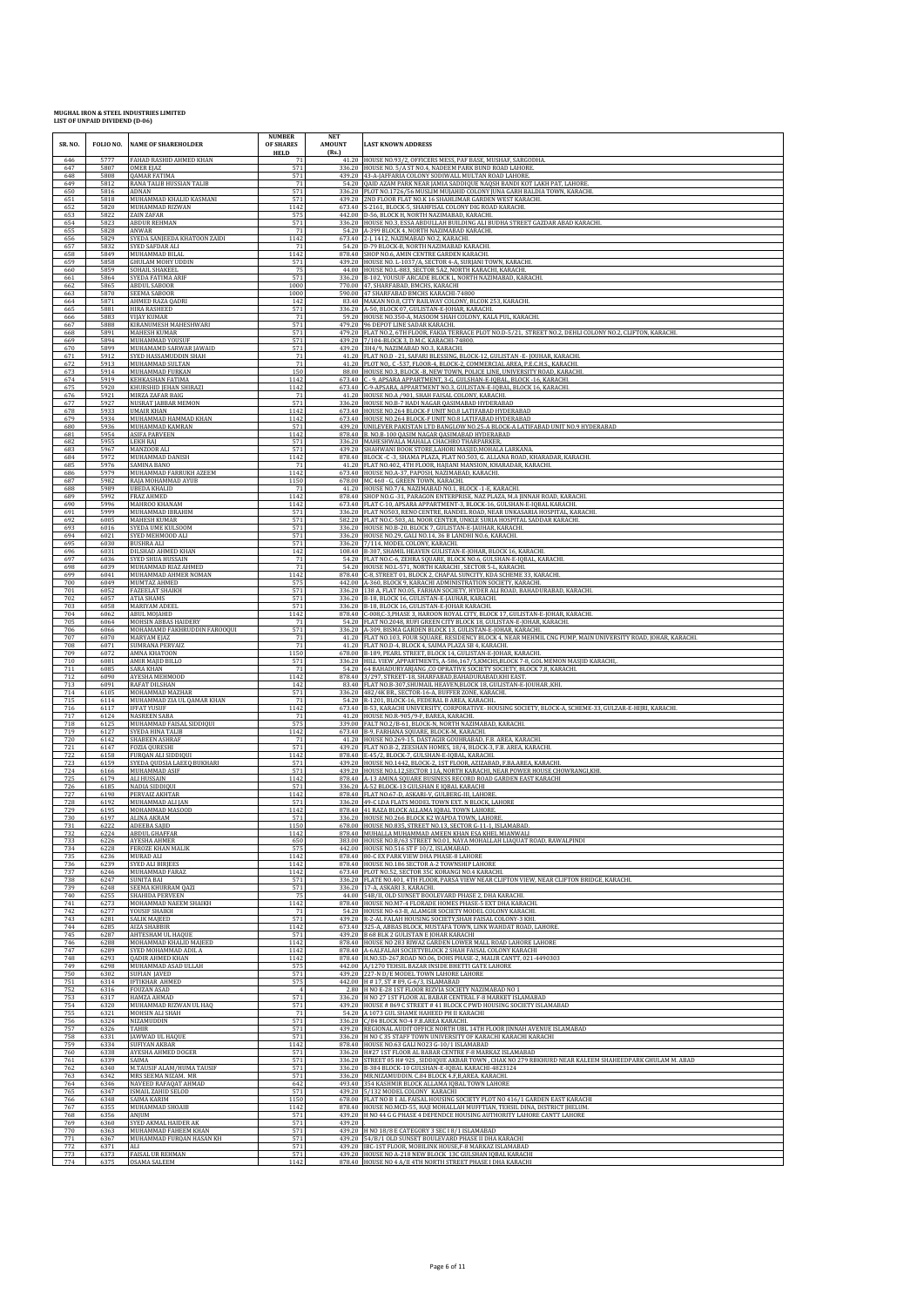| SR. NO.<br>775    | FOLIO NO.<br>6383    | <b>NAME OF SHAREHOLDER</b><br><b>QAISER SHAHZAD</b>             | <b>NUMBER</b><br>OF SHARES<br><b>HELD</b><br>575 | <b>NET</b><br>AMOUNT<br>(Rs.) | <b>LAST KNOWN ADDRESS</b><br>339.00 AL SHARIF PLAZA CIVIL HOSPITAL ROAD CAMPING GROUND LALAMUSA                                                                                                                                                              |
|-------------------|----------------------|-----------------------------------------------------------------|--------------------------------------------------|-------------------------------|--------------------------------------------------------------------------------------------------------------------------------------------------------------------------------------------------------------------------------------------------------------|
| 776               | 6386                 | FAHAD                                                           | 1142                                             |                               | 673.40 HOUSE NO R-188 SECTOR 15-A/1 BUFFERZONE NORTH NAZIMABAD TOWN KARACHI.                                                                                                                                                                                 |
| 777               | 6387                 | WAQAS                                                           | 1142                                             |                               | 878.40 FAISAL LATIF & CO SUITE # 202 FIRST FLOOR KASHIF BLAIR PLAZA G-8 MARKAZ ISLAMABAD                                                                                                                                                                     |
| 778               | 6391                 | SYED AHMED FRAZ                                                 | 575                                              |                               | 442.00 A-52/9 YASEENABAD F.B.AREA                                                                                                                                                                                                                            |
| 779               | 6478                 | <b>MRS. FEHMIDA JUNAID</b>                                      | 571                                              |                               | 336.20 FLAT NO.302, ARIF ARCADE, BAHADURABAD, KARACHI.                                                                                                                                                                                                       |
| 780               | 6537                 | <b>AGHA ASIF IAWED</b>                                          | 142                                              |                               | 108.40 108 RIO CENTRE ZABUNISA STREET, ZAINAB MARKET SADDAR, KARACHI                                                                                                                                                                                         |
| 781               | 6633                 | MUHAMMAD KAMRAN                                                 | 571                                              |                               | 336.20 HOUSE NO.1727/823, STREET-4, TURK COLONY, BALDIA TOWN, KARACHI.                                                                                                                                                                                       |
| 782               | 6777                 | MUHAMMAD KASHIF                                                 | 571                                              |                               | 336.20 FLAT NO.201, PLOT NO.106, AL-HARAM TOWR-I, BMCHS., KARACHI.                                                                                                                                                                                           |
| 783               | 6873                 | HASNAIN RAZA MERCHANT                                           | 71                                               |                               | 41.20 73 - G, BLOCK -2, P.E.C.H.S., KARACHI.                                                                                                                                                                                                                 |
| 784               | 6951                 | MUHAMMAD HAROON KHAN                                            | $\overline{4}$                                   |                               | 2.80 1-B, 9/10 NAZIMABAD NO.1, KARACHI.                                                                                                                                                                                                                      |
| 785               | 6978                 | FATIMA BANO                                                     | 142                                              |                               | 83.40 ROOM NO.101 1ST FLOOR ARFEEN ARCADE NEAR ROUNAQ ISLAM SCHOOL NANAKWARA KARACHI-2                                                                                                                                                                       |
| 786               | 6990                 | AQIB                                                            | $\overline{4}$                                   |                               | 2.80 A-201 SAND VIEW HOMES FRERE TOWN, CLIFTON, KARACHI.                                                                                                                                                                                                     |
| 787               | 7004                 | MOHAMMAD KAMRAN                                                 | 571                                              |                               | 336.20 C-5/4, IQBAL CENTER, EID GAH, M.A. JINNAH ROAD, KARACHI.                                                                                                                                                                                              |
| 788<br>789<br>790 | 7020<br>7076<br>7088 | <b>GUL HUSSAIN</b><br>ABDUL MAJEED BAWANI<br>SHAKEEL AHMED      | 75<br>1142<br>1142                               |                               | 44.00 POST OFFICE BANGUL DERO, TALUKA RATO DERO, DISTT. LARKANA<br>673.40 HOUSE NO.L-54, NEAR MASJID E SHUGA AZIZABAD, FEDERAL B AREA, KARACHI.                                                                                                              |
| 791<br>792        | 7100<br>7131         | SYED KHAIR UL INAM<br>NAYYAR ABBAS MOHSIN                       | 1284<br>142                                      |                               | 878.40 R-392, PAK KAUSAR TOWN, MALIR COLONY, KARACHI.<br>988.80 HOUSE NO.43, BLOCK-P, RZ MEER HOUSING SOCIETY, BANK CANAL ROAD, LAHORE.<br>108.40 364, G-III , WAPDA TOWN, LAHORE,                                                                           |
| 793               | 7136                 | SHOUKAT JEHAN MOTIWALA                                          | 500                                              |                               | 295.00 MARIUM DEWAN HEIGHTS, 203, 3RD FLOOR, GARDEN EAST, KARACHI                                                                                                                                                                                            |
| 794               | 7163                 | MUHAMMAD TAHIR SHAHZAD                                          | 1142                                             |                               | 673.40 R - 195, SECTOR-11 C/2, SIR SYED TOWN, NORTH KARACHI, KARACHI.                                                                                                                                                                                        |
| 795<br>796        | 7377<br>7390         | FOUZIA MAQSOOD<br>MUHAMMAD WASIM JAVED                          | 3450                                             |                               | 2,898.00 FLAT NO.401, MADINA PALACE, PLOT NO.147, C.P BERER SOCIETY, BLOCK-7/8, KARACHI-74800.<br>2.80 ASKARI BANK LIMITED SHOP NO.2 & 3, SHABBIR PLAZA, OPPSIT BLESS MARRIAGE HALL, SAID PUR ROAD, RAWALPINDI                                               |
| 797               | 7431                 | AHMED AZHAR SYED                                                | 71                                               |                               | 54.20 HOUSE NO.B - 61, BLOCK -13, GULSHAN- E-IQBAL, KARACHI.                                                                                                                                                                                                 |
| 798               | 7450                 | SANA                                                            | 71                                               |                               | 41.20 C-503 AL RAMZAN TERRACE GARDEN EAST, KARACHI.                                                                                                                                                                                                          |
| 799               | 7459                 | YED MUHAMMAD FARRUKH AZEEM                                      | 75                                               |                               | 44.00 R-200, SECTOR 11-L, NORTH KARACHI.                                                                                                                                                                                                                     |
| 800               | 7466                 | MUHAMMAD ARIF MIRZA                                             | 2284                                             |                               | 1,347.80 B-01 SAIMA KEAVEN BLOCK-4, GULSHAN-E-IQBAL KARACHI.                                                                                                                                                                                                 |
| 801<br>802<br>803 | 7482<br>7521         | ZULFIQAR UMER<br><b>HANAZ ZUBAIR</b><br>NOUMAN                  | 3450                                             |                               | 2,035.00 J-86 AL-AZAM SQUARE, FEDERAL B AREA, KARACHI.<br>2.80 PLOT NO.31, SYED GHAFFAR SHAHEED ROAD, ADAM G NAGAR, BLOCK-A, KARACH                                                                                                                          |
| 804<br>805        | 7527<br>7560<br>7562 | KARAN KUMAR<br><b>MIRZA OWAIS SAEED AHMED</b>                   | 426<br>71<br>71                                  |                               | 327.20 HOUSE NO.4/4, BLOCK 3B, NAZIMABAD NO.3, KARACHI.<br>72.20 FLAT NO.B-109, SHAFIQUE PLAZA, NEAR GUL PLAZA, SADDAR, KARACHI.<br>41.20 51-A, PECHS, BLOCK-2, KARACHI.                                                                                     |
| 806               | 7569                 | VISTASP HOSHANG RABADI                                          | 2408                                             |                               | 2,022.60 12-KATRAK PARSI COLONY, OFF M.A. JINNAH ROAD, KARACHI.                                                                                                                                                                                              |
| 807               | 7572                 | MUHAMMAD OMAR                                                   | 8                                                |                               | 4.60 FLAT NO.302, POUNAWALA TERRACE, JAMSHED ROAD NO.2, FATIMA JINNAH COLONY, KARACHI.                                                                                                                                                                       |
| 808               | 7585                 | <b>FTIKHAR AHMED</b>                                            | 71                                               |                               | 54.20 FLAT NO.208/1, GULISTAN-E-JOUHAR, KARACHI.                                                                                                                                                                                                             |
| 809               | 7591                 | IMRAN                                                           | 8                                                |                               | 6.60 SINDH BANK LIMITED, LEA MARKET BRANCH, LEA MARKET, LYARI, KARACHI.                                                                                                                                                                                      |
| 810               | 7592                 | MUHAMMAD YASEEN                                                 | 71                                               |                               | 41.20 M. MUNIR M. AHMED KHANANI- SEC PVT. LTD., ROOM NO.624-627, K.S.E. BUILDING, K.S.E. ROAD, KARACHI.                                                                                                                                                      |
| 811               | 7618                 | SAHIBZADA SHER ZAMAN KHANJI                                     | 1142                                             |                               | 878.40 97/111, 25THE STREET, PHASE-VI, DHA, KARACHI.                                                                                                                                                                                                         |
| 812               | 7626                 | AHSAN MUKHTAR                                                   | 71                                               |                               | 54.20 A-97, BLOCK-S, NORTH NAZIMABAD, KARACHI.                                                                                                                                                                                                               |
| 813               | 7627                 | MUHAMMAD AKRAM SHAD                                             | $\overline{4}$                                   |                               | 2.80 68-B, POUNCH HOUSE COLONY, MULTAN ROAD, LAHORE                                                                                                                                                                                                          |
| 814               | 7631                 | <b>OM PARKASH</b>                                               | 71                                               |                               | 59.20 FLAT NO.517, BLOCK-C, PRINCE AVENUE, GARDEN WEST, KARACHI.                                                                                                                                                                                             |
| 815               | 7637                 | AHMED BILAL                                                     | 1142                                             |                               | 878.40 SD-72, ASKARI-III, BEDAIN ROAD, LAHORE CANTT.                                                                                                                                                                                                         |
| 816               | 7639                 | SYED ATIQ UR RAHMAN                                             | 500                                              |                               | 385.00 R-629, SECTOR 11-C/3, SIR SYED TOWN, NORTH KARACHI, KARACHI                                                                                                                                                                                           |
| 817               | 7684                 | MUHAMMAD SHAHZAD                                                | 142                                              |                               | 83.40 J T 4/45, MEMON MANZIL, MITHADAR, KARACHI.                                                                                                                                                                                                             |
| 818               | 7686                 | SHAMIMA SHAHID                                                  | 71                                               |                               | 54.20 HOUSE NO.E - 14, 3RD FLOOR, AL HAMRA PALACE, NORTH KARACHI, SECTOR - 14 - B, KARACHI.                                                                                                                                                                  |
| 819               | 7707                 | LAIQ AHMED JABBAR                                               | 71                                               |                               | 54.20 C - 2, GRACE CENTRE, DHA., PHASE - V, GIZRI, KARACHI.                                                                                                                                                                                                  |
| 820               | 7723                 | MUHAMMAD SHAKEEL                                                | 71                                               |                               | 54.20 ROOM NL521-522, 5TH FLOOR, KARACHI STOCK EXCHANGE. KARACHI.                                                                                                                                                                                            |
| 821               | 7726                 | ALMAN KHAN                                                      | 142                                              |                               | 83.40 363/663, FATIMA JINNAH COLONY, JAMSHED ROAD NO.2, KARACHI                                                                                                                                                                                              |
| 822               | 7738                 | <b>REHAN SHAH</b>                                               | 71                                               |                               | 54.20 HOUSE NO.C-45, IQBAL CENTRE, M.A. JINNAH ROAD, EID GAH, KARACHI.                                                                                                                                                                                       |
| 823<br>824        | 7748<br>7757         | NOMII MUHAMMAD QASIM<br>MUHAMMAD ADIL NAZIR                     | 71                                               |                               | 54.20 HAT NO.28, STREET NO.7, AREA NAYABAD, FAROOQ MANSION. KARACHI.<br>2.80 ASKARI BANK LTD. SADPUR ROAD, BRANCH, RAWALPINDI                                                                                                                                |
| 825               | 7763                 | FARAH NAZ                                                       | 2284                                             |                               | 1,347.80 HOUSE NO.133, GARDEN TOWN, OKARA.                                                                                                                                                                                                                   |
| 826               | 7767                 | <b>IUHAMMAD ABID</b>                                            | 75                                               |                               | 44.00 F-204, AL-REHMAN ARCADE, BANTVA GALI, LEA MARKET, KARACHI                                                                                                                                                                                              |
| 827               | 7774                 | LI KHAN                                                         | 142                                              |                               | 83.40 VILLAGE & P.O. PARKHO DHERI TEHSIL TAKHT BHAI DISTT. MARDAN                                                                                                                                                                                            |
| 828               | 7777                 | <b>ABDUL QADIR MEMON</b>                                        | $\mathbf{a}$                                     |                               | 6.60 ROOM NO.206, 2ND FLOOR, BUSINESS ARCADE, SHAHRAH E FAISAL, KARACHI                                                                                                                                                                                      |
| 829               | 7781                 | MUHAMMAD IJAZ SHARIF                                            | 75                                               |                               | 57.00 259, WEST WOOD, THOKAR NIAZ BAIG, LAHORE.                                                                                                                                                                                                              |
| 830               | 7782                 | <b>MUHAMMAD SADIO</b>                                           | 71                                               |                               | 54.20 RAFIA MANZIL, FLAT NO.GK 2/36, MOHALLAH JAFFAR, KHARADAR, KARACHI.                                                                                                                                                                                     |
| 831<br>832        | 7783<br>7785<br>7800 | MUHAMMAD ZAFAR<br>NADEEM AKHTAR SIDDIQUI<br>YED YOUSUF HASHMI   | 71<br>$71\,$                                     |                               | 41.20 HOUSE NO.3/8, AL-HAMRA CENTRE, RADIO PAKISTAN, KARACHI.<br>41.20 C/O NAVEED AKHTAR HOUSE NO.7-D, STREET NO.1, BLOCK-2, GULSHAN E IQBAL, DISTT. RAHIM YAR KHAN.                                                                                         |
| 833<br>834<br>835 | 7808<br>7831         | SHEREEN<br>SHOAIB                                               | 142<br>71<br>$\overline{4}$                      |                               | 83.40 F-82, 1ST FLOOR, PAKISTAN RAILWAY EMPLOYEES CO-OPERATVIE SOCIETY, GULSHAN E IQBAL, BLOCK-13, KARACHI.<br>41.20 HOUSE NO.R - 25, SECTOR -2 - VI, GULSHAN - E - IQBAL, MAYMAR, KARACHI.<br>2.80 FLAT NO.16, 4TH FLOOR, SHER BANO MANZIL, LYARI, KARACHI. |
| 836               | 7832                 | ASAD MANZOOR                                                    | 71                                               |                               | 54.20 HOUSE NO.11, BLOCK-1, DINN MARKET, NORTH NAZIMABAD, KARACHI.                                                                                                                                                                                           |
| 837               | 7848                 | SHAHID MANZOOR                                                  | $\overline{4}$                                   |                               | 2.80 HOUSE NO.1205, BLOCK NO.07, MADAN SHAH NEAR REHMANIA MASJID, JHANG CITY.                                                                                                                                                                                |
| 838               | 7854                 | <b>SALMA MAJID</b>                                              | 150                                              |                               | 115.00 HOUSE NO.97, STREET 28, KHAYABAN-E-SEHER PHASE-6, DHA KARACHI.                                                                                                                                                                                        |
| 839               | 7857                 | <b>ABDUL SHAKOOR SHAIKH</b>                                     | 71                                               |                               | 41.20 FLAT NO.5, BLOCK-30, DEFENCE GARDEN APPARTMENT, DHA, PHASE-1, KARACHI.                                                                                                                                                                                 |
| 840               | 7861                 | <b>GHULAM NABI</b>                                              | 71                                               |                               | 41.20 SHOP NO.E-5, IQRA CENTRE, M.A. JINNAH ROAD, KARACHI                                                                                                                                                                                                    |
| 841               | 7870                 | ADEEL AHMED KHAN                                                | $\overline{4}$                                   |                               | 2.80 1139, BLOCK-9, FB AREA, KARACHI.                                                                                                                                                                                                                        |
| 842               | 7871                 | DILEEP KUMAR                                                    | 642                                              |                               | 654.40 FLAT NO.602-A, BLOCK-C, NAZ PLAZA, MAIN MA JINNAH ROAD, KARAACHI.                                                                                                                                                                                     |
| 843               | 7878                 | YED MAJID HUSSAIN ZAIDI                                         | 571                                              |                               | 336.20 DOUBLE STOREY NO.22, SECTOR- 5/E, NORTH KARACHI, KARACHI.                                                                                                                                                                                             |
| 844<br>845        | 7879<br>7884<br>7888 | SYED SHAHID HUSSAIN ZAIDI<br><b>ABDUL MALIK BHUTTO</b>          | 571<br>2016                                      |                               | 439.20 HOUSE NO.R - 845, BUFFER ZONE, 15/A3, NORTH NAZIMABAD TOWN, KARACHI.<br>1,552.20 POST OFFICE BANGUL DERO, TALUKA RATO DERO, DISTRICT LARKANA.                                                                                                         |
| 846<br>847<br>848 | 7900<br>7902         | YED FAREED UDDIN FRAZ<br><b>NAJEEB KHAN</b><br>MUHAMMAD SHAUKAT | 150<br>571<br>4600                               |                               | 115.00 SHAHEEN FLAT NO.35, CHACKLALA GARRISON, RAWALPINDI.<br>336.20 OFFICE NO.1001-1002, PARK AVENUE BUILDING LAL KOTHI MIAN SHAHRA-E-FAISAL, KARACHI.<br>4,692.00 HAJI HABIB SONS, SHOP NO.A - 39, IQBAL CLOTH MARKET, M.A JINNAH ROAD, KARACHI.           |
| 849               | 7910                 | <b>ABDUL HAMID</b>                                              | 8                                                |                               | 4.60 D-13 CENTRAL GOVT SOCIETY BLOCK 10-A, GULSHAN-E-IQBAL, KARACHI                                                                                                                                                                                          |
| 850               | 7914                 | QAISAR IRFAN                                                    | $\overline{4}$                                   |                               | 2.80 HOUSE NO.25, STREET NO.75, BLOCK-J, PHASE-I, DHA, LAHORE.                                                                                                                                                                                               |
| 851               | 7915                 | ULEMAN                                                          | 71                                               |                               | 54.20 UZMA APARTMENT, 4TH FLOOR, FLAT NO.401, CIVIL LINES, KARACHI.                                                                                                                                                                                          |
| 852               | 7919                 | UMAIRA SHAKEEL AHMED                                            | 3450                                             |                               | 2.898.00 31- A. SHADMAN - 1. LAHORE                                                                                                                                                                                                                          |
| 853               | 7950                 | <b>ABDUL RAZAK MEMON</b>                                        | 500                                              |                               | 385.00 B-52, BLOCK-18, GULSHAN-E-IQBAL, KARACHI.                                                                                                                                                                                                             |
| 854               | 7951                 | <b>IRSHAD ALI</b>                                               | 500                                              |                               | 385.00 HOUSE NO.1, STREET NO.36, AREA 5/C, LANDHI NO.6, KARACHI.                                                                                                                                                                                             |
| 855               | 7959                 | <b>JUMAIRA SHAKEEL AHMED</b>                                    | 1000                                             |                               | 590.00 31- A, SHADMAN - 1, LAHORE.                                                                                                                                                                                                                           |
| 856               | 7978                 | NAVEED RIFAQAT AHMED                                            | 500                                              |                               | 385.00 354 - KASHMIR BLOCK, ALLAMA IQBAL TOWN, LAHORE.                                                                                                                                                                                                       |
| 857               | 7979                 | SHAMIM AHMED ALLAWALA                                           | 571                                              |                               | 336.20 HOUSE NO.78, JINNAH CO-OPERATIVE- HOUSING SOCIETY, BLOCK-7/8, SHAEED-E-MILLAT ROAD, KARACHI                                                                                                                                                           |
| 858               | 7987                 | <b>HYDER ALI TEIANI</b>                                         | 142                                              |                               | 144.40 B-11, SHAHRAH-E-FAISAL, KDA SCHEME NO-1, KARACHI.                                                                                                                                                                                                     |
| 859<br>860        | 7990<br>7995         | MUHAMMAD YASEEN<br><b>ASHFAO AHMED SIDDIO</b>                   | 5284                                             |                               | 3,117.80 QASR-E-SHAISTA, 1ST FLOOR, , A-3/3. STREET NO.5, SECTOR 7D-1, NORTH KARACHI, KARACHI 75850<br>6.60 281-HYDERABAD COLONY, B.Y.I. ROAD, KARACHL                                                                                                       |
| 861               | 8009                 | SUMMAIRA SHAKEEL AHMED                                          | 1000                                             |                               | 590.00 31-A, SHADMAN-1, LAHORE.                                                                                                                                                                                                                              |
| 862               | 8015                 | ARSHAD ALI                                                      | 71                                               |                               | 54.20 HOUSE NO.2, SECTOR NO.36, AREA 5/C LANDHI NO.6, KARACHI.                                                                                                                                                                                               |
| 863               | 8030                 | SHAMIM AHMED ALLAWALA                                           | $\overline{4}$                                   |                               | 2.80 HOUSE NO.78, JINNAH CO-OP. SOCIETY, BLOCK 7/8, KARACHI.                                                                                                                                                                                                 |
| 864               | 8057                 | SYED FEHAM ALI                                                  | 71                                               |                               | 54.20 B-130, RUPALI PESIDENCY, GULSHAN, BLOCK-19, KARACHI.                                                                                                                                                                                                   |
| 865               | 8067                 | <b>REHAN YASEEN</b>                                             | 1000                                             |                               | 770.00 252 - B, SECOND FLOOR, BLOCK - 3, D.M.C.H. SOCIETY, KARACHI.                                                                                                                                                                                          |
| 866               | 8072                 | <b>ALTAF KHAN</b>                                               | 217                                              |                               | 128.40 CR-105, PAK SECRETERIATE SADDAR POST OFFICE, ABULLAH HAROON ROAD, KARACHI                                                                                                                                                                             |
| 867               | 8095                 | ZIKRA SIDDIQUI                                                  | 71                                               |                               | 41.20 R-560, BUFFERZONE, SECTOR 15-A/4, KARACHI.                                                                                                                                                                                                             |
| 868               | 8102                 | ALAL UDDIN                                                      | 1142                                             |                               | 673.40 HOUSE NO.AI-89, BLOCK 13-A, GULSHAN E IQBAL, KARACHI.                                                                                                                                                                                                 |
| 869               | 8107                 | ABUL MANSOOR KHAN                                               | 142                                              |                               | 108.40 HOUSE G - 9, BHABRA COMMERCIAL MARKET, NEAR ASHRAF CLINIC, M- BLOCK, GULBERG - III, LAHORE                                                                                                                                                            |
| 870               | 8133                 | MUHAMMAD FAROOQ                                                 | 1000                                             |                               | 770.00 JAMSHED ROAD, KARACHI.                                                                                                                                                                                                                                |
| 871               | 8135                 | <b>AZEEN SHAHID</b>                                             | 71                                               |                               | 41.20 12-A, STREET-1, ASKARI-4, RASHID MINHAS ROAD, KARACHI.                                                                                                                                                                                                 |
| 872               | 8159                 | MUHAMMAD JAMSHED                                                | 571                                              |                               | 439.20 MANZOOR COLONY, STREET NO.11, DISTRICT SAHIWAL.                                                                                                                                                                                                       |
| 873               | 8176                 | ABDUL SAMAD                                                     | 142                                              |                               | 108.40 2ND FLOOR, GHAFFAR BUILDING, OFF MCB, LEA MARKET BRANCH, KARACHI.                                                                                                                                                                                     |
| 874               | 8184                 | <b>AAD AHMED</b>                                                | 71                                               |                               | 54.20 FLAT NO.F - 29, HASSAN LODGE, BLOCK - 7, FEDERAL B AREA, KARACHI                                                                                                                                                                                       |
| 875               | 8192                 | SARMAD                                                          | 1142                                             |                               | 878.40 HOUSE NO.3H12/33, NAZIMABAD NO.3, KARACHI.                                                                                                                                                                                                            |
| 876               | 8194                 | <b>SAIR HUSSAIN</b>                                             | 1142                                             |                               | 673.40 HOUSE NO.A-123, SECTOR-31-F, DAR-US-SALAM SOCIETY, MAIN KORANGI ROAD, KARACHI.                                                                                                                                                                        |
| 877               | 8199                 | RAJESH KUMAR                                                    | 1142                                             |                               | 1,164.40 FLAT NO.614, MARIUM COMPLEX, NER TIBET CENTRE, M. A JINNAH ROAD, KARACHI.                                                                                                                                                                           |
| 878               | 8204                 | TAHIR ALI                                                       | 571                                              |                               | 439.20 85-C/B, MODEL TOWN, GUJRANWALA.                                                                                                                                                                                                                       |
| 879               | 8216                 | MUHAMMAD FAROOQ                                                 | 1000                                             |                               | 590.00 FLAT NO.G-3, PLOT NO.445, TAQWA RESIDENCY, AMIL COLONY NO.2, JAMSHEED ROAD, KARACHI.                                                                                                                                                                  |
| 880               | 8221                 | <b>TAZEEN SHAHID</b>                                            | 1000                                             |                               | 590.00 12-A, STREET NO.1, ASKARI-4, RASHID MINHAS ROAD, KARACHI.                                                                                                                                                                                             |
| 881               | 8225                 | FAHAD AHMED                                                     | 71                                               |                               | 54.20 HOUSE NO.B-172, BLOCK-2, GULISTAN-E-JOHAR, KARACHI.                                                                                                                                                                                                    |
| 882               | 8229                 | <b>GHULAM SARWAR</b>                                            | 571                                              |                               | 336.20 HOUSE NO.796, MEHMOODABAD GATE, KARACHI.                                                                                                                                                                                                              |
| 883               | 8233                 | MUHAMMAD MUNAF                                                  | 1142                                             |                               | 878.40 25/3/A-2, 2ND FLOOR, MOHD ALI SOCIETY, KARACHI.                                                                                                                                                                                                       |
| 884               | 8239                 | MUHAMMAD FEROZ AKHTAR                                           | 1000                                             |                               | 590.00 FLAT NO.2, TOWER NO.1, SHAHEEN TOWER, NEAR M.A. JINNAH ROAD, KARACHI.                                                                                                                                                                                 |
| 885<br>886<br>887 | 8259<br>8282         | AHMER HAYAT KHAN<br>FAREED                                      | 500<br>1142                                      |                               | 385.00 HOUSE NO.184, STREET NO.10, CHAKLALA SCHEME-3, RAWALPINDI CANTT.<br>878.40   1363/3 FDEDRAL B AREA, KARACHI.                                                                                                                                          |
| 888<br>889        | 8283<br>8288<br>8292 | MUHAMMAD HASSAAN KHATRI<br>RUBINA YASMIN<br>ASMA RIZWAN         | 575<br>500<br>571                                |                               | 339.00 B-23, BLESSING PLAZA, NORTH NAZIMZBAD K BLOCK, KARACHI<br>295.00 HOUSE NO.5-C, ALLAM IQBAL COLLEGE RESDENTIAL COLONY, LAHORE.<br>439.20 218-A NEW CHABURJI PARK, MULTAN ROAD, LAHORE.                                                                 |
| 890               | 8293                 | MUHAMMAD YASEEN                                                 | 71                                               |                               | 41.20 QASR-E-SHAISTA 1ST FLOOR A-3/3 STREET NO.5, SECTOR TD-1 NORTH KARACHI-75850                                                                                                                                                                            |
| 891               | 8296                 | MUHAMMAD AMEEN ASWANI                                           | 1713                                             |                               | 1,319.60 C-12/1 MEMON PLAZA BLOCK 13/B, GULSHAN-E-IQBAL KARACHI                                                                                                                                                                                              |
| 892<br>893        | 8297<br>8299         | CHAUDHARY JAWED ALI<br>AKHTAR HUSSAIN                           | $\overline{A}$<br>71                             | 54.20                         | 2.80 HOUSE NO.1091 SHAH FAISAL COLONY KARACHI.                                                                                                                                                                                                               |
| 894               | 8300                 | TANZEELA AMIR                                                   | 142                                              | 108.40                        |                                                                                                                                                                                                                                                              |
| 895               | 8305                 | FARID AHMED MALIK                                               | 4570                                             | 3,518.00                      |                                                                                                                                                                                                                                                              |
| 896<br>897        | 8307<br>8312         | USPENSE ACCOUNT (R-1) MCB & SUMMIT<br>MUHAMMAD RASHID MUGHAL    | 30378<br>150                                     | 25.517.60                     | 115.00 HOUSE NO.26, LANE NO.2, SHAHEEN HOUSING, TUFAIL ROAD, LAHORE CANTT.                                                                                                                                                                                   |
| 898               | 8320                 | MUHAMMAD YOUNUS KHAN LODHI                                      | 1500                                             |                               | 885.00 HOUSE NO.B-8-1874, AKHTARI LANE, TILAK ENCLINE, HYDERABAD.                                                                                                                                                                                            |
| 899               | 8324                 | MUHAMMAD ALI                                                    | 1000                                             |                               | 770.00 HOUSE NO.14, LANE NO.V, STREET NO.6, CAVALRY GROUND, LAHORE                                                                                                                                                                                           |
| 900               | 8328                 | MISBAH ASAD                                                     | 2000                                             |                               | 1,680.00   HOUSE NO.43/23, STREET NO.20, HASAN PARK, SHALIMAR LINK ROAD, NEAR LINDE PAKISTAN LIMITED, BAGHBANPURA, LAHORE-54920.                                                                                                                             |
| 901               | 8329                 | <b>ATTIQ UR REHMAN</b>                                          | 71                                               |                               | 41.20 245-B-1, BLOCK-6, PECHS, KARACHI.                                                                                                                                                                                                                      |
| 902               | 8344                 | <b>RANA SOHANA KHAN</b>                                         | 1500                                             |                               | 885.00 HOUSE NO.1114, STREET NO.66, SECTOR G-10-4, ISLAMABAD.                                                                                                                                                                                                |
| 903               | 8345                 | AHMER SOHAIL                                                    | 1142                                             |                               | 878.40 A-60, BLOCK-T, NORTH NAZIMABAD, KARACHI.                                                                                                                                                                                                              |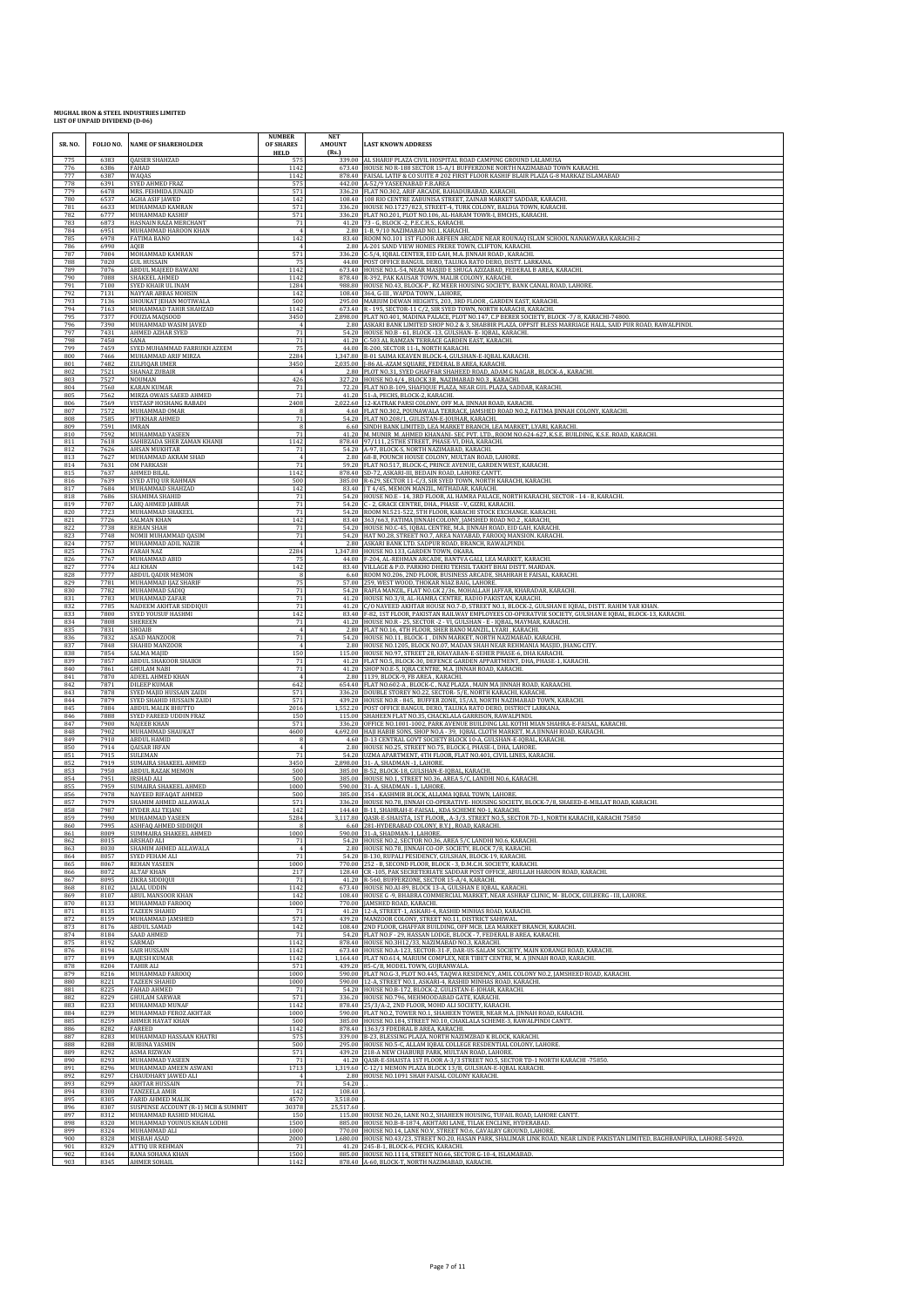| SR. NO.              | FOLIO NO.                                  | <b>NAME OF SHAREHOLDER</b>                                                                       | <b>NUMBER</b><br>OF SHARES<br><b>HELD</b> | <b>NET</b><br><b>AMOUNT</b><br>(Rs.) | <b>LAST KNOWN ADDRESS</b>                                                                                                                                                                                                                            |
|----------------------|--------------------------------------------|--------------------------------------------------------------------------------------------------|-------------------------------------------|--------------------------------------|------------------------------------------------------------------------------------------------------------------------------------------------------------------------------------------------------------------------------------------------------|
| 904<br>905<br>906    | 8346<br>8347<br>8349                       | FARHAN RAZA JAFRI<br><b>AMIR ALI</b><br><b>ABDUL RASHEED</b>                                     | 500<br>500<br>571                         | 385.00<br>336.20                     | ELECTRICAL WORKSHOP, FFC MIRPUR, MATHELO, GHOTKI.<br>385.00 OFFICE NO.1, MAZANNINE FLOOR,, MASHRIQ CENTRE, 14 GULSHAN E IQBAL, KARACHI.<br>HOUSE NO.16, BLOCK-T, DHA., LAHORE CANTT.                                                                 |
| 907<br>908           | 8352<br>8381                               | MIRZA IRFAN BAIG<br>MUHAMMAD TALAH AIJAZ                                                         | 571<br>575                                |                                      | 439.20 FLAT NO.707, SAMAR RESIDENCY, BLOCK-F, NORTH NAZIMABAD, KARACHI.<br>442.00 HOUSE NO.A-560, BLOCK-N, NORTH NAZIMABAD, STREET-7, KARACHI.                                                                                                       |
| 909<br>910           | 8387<br>8388                               | <b>AAMER SAEED</b><br>A.Z.M. KAMAL                                                               | 50<br>250                                 | 192.00                               | 38.00 FLAT NO.2, BLOCK-1, KRL OFFICERS COLONY, RAWALPINDI.<br>2/11, CREEK LANE NO.2, KHAYABAN E ITTEHAD, PHASE-7, DHA., KARACHI                                                                                                                      |
| 911<br>912           | 8392<br>8397                               | <b>AQEEL ABBAS</b><br>MUHAMMAD RAFIQUE                                                           | 75<br>1150                                |                                      | 57.00 FLAT NO.A6, APPARTMENT GARDEN EAST, KARACHI.<br>885.00 AMER COLONY MILLS LIMITED, JUMBER KHURD PHOOL NAGAR, TEHSIL PATTOKI KASUR.                                                                                                              |
| 913<br>914<br>915    | 8404<br>8406<br>8412                       | MUHAMMAD TAHIR KHAN<br><b>IFTIKHAR UL HAQ</b><br><b>DAUD MEHDI</b>                               | 71<br>2285                                | 54.20                                | A-454, BLOCK-N, NORTH NAZIMABAD, KARACHI.<br>1,760.00 HOUSE NO.14, STREET-8, SECTOR F, DHA-2, ISLAMABAD.                                                                                                                                             |
| 916<br>917           | 8421<br>8429                               | MUHAMMAD USMAN<br>MUHAMMAD IQBAL                                                                 | 571<br>500<br>1142                        |                                      | 336.20 HOUSE NO.1 STREET NO.1 IMTIAZABAD SARGODHA.<br>295.00 N.P.1/17/18, KASAR MANZIL, YOUSUF STREET, NEAR KAKRE GROUND, KARACHI<br>673.40 HOUSE NO.A-4/1, STREET NO.42, SECTOR.11-I, NORTH KARACHI. BEHIND SALEEM CENTRE, KARACHI.                 |
| 918<br>919           | 8433<br>9900003                            | MUHAMMAD JAVED<br>STAY ORDER CASES B-1 (5% TAX)                                                  | 1142<br>59451                             | 49,939.20                            | 878.40 X-47, AL-AZAM SQUARE, F.B AREA, KARACHI.                                                                                                                                                                                                      |
| 920<br>921           | 208015855                                  | MUHAMMAD FAROOQ<br>307063283 SHAHID MEHMOOD                                                      | 1142                                      |                                      | 1,164.40 HOUSE NO. C-89, BLOCK-4, F.B.AREA, KARACHI<br>1.60 HOUSE #391, BLOCK-2, SECTOR-C-II.TOWNSHIP, LAHORE                                                                                                                                        |
| 922<br>923<br>924    |                                            | 307081657 MUMTAZ ALI<br>307082226 USMAN ALAM<br>307087365 ANIS ABUBAKAR                          | 71<br>1000<br>500                         | 59.20                                | RAZZAQ STREET, AHATA MOOL CHAND, KATCHI ABADI, ICHHRA, LAHORI<br>1,020.00 ALAM AND SONS, 66 BEADON ROAD, LAHORE<br>510.00 AL-HABIB GARDEN, A-6 3TH FLOOR, BLOCK 9, KAHKASHAN CLIFTON, KARACHI                                                        |
| 925<br>926           | 307091300                                  | MAQSOOD AHMED KAYANI<br>307093868 SYED NOUSHAD UR REHMAN                                         | 71<br>284                                 |                                      | 41.20 HOUSE # M-1582, STREET # 77, AMARPURA, RAWALPINDI<br>288.80 SUITE #414,4TH FLOOR, FRERE BUSINESS CENTRE, FRERE ROAD, SADDAR, KARACHI                                                                                                           |
| 927<br>928           |                                            | 307095590 AAMIR SHAHBAZ<br>307095699 AAMIR SHAHBAZ                                               | 12500<br>1500                             | 1,530.00                             | 12,750.00 HOUSE # 520, G-2, WAPDA TOWN, LAHORE<br>OFFICE #402, 4TH FLOOR, AL HAFEEZ SHOPING MALL, LAHORE                                                                                                                                             |
| 929<br>930           |                                            | 307095889 SHAHID ULLAH<br>307099675 SALMAN AHMED SIDDIQUI                                        | 2071<br>3500                              |                                      | 1,739.20 67/16.3RD FLOOR, HASHMI BUILDING, 'B' AREA NEAR SHALIMAR PAINTS, MAIN LIAQUATABAD, DAKHANA, KARACHI<br>3,255.00 HOUSE NO A-350, BLOCK-15, GULISTAN-E-JOHAR KARACHI                                                                          |
| 931<br>932<br>933    | 307109003                                  | 307104244 ABDUL HAMEED KHAN<br><b>SARA SOHAIL</b><br>307110811 FAISAL KHALIL                     | 6000<br>500<br>571                        |                                      | 5,040.00 HOUSE # 77 Q, FIRST FLOOR, GHAZALI ROAD,BLOCK 2, PECHS, KARACHI<br>385.00 HOUSE # 5, STREET # 1, NEAR GREATER IOBAL PARK, OADRI HOUSE, BADAMI BAGH, LAHORE<br>439.20 SHAFITEXCEL LIMITED. 4.5 KM RAIWIND MANGA ROAD, RAIWIND                |
| 934<br>935           |                                            | 364006120 IMRAN HAMEED (010326)<br>364009108 SHABANA IQBAL                                       | 1142<br>71                                |                                      | 1,164.40 HOUSE NO.907, BLOCK-19, AL-NOOR SOCIETY, FEDERAL ""B"" AREA, KARACHI<br>63.20 5TH FLOOR, TRADE CENTRE, I.I.CHUNDRIGAR ROAD, KARACHI                                                                                                         |
| 936<br>937           | 364012128 GUL BANO                         | 364059657 TAHA AHMED RANA (8546)                                                                 | 1000<br>100500                            |                                      | 1,020.00 203-Q, GROUND FLOOR, P.E.C.H.S, BLOCK # 2, KARACHI<br>93,465.00 41-A, CANAL VIEW HOUSING SOCIETY, LAHORE                                                                                                                                    |
| 938<br>939           |                                            | 364099885 MUHAMMAD ABRAR KHAN<br>364107050 ABDUL RAHMAN SHAMS                                    | 2000<br>2000                              |                                      | 1,680.00   HOUSE # L-57, SECTOR # 11-C/2, GULSHAN-E-SIRSYED TOWN, NORTH KARACHI, KARACHI<br>2,040.00 HOUSE NO. B21/1, BLOCK-11, ERUM & ITTEHAD BUNGLOWS, GULSHAN-E-IQBAL, KARACHI                                                                    |
| 940<br>941<br>942    |                                            | 364108454 MIRZA MUHAMMAD AMJAD<br>364112837 ABDUL GHAFOOR<br>364134088 IKRAM ZAHUR               | 500<br>571<br>67                          |                                      | 385.00 ABDULA ELECTRONICS, OPPOSITE SHAHDOULA CHOWKI, CIRCULAR ROAD, GUJRAT<br>531.20 D-17/2, MARGALA VIEW HOUSING SCHEME, HOUSE #41, STREET #36, ISLAMABAD<br>51.40 3-A, 6TH CENTRAL LANE, PHASE# 2, DHA, KARACHI                                   |
| 943<br>944           |                                            | 364150423 IQBAL ISMAIL MIRWANI<br>364162139 MADIHA JEELANI                                       | 3500                                      |                                      | 3,570.00 HOUSE NO. A-14, PEARL HEAVEN, BLOCK-5, CLIFTON, KARACHI<br>2.40 HOUSE NO. 33/1/1, SABA AVENUE, PHASE-V EXT. D.H.A. KARACHI                                                                                                                  |
| 945<br>946           |                                            | 364163772 MUHAMMAD USMAN MAZHAR<br>364170363 ZAHIR SAEED SAKHI                                   | 50<br>71                                  |                                      | 29.00 HOUSE # 81, DC COLONY, BLOCK INDUS, GUJRANWALA CANTT, GUJRANWALA<br>72.20 P-7, MIRAN MOHD SHAH ROAD, KDA SCHEME # 1, KARACHI                                                                                                                   |
| 947<br>948<br>949    |                                            | 364173003  QAISAR SHAHZAD<br>364184273  JAMIL AHMED SHAIKH<br>364186351 ARSHAD S. KHAN           | 1142<br>500                               |                                      | 958.40 HOUSE # 4/6-B, GALI # 16, SECTOR # $G-7/2$ , ISLAMABAD<br>385.00 HOUSE # 107/A, PHASE-1, QASIMABAD, HYDERABAD<br>930.00 HOUSE # 504, STREET # 34, ASKARI # 11, SECTOR-B, BADIAN ROAD, LAHORE                                                  |
| 950<br>951           | 364191526 ASIM RIAZ                        | 364187698 SAIMA IRFAN                                                                            | 1000<br>$\overline{4}$<br>500             | 2.80<br>385.00                       | HOUSE #468, P.I.B COLONY, KARACHI<br>OFFICE #19, 3RD FLOOR, MAJEED PLAZA, BANK ROAD, SADDAR, RAWALPINDI                                                                                                                                              |
| 952<br>953           |                                            | 364192334 GHULAM ABBAS<br>364192433 ADNAN KHAN TANOLI                                            | 3000<br>1500                              | 1.530.00                             | 1,770.00 VILLAGE. DHOKE GUJRAL, POST OFFICE. DHOKE PADHAL TEC, DINA, DISTRICT, JHELUM<br>HOUSE # R-23, MALIR HOMES, MAIN NATIONAL HIGHWAY, MALIR CITY, KARACHI                                                                                       |
| 954<br>955           |                                            | 364205748 TABASSAM SHAB KHAIS<br>364206753 ASAD MOHI UD DIN KHALIL                               | 2000<br>1000                              | 1,180.00                             | KHAN STREET, DEFENCE ROAD, NOORABAD, FATEHGAR, SIALKOT<br>590.00 202-C-3, SECTOR-A, ENGINEERS TOWN, DEFENCE ROAD, LAHORE                                                                                                                             |
| 956<br>957<br>958    | 620041298                                  | 364216315 KAMAL HUSSAIN<br>364218337 MUNAWAR HAYAT KHAN<br>TANVEER MUHAMMAD                      | 1000<br>2000                              | 1,540.00                             | 1,020.00 HOUSE# D-6, BLOCK# 16-A, KDA OVERSEAS BUNGALOWS, GULISTAN-E-JOHAR, KARACHI<br>HOUSE# 460, STREET# 74, SECTOR# G-8/1, ISLAMABAD<br>1.20 HOUSE NO.R-06, 13-D-2, WASEEM BAGH, GULSHAN-E-IQBAL, KARACHI                                         |
| 959<br>960           |                                            | 620041371 ZAFFAR ULLAH GONDAL<br>620050455 SHAHNAWAZ                                             | 1500<br>1000                              | 840.00                               | 1,155.00 3-SHAHID COLONY, MDA ROAD, MULTAN<br>211, MEHMOODABAD HOUSE, BATH ISLAND, CLIFTON, KARACHI                                                                                                                                                  |
| 961<br>962           |                                            | 620053707 JALAL UD DIN ASLAM<br>620055033 MOHAMMAD ABDUL RAZZAQ                                  | 2000<br>1000                              |                                      | 1,540.00 HOUSE NO.100, OPP: WATER TANK, QAID ABAD COLONY NO.2, ASIA GATE, CANTT, PESHAWAR<br>590.00 HOUSE NO.4/2, KHAYABAN-E-SHAMSHEER, 28TH STREET, PHASE-5, D.H.A., KARACHI                                                                        |
| 963<br>964           | 935030880 QAZI NADIR                       | 620057831 MAHMOOD ASAD KHAN                                                                      | 500<br>575                                |                                      | 385.00 HOUSE NO.C-24, O.R.C.H.S., BLOCK- IQBAL, SCHEME-33, UNIVERSITY ROAD, KARACHI<br>339.00 A-348, SECTOR 14/B, SHADMAN TOWN, KARACHI                                                                                                              |
| 965<br>966           |                                            | 992003287 PARWEEN MODY SAEED<br>1164016783 FARHAT ASAD<br>1339029959 NAVEED TAHIR                | 2500<br>1000                              | 1.020.00                             | 2,325.00 10 Q / II, 10TH EAST STREET PHASE I, D H A KARACHI<br>HOUSE#23,STREET#Q,OPPOSITE LASASANI SCHOOL,BLOCK-Y,PEOPLES COLONY, GUJRANWALA GUJRANWALA<br>1,020.00 C-201, SAIMA CLASSIC, BLOCK-10/A, GULSHAN-E-IQBAL, KARACHI                       |
| 967<br>968<br>969    |                                            | 1552021678 ZIA-UL-HAQ(LHR)<br>1552076813 MUHAMMAD SHOAIB                                         | 1000<br>1500                              | 1.20                                 | 885.00 260 S BLOCK IMPEARIAL GARDEN BARKI ROAD. LAHORE<br>PLOT NO. B-17, FEDERAL B.AREA, BLOCK 17, KARACHI                                                                                                                                           |
| 970<br>971           |                                            | 1552085236 MIRZA SARFARAZ AHMED<br>1552085608 MUHAMMAD IRFAN KHUHRO                              | 142<br>1142                               | 95.40                                | 504, ASAD CHAMBERS, PASSPORT OFFICE, SADDAR, KARACHI<br>878.40 BLOCK NO 17, FLAT NO 2, CAT V, I-9/4. ISLAMABAD                                                                                                                                       |
| 972<br>973<br>974    |                                            | 1552089139 AZUM UL HAQ<br>1651027236 HARESH KUMAR                                                | 1000<br>500<br>10                         |                                      | 590.00 260-BLOCK S, STREET NO 21, IMPERIAL GARDEN BARKI ROAD. LAHORE 465.00 FLAT NO A/302, JINNAH COMPLEX M.A.JINNAH ROAD KARACHI                                                                                                                    |
| 975<br>976           |                                            | 1669006494 MUHAMMAD HAYAT<br>1826036921 GHULAM HAIDER<br>1826074831 NOMAN MASOOD /               | 1000<br>3000                              |                                      | 7.00 P.C.H.S. 189 C LAHORE<br>770.00 P-87, SHAN SOAP, GOLWE SABAN WALA, KARKHANA BAZAR, FAISALABAD<br>2,655.00 FL# 13/5, BLOCK# 13-A, GULSHAN-E-IQBAL, KARACHI                                                                                       |
| 977<br>978           |                                            | 1826081646 AYOOB KHAN /<br>1826081661 SHABBIR AHMED                                              | 142<br>500                                |                                      | 131.40 A-305, FL-1, JINNAH VIEW APARTMENTS OPPOSITE JINNAH INT'L AIRPORT MAIN SHARAH FAISAL, KARACHI<br>420.00 NEELAM COLONY STREET NO-6 HOUSE NO 283/284, CLIFTON KARACHI                                                                           |
| 979<br>980           |                                            | 1826084962 SAQIB GULZAR /<br>1826095190 KANWAL MEHMOOD                                           | 891<br>500                                | 525.20                               | SHOP# 3, IQBAL AUTOS MARKET M. A. JINNAH ROAD, OPP TAJ MEHAL MARKET KARACH<br>465.00 FLAT# 1, 1ST FLOOR, HANIF CLOTH MARKET JAMA CLOTH ARAM BAGH, KARACHI                                                                                            |
| 981<br>982<br>983    | 1826096453 ZAIBUNNISA                      | 1826095489 HINA AHMED QURESHI<br>1826095885 SYED UMER KHALIL                                     | 500<br>571<br>500                         | 583.20                               | 420.00 FLAT# C-206, BLOCK ""A"", SECTOR# 15-A/1, HAROON HEAVEN, NORTH NAZIMABAD, KARACHI<br>A-2, BLOCK 4-A, GULSHAN-E-IQBAL, KARACHI<br>420.00 1ST FLOOR, FLAT# 01, HANIF CLOTH MARKET, JAMA CLOTH, ARAM BAGH, KARACHI                               |
| 984<br>985           |                                            | 1826097097 FARRUKH MAHTAB AHMED<br>1826106146 IQBAL YOUSUF                                       | 150<br>1000                               |                                      | 115.00 MUHALLAH USMAN TOWN, RAILWAY ROAD, ALI PUR CHATTA GUJRANWALA<br>1,020.00 C4/8 MODERN COLONY MANGHOPIR ROAD, NEAR CHAMAN CINEMA , KARACHI                                                                                                      |
| 986<br>987           | 2113001094 ZIA HABIB                       | 2113002258 SYED SOHAIL MUSTAFA                                                                   | 500<br>4570                               |                                      | 510.00 B-4/4, A-ONE CENTRE, P.I.B COLONY, KARACHI<br>4,661.00 SURAJ COTTON MILLS LIMITED, 3RD FLOOR, THE COTTON EXCHANGE BLDG, LI. CHUNDRIGAR ROA KARACHI                                                                                            |
| 988<br>989           |                                            | 3038033559 IMRAN KHALIL<br>3038033989 MIIHAMMAD ZEE                                              | 15000<br>1150                             |                                      | 12,600.00 WORLD NO. 12, MOHALLAH BILAL PURA SHAHKOT NEAR BILAL MOSQUE SHAHKOT NANKANA SAHIB<br>117300 H NO B 123 BARAR KLBAZAR THALLA SUKKUR SUKKUR                                                                                                  |
| 990<br>991<br>992    |                                            | 3038036636 MUHAMMAD YASIR AHSAN<br>3038036933 DILEEP KUMAR<br>3038039325 ZUBAIR KHALID           | 1000<br>500<br>5500                       |                                      | 1,020.00 B-58 BLOCK 15 GULISTAN E JAUHER KARACHI<br>510.00 FLAT# 207 PINE RESIDENCY NEAR AGHA KHAN SCHOOL EAST GARDEN KARACHI<br>4,235.00 776-C BLOCK FAISAL TOWN LAHORE                                                                             |
| 993<br>994           | 3038039754 RAJENDER                        | 3038041982 MALIK NAEEM IQBAL                                                                     | 4000<br>2000                              | 1.540.00                             | 3,600.00 B-41, PRINCE COMPLEX, FRERE TOWN, CLIFTON, ADJ. PSO HOUSE, KARACHI<br>ABBAR COLD STORES PO BOX 2495 [EDDAH 21451 SAUDI ARBIA SAUDI ARABIA                                                                                                   |
| 995<br>996           | 3038044416 MEHRAN                          | 3038042576 MUHAMMAD OVAIS                                                                        | 21<br>4500                                |                                      | 19.20 HOUSE NO 6 2ND FLOOR FARZANA MANZIL, KHARADAR, KARACHI<br>3,780.00 MR DADA MANZIL, HOUSE NO 63-64-65-14 KHORI GARDEN, KARACHI<br>H.NO.9/2 26TH STREET.PHASE-V.EXT DHA., KARACHI                                                                |
| 997<br>998<br>999    | 3038046221 ALI AFTAB                       | 3038045819 MUHAMMAD IRFAN DEPUTY<br>3038047823 ISHFAQ AHMED MIR                                  | 70<br>1000<br>1000                        | 71.00                                | 770.00 1-B/1,KHAYABAN-E-BADAR,PHASE-VI,D.H.A., KARACHI<br>1,020.00 MIR HOUSE ITFAQ COLONY SHAHAB PURA POB SHAHAB PURA ROAD, SIALKOT                                                                                                                  |
| 1000<br>1001         | 3038048615 KARAN                           | 3038052641 SINDHU DAWANI                                                                         | 500<br>1000                               |                                      | 420.00 B-10, DAULAT ARCADE, CHANDNI CHOWK, GARDEN WEST, KARACHI<br>840.00 HOUSE NO F-21, BLOCK 7, CLIFTON, KEHKASHAN, KARACHI                                                                                                                        |
| 1002<br>1003         | 3038053136 NAZIA BANO                      | 3228035296 AKHTAR EHSAN QURESHI                                                                  | 500<br>1142                               |                                      | 420.00 HOUSE NO 152/10 BARA MAIDAN NAZIMABAD KARACHI<br>673.40 HOUSE #420, BLOCK - R - 1, JOHAR TOWN, LAHORE                                                                                                                                         |
| 1004<br>1005<br>1006 |                                            | 3228047234 NAVEED EHSAN SHEIKH<br>3228051806 RANA SAJID RAFI<br>3244027416 RASHID ALI ANJUM(RAA) | 1000<br>- 6                               |                                      | 1.20 QADIR MANZAL, 71 - UMAR DIN ROAD, WASSAN PUR, LAHORE<br>1,020.00 445 - 2 - C - II, TOWNSHIP, LAHORE<br>4.20 HOUSE NO.231, GULSHAN BLOCK, ALLAM IQBAL TOWN, LAHORE                                                                               |
| 1007<br>1008         |                                            | 3244032721 ATHAR SHAHZAD ZAFAR (8AHZ)<br>3244053636 ALEEM YOUNAS MALIK (AYM)                     | 1142<br>354                               |                                      | 959.40 17/1, KHAYABAN-E-BADAR, D.H.A, PHASE 6, KARACHI<br>271.80 HOUSE NO.153-H, AWAN TOWN, MARAGZAR OFFICERS HOUSING SOCIETY, MULTAN ROAD, LAHORE                                                                                                   |
| 1009<br>1010         |                                            | 3244089473 TARIQ MASOOD MAKHDUMI<br>3244095850 TAHA AHMED RANA                                   | -9<br>3000                                |                                      | 6.80 HOUSE NO.32-A/L, BLOCK-L, GULBERG-III, LAHORE<br>1,770.00 41-C, CANAL VIEW HOUSING SOCIETY, LAHORE                                                                                                                                              |
| 1011<br>1012         | 3244098623 SAIF JAMIL                      | 3244097294 MUHAMMAD ZEESHAN BAIG                                                                 | 1000<br>1500                              |                                      | 590.00 HOUSE NO.55, STREET NO.8, KOT FAREED, SARGODHA<br>1,260.00 292-F,BLOCK SABZAZAR, SCHEM MULTAN ROAD, LAHORE<br>7.40 HOUSE NO.288, NEAR AHSAN PALACE, NORTH AMIL COLONY, HYDERABAD                                                              |
| 1013<br>1014<br>1015 |                                            | 3244100890 JAHAN ZEIB BURIRO<br>3244101948 MOHAMMAD IQBAL<br>3244107481 RABBIA MUNIR             | 12<br>3000<br>19500                       |                                      | 3,060.00 465-A, BLOCK-B, FAISAL TOWN, LAHORE<br>11,505.00 HOUSE NO.162, STREET NO.2, RAZA BLOCK ALLAMA IQBAL TOWN, LAHORE                                                                                                                            |
| 1016<br>1017         |                                            | 3277000422 SHAHNAZ PERVEEN<br>3277002043 HUMAYUN WAHEED                                          | 1142<br>100                               | 959.40                               | 230, NAIABADI SECTOR 4/D, MEMON COLONY NEW SAEEDABAD, BALDIA TOWN KARACHI<br>84.00 S-31, LANE #12, KHAYABAN-E-BADBAN, PHASE-4 DHA, KARACHI                                                                                                           |
| 1018<br>1019         |                                            | 3277012724 MUHAMMAD SALEEM<br>3277013314 MUHAMMAD SALEEM                                         | 1142<br>284                               |                                      | 1,010.40 L-417, SECTOR 5-A/4 NORTH KARACHI KARACHI<br>249.80 MCB BANK LTD JORNALIST SOCIETY BRANCH ABUL HASSAN ISPHANI ROAD, KARACHI                                                                                                                 |
| 1020<br>1021<br>1022 |                                            | 3277014290 MUHAMMAD FAROOQ<br>3277018867 SYED SAFDAR ALI<br>3277019855 VINOD KUMAR               | 1142<br>500<br>1142                       |                                      | 1,164.40 M/S FTA INTERNATIONAL #409, ADEEL SHOPPING CENTRE, KARIMABAD, F.B AREA KARACHI<br>464.00 D-79, BLOCK-B NORTH NAZIMABAD KARACHI<br>1,009.40 FLAT #206-B,AL-WAHEED HOME,ROSE STREET FERER TOWN,CLIFTON KARACHI                                |
| 1023<br>1024         | 3277021224 FAREED                          | 3277020645 NIJESH KUMAR                                                                          | 142<br>1142                               |                                      | 124.40 ROOM NO: 404-T, TOWER-B ,4TH FLOOR, OGDCL HOUSE, BLUE AREA ISLAMABAD<br>1,061.40 1363, BLOCK 3 F.B.AREA KARACHI                                                                                                                               |
| 1025<br>1026         |                                            | 3277023067 SYED GHULAM MURTAZA<br>3277024789 SHABBIR HUSSAIN LAKHANI                             | 571<br>150                                |                                      | 505.20 C-203, BLOCK-6 GULSHAN-E-IQBAL KARACHI<br>140.00 OHAD RESIDENCY, FLAT NO.103, 1ST FLOOR, PLOT NO.324, BRITTO ROAD GARDEN EAST, KARACHI                                                                                                        |
| 1027<br>1028         | 3277026452 IMRAN<br>3277026950 SIRAJ AHMAD |                                                                                                  | 1142<br>2284                              |                                      | 1,061.40 FLAT NO 102, BATOOL PLAZA, TAYYAB JEE ROAD, HAQQANI CHOWK, KARACHI<br>1,659.80 A-484, BLOCK 'N', NORTH NAZIMABAD, KARACHI                                                                                                                   |
| 1029<br>1030<br>1031 | 3277030228 HAIDER NAQI                     | 3277040692 MASOOD AFZAL SIDDIQUI<br>3277049985 SHAZIA NAWAID                                     | 571<br>1150<br>2000                       |                                      | 515.20 109, 1ST FLOOR PARADISE CHAMBER OFF PASSPORT OFFICE, SADDAR 74400 KARACHI<br>1,173.00 FLAT# B-11, FRIEND HEIGHTS BLOCK-K NORTH NAZIMABAD KARACHI<br>1,860.00 FLAT NO.406,RAO HEIGHTS,BLOCK-G, BEHIND HYDERI MARKET, NORTH NAZIMABAD, KARACHI. |
| 1032                 |                                            | 3277050207 SYED NASIR ALI                                                                        | 1142                                      |                                      | 1,164.40 728/16, FEDERAL 'B' AREA KARACHI                                                                                                                                                                                                            |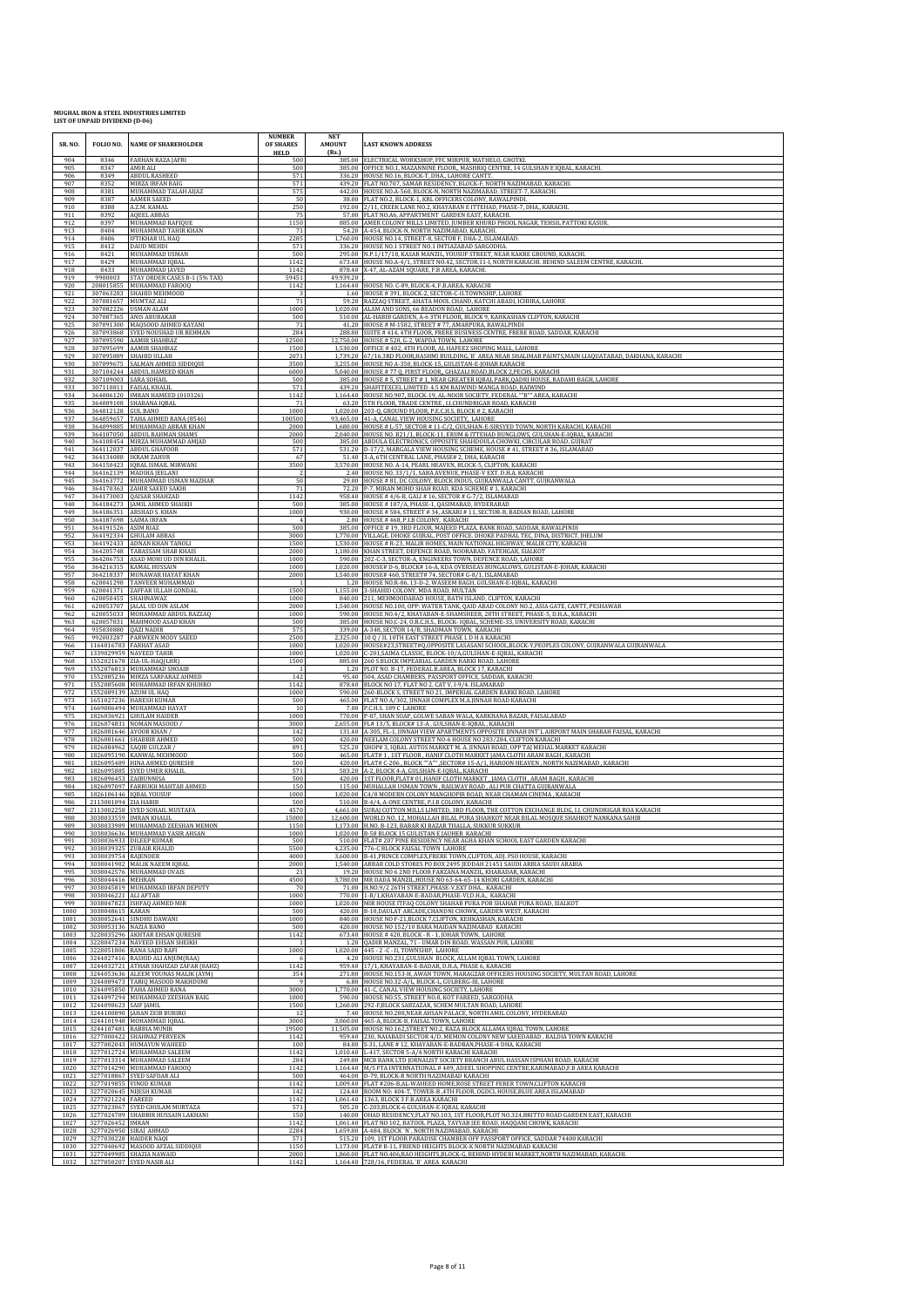| SR. NO.              | FOLIO NO.                                  | <b>NAME OF SHAREHOLDER</b>                                                                         | <b>NUMBER</b><br>OF SHARES<br><b>HELD</b> | <b>NET</b><br><b>AMOUNT</b><br>(Rs.) | <b>LAST KNOWN ADDRESS</b>                                                                                                                                                                                                                            |
|----------------------|--------------------------------------------|----------------------------------------------------------------------------------------------------|-------------------------------------------|--------------------------------------|------------------------------------------------------------------------------------------------------------------------------------------------------------------------------------------------------------------------------------------------------|
| 1033<br>1034         |                                            | 3277052782 ABDUL SHAKOOR KHATRI<br>3277053433 SYED SHAHID ALI                                      | 142                                       |                                      | 4.80 ASHRAF TRADING CORPORATION 5TH FLOOR, ROOM NO. 33, TEXTILE PLAZA M.A. JINNAH ROAD, KARACHI<br>118.40 85-N/2, P.E.C.H.S. KARACHI                                                                                                                 |
| 1035<br>1036         |                                            | 3277057063 ANJUM WAHEED<br>3277057509 MUHAMMAD SOHAIL                                              | 1142<br>571                               |                                      | 1,061.40 HOUSE NO.V-32/1, 17TH EAST STREET, PHASE-1, DHA, KARACHI<br>479.20 F-8, MEHRAN EXTENSION BLOCK-16, GULSHAN-E-IQBAL POST CODE-75300 KARACHI                                                                                                  |
| 1037<br>1038         |                                            | 3277058065 ABDUL RAHIM<br>3277058876 MAQBOOL AHMED                                                 | 24<br>71                                  |                                      | 14.80 FLAT NO. 302, PLOT NO. 363 SUMAYA PALACE, BLOCK 7&8 C.P. BERAR SOCIETY, KARACHI.<br>72.20 B-105, AL NOOR CENTRE, NEAR ANKLE SARYA HOSPITAL, RANDLE ROAD, KARACHI                                                                               |
| 1039<br>1040         |                                            | 3277059443 MUHAMMED AKRAM ANSARI<br>3277060156 MUHAMMAD ARIF ULLAH KHAN                            | 1141<br>571                               |                                      | 724.20 FLAT NO. R-38, BLOCK NO. 17 NOMAN GRAND CITY, GULISTAN-E-JOHER KARACHI.<br>479.20 C-7 AL-FATMA SQUARE, GHULAM HUSSAIN QASIM ROAD, OPP. GILANI MASJID, GARDEN WEST, KARACHI                                                                    |
| 1041<br>1042         | 3277065419 RIAZ AHMAD                      | 3277071797 TANVEER AHMED                                                                           | 71<br>$\overline{1}$                      |                                      | 72.20 C-50, BLOCK-A, NORTH NAZIMABAD KARACHI KARACHI<br>1.20 SANA TOWER, FLAT NO. 103, FIRST FLOOR, PLOT NO. GRW-126, GARDEN WEST, KARACHI.                                                                                                          |
| 1043<br>1044         |                                            | 3277073421 MOHAMMAD ARIF<br>3277079136 ABDUL RAFI KHAN KHALIL                                      | 142<br>142                                |                                      | 131.40 HOUSE #40 BANTVA NAGAR LIAQUATABAD KARACHI<br>131.40 H.NO.211-A,ROAD NO.6 D.O.H.S,PHASE 1,MALIR CANTT KARACHI                                                                                                                                 |
| 1045<br>1046         |                                            | 3277079791 HAMMAD ASIF DOSSLANI<br>3277083822 MUHAMMAD JAHANZEB KHAN                               | 1142                                      |                                      | 1,164.40 42 A / 2 12TH SOUTH STREET, PHASE 2, D.H.A KARACHI<br>1.20 R-738, SECTOR 16-A, BUFFERZONE, NORTH KARACHI KARACHI                                                                                                                            |
| 1047<br>1048         | 3277083930 NASIM BANO                      | 3277084571 MUHAMMAD ZAHID KHAN                                                                     | 575<br>300                                |                                      | 339.00 D-409, M.L PARADISE, OPPOSITE NISHTER PARK, SOLDIER BAZAR NO-2 KARACHI<br>306.00 R-308, SECTOR 7D/2, GULSHAN-E-FAROOQ NORTH KARACHI POSTAL CODE 75850 KARACHI                                                                                 |
| 1049<br>1050         |                                            | 3277085297 MUHAMMAD ARSALAN KHAN<br>3277085356 MOHAMMED OBAID                                      | 1142                                      |                                      | 1.20 HOUSE NO.Y-379, KORANGI # 2 1/2, KARACHI<br>959.40 FLAT NO 305, APPLE GARDEN SHARFABAD KARACHI                                                                                                                                                  |
| 1051<br>1052         |                                            | 3277086628 FARHAN AHMED<br>3277087298 SAMREEN KHAN                                                 | 1142<br>571                               |                                      | 1,164.40 FLAT # B-10, AMINA SQUARE BUSINESS RECORDER ROAD GARDEN EAST KARACHI<br>583.20 B-118, BLOCK-D, NORTH NAZIMABAD, KARACHI                                                                                                                     |
| 1053<br>1054         |                                            | 3277087488 SHOUKAT ALL ABBASI<br>3277087627 HINA KASHAN                                            | 571<br>575                                |                                      | 583.20 FLAT NO.202, HASENA FEROZA ARCADE SHOE MARKET, GARDEN WEST KARACHI<br>483.00 A-1, M.L CENTRE, 714/3 FATIMA JINNAH COLONY, JAMSHED ROAD #3, KARACHI                                                                                            |
| 1055<br>1056         |                                            | 3277088278 NOMAN AHMED<br>3277088403 MUHAMMAD YOUSUF                                               | 21<br>1142                                |                                      | 21.20 2ND FLOOR, STATE LIFE BUILDING #1 I.I.CHUNDRIGAR ROAD, KARACHI<br>1,061.40 FLAT # 210/A, PLOT # 103, IQBAL GARDEN, NEAR GARDEN MEDICAL CENTRE GARDEN WEST, KARACHI                                                                             |
| 1057<br>1058         |                                            | 3277088468 YASIR AHMED<br>3277088639 SHEIKH SAMIULLAH                                              | 1150<br>71                                |                                      | 1,173.00 FLAT NO.503, S.S.TOWER, SNCC-3 / 5, BLOCK-3, KCHS UNION, MAIN SHAHEED-E-MILLAT RD KARACHI<br>73.20 HOUSE# 103/1, 10TH LANE, PHASE-7, KHAYABAN-E-RAHAT, DHA, KARACHI                                                                         |
| 1059<br>1060         |                                            | 3277088876 KHAIR-UN-NISSA<br>3277088899 MASROOR AHMED KHAN                                         | 575<br>571                                |                                      | 483.00 108-112 AWP UNIT 1ST FLOOR EFU HOUSE M.A. JINNAH ROAD KARACHI<br>479.20 FLAT NO.69, BLOCK-C1, RABIA PALACE, MAIN RASHID MINHAS ROAD, BLOCK-10A, GULSHAN-E-IQBAL, KARACHI                                                                      |
| 1061<br>1062         |                                            | 3277089106 ABDUL MUNAF<br>3277089303 SHAH MUKHTAR AHMED                                            | 1142<br>1150                              |                                      | 1,061.40 O.T 5/37/59 4TH FLOOR ABDULLAH CENTRE MITHADER KARACHI<br>678.00 2165 GROUND FLOOR, PIB COLONY KARACHI                                                                                                                                      |
| 1063<br>1064         | 3277089375 AZIZ AHMED                      | 3277089423 MUHAMMAD AHMED                                                                          | 1142<br>500                               |                                      | 775.40 HOUSE NO.124, STREET#1, MADINA COLONY, PAKISTAN QUATER GARDEN KARACHI<br>420.00 PLOT#266, FLAT #301, HAMZA HEIGHTS JAMSHED ROAD #2 KARACHI                                                                                                    |
| 1065<br>1066         | 3277090085                                 | 3277089988 KHURRAM AHMED<br>SAMI ABDUL AZIZ                                                        | $\overline{4}$<br>1071                    |                                      | 3.80 SEND VIEW HOME, FLOOR 8TH, NO-09, FLAT# 804-A CLIFTON CANTT, KARACHI<br>728.20 MADINA CENTER PLOT# SB-5-31/2, FLAT# 301, FATIMA JINNAH ROAD, SADDAR, KARACHI                                                                                    |
| 1067<br>1068         |                                            | 3277093412 MUHAMMAD KHURRAM<br>3277093680 NADEEM MEHBOOB                                           | 284<br>500                                |                                      | 263.80   FLAT#201, 2ND FLOOR, PEETAL WALA TERRACE PLOT NO.O.T.3/131, OLD TOWN OTR STREET GOWGAL MITHADAR KARACHI<br>465.00 A-859 BLOCK-12 GULBERG F.B AREA KARACHI                                                                                   |
| 1069<br>1070         |                                            | 3277094154 MUHAMMAD AMIN<br>3350053609 MUHAMMAD JAHANGIR SATTI                                     | 1150<br>142                               |                                      | 678.00 3-H-8/41 NAZIMABAD NO.3 KARACHI<br>83.40 OFFICE OF DGADS, KASHMIR ROAD, RAWALPINDI                                                                                                                                                            |
| 1071<br>1072         | 3350056966                                 | 3350056131 SHERAZ HUSSAIN SIDDIQUI<br>AZAZ ULLAH KHAN                                              | 1150<br>500                               |                                      | 678.00 HOUSE NO. 1728/C SEHRI KRISHAN ROAD, TARIQABAD RAWALPINDI RAWALPINDI<br>385.00 HOUSE NO. D-298, LALA RUKH, WAH CANTT RAWALPINDI                                                                                                               |
| 1073<br>1074         |                                            | 3350057972 JUDITH MARIE COUTINHO<br>3350067310 MUHAMMAD IQBAL                                      | 1150<br>4000                              |                                      | 966.00 HOUSE NO. 1728/C, SRI KRISHAN ROAD, TARIQABAD, RAWALPINDI<br>3,360.00 HOUSE NO. CB-536, STREET NO. 17, MOHALLAH SHAH FAISAL, KAMAL ABAD, RAWALPINDI                                                                                           |
| 1075<br>1076         |                                            | 3350072195 KHALID AMIID KIYAN<br>3350094165 ADEEL JAVED KHOKHAR                                    | 1000<br>850                               |                                      | 680.00 HOUSE NO. 104, STREET NO. 10, DEFENCE VILLAH, SECTOR-F, DHA-I RAWALPINDI<br>654.00 HOUSE NO. D-293/3 LALA RUKH WAH CANTT                                                                                                                      |
| 1077<br>1078         | 3350100848 AISHA ZAFAR                     | 3350107744 SALIHA NAWAZ                                                                            | 1200<br>3000                              |                                      | 708.00 HOUSE NO. 4, STREET NO. 28, VALLEY ROAD, WESTRIDGE, RAWALPINDI<br>2,130.00 HOUSE NO. NE-2092/T-1 STREET NO. 32-A, SETHI COLONY MOHALLAH HUKAMDAD RAWALPINDI                                                                                   |
| 1079<br>1080         |                                            | 3459014302 AMEER ABDULLAH<br>3459016513 SARA SADDAM                                                | 213<br>57                                 |                                      | 145.60 LT. COL. AMEER ABDULLAH ENT DEPARTMENT, CMH NOWSHERA<br>33.40 MOHALLAH PIR JAN GUL SHAH, HAKEEMABAD, NOWSHERA                                                                                                                                 |
| 1081<br>1082         |                                            | 3459021141 MUHAMMAD ADNAN<br>3525011835 SAIF UR REHMAN                                             | 500<br>575                                |                                      | 340.00 HOUSE # CB-963, STREET # 21 & 24/4, ALLAMA IQBAL COLONY, TENCH BHATTA, RAWALPINDI<br>535.00 150-ABU BABAR BLOCK NEW GARDEN TOWN LAHORE                                                                                                        |
| 1083<br>1084         |                                            | 3525061091 MUSRAT BEGUM<br>3525089019 AOURANGZAIB                                                  | 1142<br>$\mathbf{1}$                      |                                      | 672.40 87/A, RASOOL ROAD, ALI PARK NEAR MUSJAD MUHAMMADI AL, HADISH ICHHRA LAHORE<br>1.20 HOUSE# 18-A, ST# 85/1A, ISMAIEL PARK, DAROGHAWALA, SHALIMAR TOWN, LAHORE                                                                                   |
| 1085<br>1086         | 3525093512                                 | <b>SUHAIL BASHIR TAHIR</b><br>3525094428 SAIMA SHAHEEN                                             | 1000<br>575                               |                                      | 840.00 245, MEHRAN BLOCK, ALLAMA IQBAL TOWN, LAHORE<br>339.00 187-A, UET HOUSING SOCIETY, SATOKATLA LAHORE                                                                                                                                           |
| 1087<br>1088         |                                            | 3525095332 SHOAIB GOHAR<br>3863054845 MIRZA MURTAZA ABBAS                                          | 571<br>571                                |                                      | 439.20 KOT KHADIM ALI, SUB DIVISION MEPCO, NEAR GRID TBZ, SAHIWAL<br>531.20 PLOT NO 25-C, LANE 8 FLAT NO 8, BUKHARI PHASE 6 D.H.A KARACHI                                                                                                            |
| 1089<br>1090         | 3863055719 FARHAN<br>3863055917 HINA IMRAN |                                                                                                    | 571<br>571                                |                                      | 549.20 TOP FLOOR AHMED MAHAL THATHAI COMPOUND LIGHT HOUSE KARACHI<br>479.20 FLAT NO E-40, 2ND FLOOR 22ND COMMERCIAL STREET D.H.A KARACHI                                                                                                             |
| 1091<br>1092         | 3939019914 IMRAN JAVID                     | 3939012943 MUHAMMAD ASIM MAJEED GAURI                                                              | 1000<br>1000                              |                                      | 1,020.00 HOUSE#.31STREET#.3 SECTOR#.J-3, PHASE-2 HAYATABAD. PESHAWAR<br>1,020.00 BAHADAR COLONY NEAR D.C. OFFICE. KOHAT                                                                                                                              |
| 1093<br>1094         |                                            | 3939020516 AZMAT JAMIL KHAN BANGASH<br>3939021316 MUHAMMAD JAWED AHMED                             | 1000                                      |                                      | 770.00 HOUSE NO.492 STREET NO.47 SECTOR, G-10/4. ISLAMABAD<br>3.00 44-USMAN CHAMBER, WEAVER LANE, JODIA BAZAR, KARACHI                                                                                                                               |
| 1095<br>1096         | 3939041983 UMAR HAYAT                      | 3939022900 FAHEEM QADIR                                                                            | 6000<br>500                               |                                      | 6,120.00 95-HASEEB BLOCK ALAM GARDEN, MULTAN ROAD. LAHORE<br>295.00 MOHALLAH BARA KANDY PIR SADY, TEHSIL TAKHTBHAI DISTT. MARDAN                                                                                                                     |
| 1097<br>1098         | 4002026944   JAFAR RAZA                    | 4002016499 MUZAMMIL YAR KHAN                                                                       | 1150<br>142                               |                                      | 1,173.00 B-2/1, SIDCO AVENUE APARTMENTS, 264-R.A.LINES, KARACHI<br>119.40 DIVECTORATE OF SERVICE NED UNIVERSITY OF ENGINERING & TECHNOLOGY, UNIVERSITY ROAD, KARACHI                                                                                 |
| 1099<br>1100         |                                            | 4002036760 MUHAMMAD REHAN CHOTANI<br>4085002111 MUHAMMAD SALEEM KATCHI                             | 20000<br>1000                             |                                      | 20,400.00 36-A, OVERSEAS SOCIETY, NEAR AMIR KHUSROO ROAD, KARACHI<br>1,020.00 AHASAN OPTICAL GK-3/36 ADAMJEE DAWOOD ROAD KHARADAR KARACHI                                                                                                            |
| 1101<br>1102         |                                            | 4085014116 FARHAN AHMED SHEIKH<br>4085030385 MOHAMMAD YAHYA KHALAQIA                               | 1150<br>1142                              |                                      | 1,173.00 A 6/1, BLOCK 9, KARACHI ADMINISTRATION EMPLOYEES CO-OPERATIVE HOUSING SOCIETY, . KARACHI<br>959.40 PLOT NO 402-3RD FLOOR TAJ PRINCE HEIGHTS GOLD STREET GARDEN EAST KARACHI                                                                 |
| 1103<br>1104         |                                            | 4085069094 FOZIA ASLAM<br>4085073484 MUHAMMAD USMAN                                                | 1142<br>1213                              |                                      | 1,061.40 R-703 BLOCK #17 F.B.AREA KARACHI<br>1,019.60 N.P 1/17/18 KOSAR MANZIL 2ND FLOOR YOUSUF STREET NEAR BANTVA DISPENSARY OPP KAKRI GROUND KARACHI                                                                                               |
| 1105<br>1106         |                                            | 4085077303 MUSHTAQUE HAFEEZ<br>4085088912 MUHAMMAD ASAD                                            | 150<br>1000                               |                                      | 101.00 FLAT # E-1 GULBAHAR POLICE STATION GOLIMAR # 1 KARACHI<br>840.00 FLAT # 502 A.T TOWER MAIN SHAHEED-E- MILLAT ROAD OPPOSITE NAHEED SUPER MARKET KARACHI                                                                                        |
| 1107<br>1108         |                                            | 4085088995 MUHAMMAD SALEEM<br>4085093003 SYED FARHAT HUSSAIN                                       | 1142<br>3500                              |                                      | 1,061.40 HOUSE #49-0, BLOCK-2, AREA PECHS KARACHI<br>2,695.00 367-6-D UNIT # 6 LATIFABAD HYDERABAD                                                                                                                                                   |
| 1109<br>1110         |                                            | 4093003548 SHAHID HUSSAIN KHAN-323<br>4093009453 MUHAMMAD ABID-148                                 | 765<br>200                                |                                      | 452.00 HOUSE NO.12, STREET NO.10, FAYYAZ ROAD, NEW ANARKALI LAHORE<br>154.00 HOUSE # 229, STREET # 76, SECTOR G - 11/2 ISLAMABAD                                                                                                                     |
| 1111<br>1112         |                                            | 4093015724 MUHAMMAD YAQOOB<br>4143022020 FAISAL MUHAMMAD JAFFAR                                    | 500<br>2000                               |                                      | 295.00 HOUSE # 05, UMER FAROOQ STREET RANA TOWN P/O AWAN TOWN LAHORE<br>1,680.00 SILANI SQUARE FLAT #408, KCHS GHAZI SALAHUDDIN ROAD KARACHI                                                                                                         |
| 1113<br>1114         |                                            | 4150018183 SYED HASSAN RAZA ZAIDI<br>4184027017 HOOR BANO 50344                                    | 71<br>2000                                |                                      | 48.20 FLAT NO.1, PLOT NO. 2, LANE-2, SEHER COMMERCIAL, D.H.A. PHASE-7, KARACHI<br>2,040.00 PLOT #13, MODERN CO-OPERATIVE HOUSING SOCIETY, BLOCK-3, KARACHI                                                                                           |
| 1115<br>1116<br>1117 |                                            | 4184070421 ALI KASHIF RIZVI<br>4184074944 MUHAMMAD NADEEM RIAZ CHAUDHARY<br>4184081287 SADAF RIZVI | 1142<br>5000<br>1142                      |                                      | 1,164.40 56/II, KHAYABAN-E-SHAHBAZ, PHASE VI, DHA, KARACHI<br>5,100.00 HASHMI STREET, NEAR MARIA HIGH SCHOOL, KOTLA MANDI DISTT GUJRAT TEHSIL KHARIAN, C/O KHALID BAKERS, GUJRAT<br>1,143.40 HOUSE # 56/2, KHAYABAN-E-SHAHBAZ, PHASE 6, DHA, KARACHI |
| 1118<br>1119         |                                            | 4184090742 MUHAMMAD FASEEHULLAH<br>4184091351 DILSHAD SHUJA KHAN                                   | 500                                       |                                      | 465.00 HOUSE # B-70, BLOCK-13, GULISTAN-E-JAUHAR, KARACHI<br>707.40 R-711/15-A-1, BUFFERZONE, NORTH NAZIMABAD, KARACHI                                                                                                                               |
| 1120<br>1121         |                                            | 4184095022 AROON KUMAR<br>4184096442 MUHAMMAD ANWAR SHAHZAD QURESHI                                | 842<br>500<br>1000                        |                                      | 510.00 APT: PRIVCE COMPLEX, BLOCK-A, FLAT 72, NEAR PSO HEAD OFFICE, TEEN TALWAR, CLIFTON, KARACHI<br>840.00 K-41, FIRDOUS COLONY, NAZIMABAD, KARACHI                                                                                                 |
| 1122<br>1123         | 4184114278 AZRA SAEED                      | 4184103354 MUHAMMAD USMAN IAMEEL                                                                   | 1000<br>35                                |                                      | 1,020.00 A-23, SAIMA VILLAS, BLOCK-B, N.NAZIMABAD KARACHI<br>21.00 H.NO. 1312-M/3, ST NO. 108, LUNIAN MUNDI SADDAR BAZAR, LAHORE CANTT, LAHORE                                                                                                       |
| 1124<br>1125         | 4234005016 IRSHAD ALI                      | 4234007566 HASEEB SADIO                                                                            | 571<br>142                                |                                      | 582.20 HOUSE NO. 1, , AREA 5-C, LANDHI NO.6, KARACHI. KARACHI<br>132.40 CE-5, AL-FALAH, BLOCK-E, MALIR HALT, KARACHI-43 KARACHI                                                                                                                      |
| 1126<br>1127         |                                            | 4234008184 MUHAMMAD SARFARAZ<br>4234012467 ABDUL SATTAR                                            | 1071<br>571                               |                                      | 1,092.20 2/134-B, P.E.C.H.S, KARACHI KARACHI<br>480.20 H # 166, UNIT # 10, BLOCK - B, LATIFABAD HYDERABAD                                                                                                                                            |
| 1128<br>1129         |                                            | 4234019348 SABEEN AHMED<br>4234020536 MUHAMMAD IQBALUDDIN                                          | 142<br>75                                 |                                      | 95.40 CE-5, BLOCK-E, ALFALAH HOUSING SOCIETY, MALIR HALT, KARACHI KARACHI<br>63.00 L-1242, SECTOR - 11- E, MUSLIM TOWN, NORTH KARACHI KARACHI                                                                                                        |
| 1130<br>1131         |                                            | 4234021252 SHEIKH NIAZ ANJUM<br>4283005466 MALIK GHULAM ABBAS ZAHID                                | 5000<br>2142                              |                                      | 5,100.00 HOUSE #13 - G, MODEL TOWN, LAHORE-PAKISTAN LAHORE<br>1,799.40 HOUSE NO.72, CHAUDHARY PARK - II, AAMIR ROAD, SHADBAGH, LAHORE                                                                                                                |
| 1132<br>1133         |                                            | 4283020762 KHALID RAFIQ<br>4283024467 NADEEM ASGHAR                                                | 75000<br>1150                             |                                      | 76,500.00 HOUSE NO.6-K, BLOCK - H, GULBERG - II, LAHORE<br>885.00 H# 151-B NEW SHALIMAR HOUSING SCHEME SALAMAT PURA LAHORE                                                                                                                           |
| 1134<br>1135         |                                            | 4341025284 SHOAIB AHMED KHAN<br>4341026753 NAVEED ASLAM                                            | 1000<br>87                                |                                      | 840.00 SO (MT) OFFICE - HQ COMNOR, SECTOR E-8, ISLAMABAD. ISLAMABAD<br>73.40 P.N.C.A II LIAQUAT BARICKS, HEAD QUARTER KAMKAR, KARACHI. KARACHI                                                                                                       |
| 1136<br>1137         |                                            | 4341027579 MUHAMMAD AKHTAR<br>4366012082 RAIS-UL-HASSAN (6542)                                     | 5000<br>500                               |                                      | 3,850.00 NEW SHAMA SILK CENTER, TAHA SHOPPING CENTER, CHACHAR MUHALLAH, DHARKI, DISTT : GHOTKI<br>480.00 F-D,215 ORISION TOWER, BLOCK 10, GULASHAN-E-IQBAL. KARACHI                                                                                  |
| 1138<br>1139         | 4366025142 SALMAN                          | 4366029268 MUHAMMAD ANIS                                                                           | 500<br>1142                               |                                      | 510.00 SUIT # 801, HUSSAIN TRADE CENTER ALTAF HUSSAIN ROAD NEW CHALLI, KARACHI<br>958.40 HOUSE #1727/589 MUHALLA TURK COLONY BALDIA TOWN. KARACHI                                                                                                    |
| 1140<br>1141         | 4366029755 KHURRAM                         | 4366034086 MUHAMMAD SAAD                                                                           | 142<br>1150                               |                                      | 127.40 FLAT # 3 SALEEM MANZIL HAJI MOHD YOUSUF ROAD DAKKHANA KHADDA NAYABAD. KARACHI<br>966.00 HOUSE #1727/368 TURK COLONY BALDIA TOWN. KARACHI                                                                                                      |
| 1142<br>1143         |                                            | 4374009327 HAJI MOHAMMAD IQBAL<br>4374009954 MUHAMMAD RAZA                                         | 1142<br>500                               |                                      | 1,061.40 1ST FLOOR DADA TERRACE, PLOT NO. GRE 552 / 2, FLAT NO.106, GURU MANDIR, GARDEN EAST KARACHI<br>442.00 5 / 8, BHOOLA MANSION, OT-7 / 43, NEAR KHOJA MASJID, KARADAR KARACHI                                                                  |
| 1144<br>1145         | 4440007504 AYUB                            | 4424009304 MUHAMMAD SABIR KHATRI (200)                                                             | 1142<br>1000                              |                                      | 673.40 HOUSE #1008, P.I.B. COLONY, KARACHI<br>840.00 FLAT # 5, 5TH FLOOR CHAUDHRY MANZIL NEW NIHAM ROAD KHARADER 42301-9507134-9 KARACHI                                                                                                             |
| 1146<br>1147         |                                            | 4440007678 ABDUL MAJEED<br>4440010144 MUHAMMAD BILAL                                               | 1000<br>1000                              |                                      | 840.00 FLAT NO-303, 3RD FLOOR HAJI USMAN HEIGHTS, CHAND BIBI ROAD NANAKWADA KARACHI<br>840.00 FLAT # 5, 5TH FLOOR CHAUDHRY MANZIL NEW NIHAM ROAD KHARADER KARACHI                                                                                    |
| 1148<br>1149         |                                            | 4457004799 MURTAZA ALI (1812)<br>4457004948 SALMA BANO<br>(1813)                                   | 3000<br>150                               |                                      | 3,060.00 FLAT NO 101 1ST FLOOR PLOT NO 111-M MUSTAFA CENTER PECHS BLOCK 2 KARACHI<br>126.00 GK 7 / 60 408 BAGH - E - ZEHRA COMPLEX BAGH - E - ZEHR STREET KHARADAR KARACHI                                                                           |
| 1150<br>1151         | 4457058282 REHAN SHAH                      | 4457042591 AYAZ AHMED (9524)                                                                       | $\overline{1}$<br>2000                    |                                      | 1.20 G-313 SAIMA CLASSIC MAIN RASHID MINHAS ROAD GULSHAN-E-IQBAL KARACHI. KARACHI<br>2,040.00 C-4/5 IQBAL CENTER M.A JINNAH ROAD KARACHI                                                                                                             |
| 1152<br>1153         |                                            | 4457070436 NASREEN ARIF<br>4457070451 MUHAMMAD TASLEEM                                             | 71<br>500                                 |                                      | 59.20 FLAT NUM 201 PLOT NUM 106 B.M.C.H.S AL-HARAM TOWER 1 KARACHI<br>295.00   HOUSE# R-6 SECTOR 11-B IQBAL TOWN NORTH KARACHI KARACHI                                                                                                               |
| 1154<br>1155         |                                            | 4457071228 ASIF AHMED BAWANY<br>4457078116 MUHAMMAD ABBAS                                          | 341<br>150                                |                                      | 301.20 1726/170 JAMNAGAR MOHALLAH BALDIA TOWN KARACHI<br>139.00 GK7/60,408,BAGH-E-ZEHRA COMPLEX BAGH-E ZEHRA STREET KHARADAR KARACHI                                                                                                                 |
| 1156<br>1157         |                                            | 4457080310 REHAN AHMED<br>4457083462 SYED FAISAL HASNAIN                                           | 500<br>2500                               |                                      | 385.00 H-NO 2/4 SURVEY 79 GOLDEN TOWN NEAR WIRELESS GATE KARACHI<br>2,100.00 3C 14/3 NAZIMABAD NO 3 KARACHI                                                                                                                                          |
| 1158<br>1159         |                                            | 4457087976 SYED SAAD ALI<br>4564006220 ASMA RIZWAN                                                 | 4000<br>571                               |                                      | 2,360.00 A-38 BLOCK N NORTH NAZIMABAD STREET 5 KARACHI<br>582.20 218-A, NEW CHABURJI PARK MULTAN ROAD, LAHORE LAHORE                                                                                                                                 |
| 1160<br>1161         |                                            | 4564006899 IFTIKHAR HUSSAIN<br>4564009372 AKHTAR HUSSAIN                                           | 71<br>71                                  |                                      | 72.20 ROOM # 23, HOSTEL ISLAMIC CENTRE, UNIVERSITY OF PUNJAB LAHORE LAHORE<br>48.20 HOUSE # E-1, 23 TARIO ROAD LAHORE CANTT LAHORE                                                                                                                   |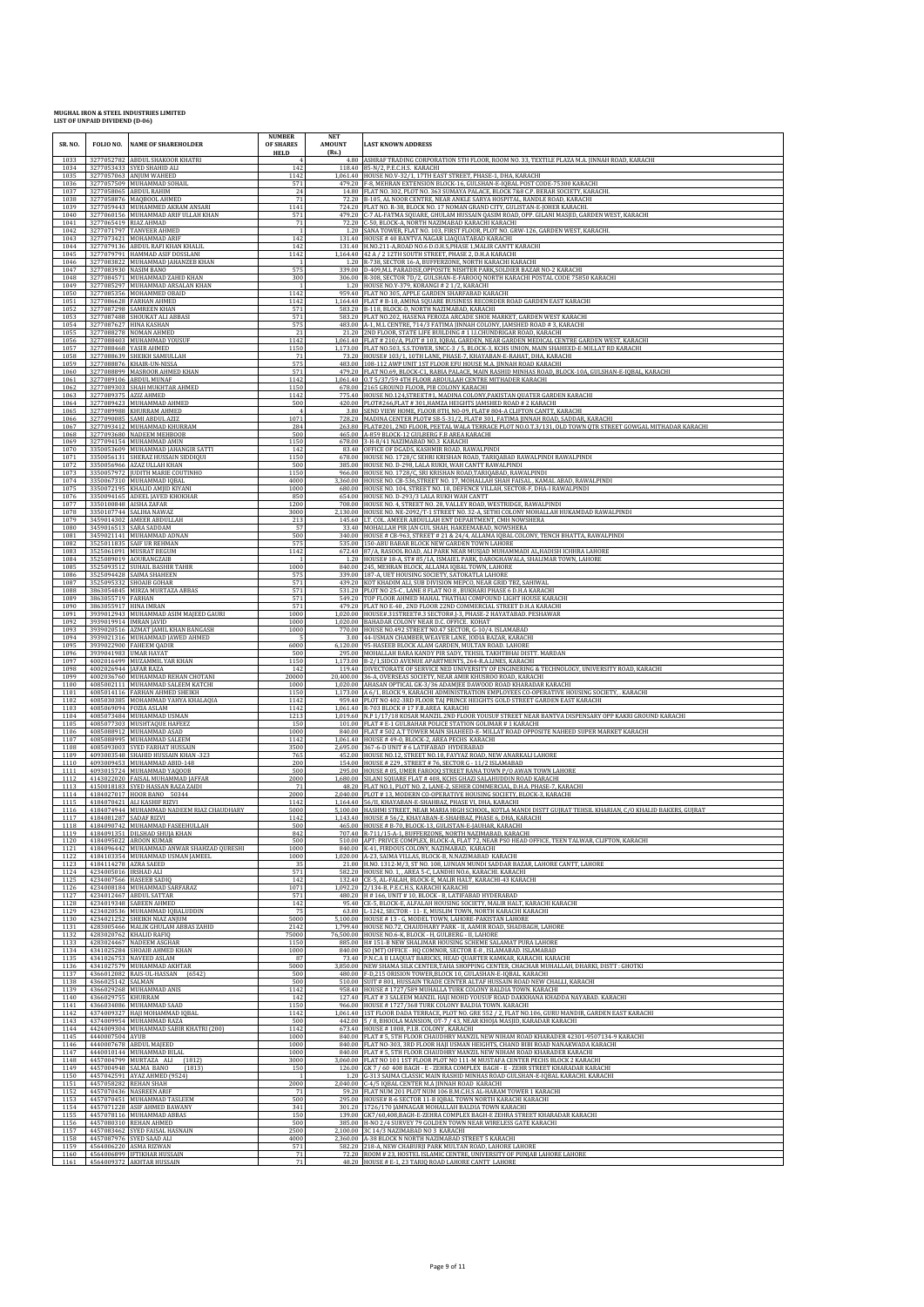| SR. NO.<br>1162      | FOLIO NO.                                      | <b>NAME OF SHAREHOLDER</b><br>4564009406 TANZEELA AMIR                                          | <b>NUMBER</b><br>OF SHARES<br><b>HELD</b><br>142 | <b>NET</b><br><b>AMOUNT</b><br>(Rs.) | <b>LAST KNOWN ADDRESS</b><br>102.40 E1,23 TARIO ROAD LAHORE CANTT LAHORE                                                                                                                                                                                        |
|----------------------|------------------------------------------------|-------------------------------------------------------------------------------------------------|--------------------------------------------------|--------------------------------------|-----------------------------------------------------------------------------------------------------------------------------------------------------------------------------------------------------------------------------------------------------------------|
| 1163<br>1164         |                                                | 4705087224 FEDERAL BOARD OF REVENUE<br>4804006139 MUHAMMAD WAQAR DAYALA                         | 63623<br>571                                     |                                      | 76,347.60 CHIEF (INCOME TAX POLICY) CONSTITUITION AVENUE FBR ISLAMABAD<br>582.20 D-152 BLOCK-B NORTH NAZIMABAD KARACHI                                                                                                                                          |
| 1165<br>1166         |                                                | 4804023696 SALMAN HASSAN ALI CHARANIA<br>4804029024 USMAN SHAHID                                | 500<br>35000                                     |                                      | 420.00 36-C PLATINUM SOCIETY GARDEN WEST NISHTAR ROAD KARACHI<br>26,950.00 116-C, MURTAZA LANE 3, KHAYABAN-E-IQBAL, PHASE VIII DHA, KARACHI                                                                                                                     |
| 1167<br>1168<br>1169 | 4952015190                                     | SYED AIJAZ AHMED<br>5116021974 SALEEM RAZA QURESHI<br>5116022956 SHAHZAD ASHRAF                 | $rac{2}{575}$<br>571                             | 2.40                                 | FLAT NO. 14, FAROOQ TERRACE, N.J. MODI STREET, NEAR JANG PRESS, OFF LI. CHUNDRIGAR ROAD, KARACHI<br>587.00 HOUSE # D-80 SACHALABAD QASIMABAD HYDERABAD<br>479.20 DEPTT OF EE, NFC-IET, KHANEWAL ROAD, MULTAN                                                    |
| 1170<br>1171         | 5116026015                                     | 5116023749 MUHAMMAD BILAL ATARA<br><b>BABAR SAEED</b>                                           | 1000<br>500                                      | 590.00<br>420.00                     | 32/3C, HUSSAINI CO HOUSING, SOCITY KARACHI<br>HOUSE NO C/77, AYESHA SALEEM APP # 1ST FLOOR, FLAT NO 2, MOHALLAH 9TH COMM, DHA PHASE 4, KARACHI                                                                                                                  |
| 1172<br>1173         | 5264046339<br>5264055736                       | AHMAD AZIZ<br>MUHAMMAD SALEEM                                                                   | 500<br>500                                       | 420.00                               | 295.00 HOUSE NO.E-07, FAUJI FERTILIZER CO.LTD. GOTH MACHHI, SADIOABAD, DISTT: RAHIM YAR KHAN<br>HOUSE NO. 75.KHAN VILLAGE, STREET NO. 3. MULTAN                                                                                                                 |
| 1174<br>1175         | 5264081807<br>5264093075                       | MUHAMMAD IMRAN<br><b>KAMRAN ASIF</b>                                                            | 500<br>585                                       | 385.00                               | ROOM NO.28, ICCC HOSTEL, NEAR PPMI BUILDING, STREET-1, H-8/1, ISLAMABAD<br>491.00 HOUSE NO.F-822, BLOCK F, SATELLITE TOWN, RAWALPINDI                                                                                                                           |
| 1176<br>1177<br>1178 | 5264105465                                     | 5264101696 SYED ASAD KAMRAN<br>5264102272 SAIM AHMED SHAHAB<br><b>SAROOSH ASIF</b>              | 8000<br>500<br>500                               | 420.00<br>385.00                     | 8,160.00 EFU GENERAL INSURANCE LTD.,2ND FLOOR, ROOM NO.201,KASHIF CENTER, SHAHRAH-E-FAISAL, KARACHI<br>R-486, SECTOR-10, SHADMAN TOWN, KARACHI<br>ASKARI BANK LIMITED, MAIN BRANCH, OPP.HONDA BREEZE, ABDALI ROAD, MULTAN                                       |
| 1179<br>1180         | 5348009790                                     | 5264108279 MARIAM BAKAR GOKAL<br>MUHAMMAD IRFAN 3298                                            | 25000<br>571                                     |                                      | 19,250.00 HOUSE NO.A-29, KDA SCHEME 1, KARACHI<br>531.20 139/1,201-A GULSHAN REHMAN GARDEN WEST KARACHI                                                                                                                                                         |
| 1181<br>1182         | 5348025382 ZOHRA BAI                           | 5348028550 MUHAMMAD HAMMAD                                                                      | 500<br>500                                       |                                      | 420.00 FLATE NO.605, BILAL VIEW G.H.QASSIM ROAD GARDEN WEST KARACHI<br>385.00 PLOT NO.A8 COSMOPOLITON SOCIETY NEAR MAZAR QUAID KARACHI                                                                                                                          |
| 1183<br>1184         |                                                | 5348029186 AFSHEEN ABDUL WAHID<br>5405015120 MUHAMMAD ARSHAD IQBAL                              | 1142<br>1142                                     |                                      | 723.40 SALEH MUHAMMAD BUILDING HOUSE O.T-4/31 KAGZI BAZAR MITHADAR KARACHI<br>775.40 THE HOUSE OF KNOWLEDGE 26 MIRS TRADE CENTER G-6 MARKAZ MELODY ISLAMABAD                                                                                                    |
| 1185<br>1186<br>1187 |                                                | 5470023986 MOHAMMED YASIR<br>5470026104 SYED MUHAMAD SHAHID<br>5512015597 SYEDA SHAISTA ZAIDI   | 571<br>1500<br>71                                |                                      | 582.20 C-14 BLOCK 1 GULISTAN-E-JOHAR OPPOSITE NED UNIVERSITY KARACHI<br>1,020.00 HOUSE NO B-6 FLOOR 6 BLOCK-7 GULSHAN-E-IQBAL KARACHI<br>72.20 HOUSE #186, BLOCK - A, UNIT NO. 10, LATIFABAD, HYDERABAD                                                         |
| 1188<br>1189         | 5587016465                                     | 5512073901 MUHAMMAD ASIF IQBAL<br><b>AFSAR KHAN</b>                                             | 1142<br>112                                      | 66.40                                | 878.40 OTSUKA PAKISTAN, 30-B, SINDHI MUSLIM COOPERATIVE HOUSING SOCIETY KARACHI<br>BANDA QAZIA, POST OFFICE KOKAL BARSEEN, HAVALIA RORAL, TEHSIL AND DISTTRICT, ABBOTTABAD                                                                                      |
| 1190<br>1191         |                                                | 5587050100 ADNAN YOUSUF<br>5587075180 RAMZAN IDREES                                             | 27<br>500                                        |                                      | 15.40 HOUSE NO. 802/17, MOHALLAH NAYA QILLA, JOGAN LINK ROAD, NAWA SHER ABBOTTABAD<br>295.00 VILLAGE CHEHARI BANGIAL, P.O. CHEHARI DOLAL PHARWAL, GUJAR KHAN                                                                                                    |
| 1192<br>1193         | 5587079216                                     | <b>MALIK NOUMAN ALI</b><br>5587079364 MUHAMMAD HASHAM                                           | 5642<br>1071                                     | 3.328.40                             | HOUSE # L 1670, ST # 03, QASIM ABAD, RAWALPINDI<br>824.20 ATTOCK REFINERY CCR MORGH RAWALPINDI                                                                                                                                                                  |
| 1194<br>1195         | 5728006005                                     | 5660015319 MAQSOOD MOTIWALA<br><b>BABAR MUSHTAQ KHAN</b>                                        | 571<br>500                                       | 295.00                               | 582.20 B-11, SULEMAN TERRACE, PLOT-278-3/4, NEAR FATMID FOUNDATION, GARDEN EAST KARACHI<br>7 & 8, 101-W, ADJACENT OLD STOCK--EXCHANGE BUILDING, FAZAL-E-HAQ ROAD, BLUE AREA, ISLAMABAD                                                                          |
| 1196<br>1197<br>1198 |                                                | 5801010882 MALIK ZAR KHAN<br>5884012708 YAHYA AAMIR<br>5884012872 KALBE ABID JAFRI              | 1<br>2000<br>500                                 | 1.20                                 | ROOM # 219 LAHORE STOCK EXCHANGE, 19-KHAYABAN-E-AIWAN-E-IQBAL LAHORE LAHORE<br>2,040.00 APT,503, SERENA PRIDE, P.E.C.H.S., BLOCK-6, NURSERY ABOVE KFC, KARACHI<br>510.00 FLAT NO-16/6, P.H.A. BLOCK-10, NAWAZ SHARIF SCHEME, GULISTAN-E-JOHAR, KARACHI. KARACHI |
| 1199<br>1200         | 5884015420                                     | 5884015008 SYED MUHAMMAD ASHRAF<br>WAQAR AZEEM                                                  | 575<br>142                                       | 483.00<br>88.40                      | HOUSE@1735/245 NEW ANJAM COLONY BALDIA TOWN KARACHI KARACHI<br>FLAT# N-2, FL-1, FIVE STAR COMPLEX, BLOCK-02, GULSHAN-E-IQBAL, KARACHI. KARACHI                                                                                                                  |
| 1201<br>1202         |                                                | 6122016824 RANA MUKHTAR AHMAD KHAN<br>6122016899 MUHAMMAD TARIQ SADIQ                           | 1500                                             | 3.80                                 | 1,260.00 HOUSE # K-6-S 317/85, MARSHAL STREET NO2 HANJRANWALA CITY SHEIKHUPURA<br>BEHIND MASJID-A-AQSA, P.O ALLAHABAD TEH. LAIQATPUR DISTT RAHIM YAR KHAN                                                                                                       |
| 1203<br>1204         | 6122020925                                     | SAIF UR REHMAN<br>6122041558 MUHAMMAD HASAN                                                     | 2500<br>1282                                     | 1,475.00                             | HOUSE #1274, STREET #3, MODEL TOWN HUMAK ISLAMABAD<br>1,307.40 132/1, 31 ST STREET, KHYABAN-E-MUHAFIZ, PHASE 6, D.H.A KARACHI                                                                                                                                   |
| 1205<br>1206<br>1207 |                                                | 6122054981 MUHAMMAD WAQAS<br>6122064626 MUHAMMAD YASIN<br>6122066217 MUHAMMAD USMAN MAZHAR      | 372<br>500<br>15                                 | 13.00                                | 312.40 HOUSE #47/1, SHEET 17, MODEL COLONY KARACHI<br>295.00 MUHAMMAD SHARIF, ACHINI BALA ROAD TAJABAD PESHAWAR<br>H. NO.81, BLOCK INDUS STREET 28 DC COLONY GUIRANWALA                                                                                         |
| 1208<br>1209         | 6122073312 ADIL HAYAT                          | 6122071274 MUHAMMAD KASHIF KHAN                                                                 | 2300<br>6000                                     |                                      | 2,035.00 H. NO D/106, HASRAT MOHANI COLONY, MANGHOPIR ROAD KARACHI<br>3,540.00 476-B, JOHAR TOWN, LAHORE                                                                                                                                                        |
| 1210<br>1211         |                                                | 6122073668 MUHAMMAD AWAIS ASHRAF<br>6122074724 TALLAT PERVAIZ                                   | 71<br>571                                        | 336.20                               | 54.20 FLAT NO. 7, PLOT 50C, 10TH BADAR COMMERC IAL, DHA PHASE V EXT KARACHI<br>FLAT NO 67-D, ASKARI 5, GULBERG 3, LAHORE CANTT LAHORE                                                                                                                           |
| 1212<br>1213         | 6122076216 ZEESHAN                             | 6122075697 AHMAD AMMAR JILANI                                                                   | 1142<br>1142                                     | 878.40                               | 959.40 HOUSE #282/D-2, WAPDA TOWN, LAHORE<br>F59/1/2, BLOCK 7, KEHKASHAN, CLIFTON KARACHI                                                                                                                                                                       |
| 1214<br>1215         | 6122076539                                     | <b>NELOFER ABBASI</b><br>6122079004 MUHAMMAD SALMAN KAKAR                                       | 500<br>624                                       | 339.00<br>480.80                     | HOUSE NO. B-329/7, BLOCK 1 GULISTAN-E-JOHAR KARACHI<br>KILLI KARIZ MUBARAK, WESTORN BY PASS SHIEKH MANDA QUETTA                                                                                                                                                 |
| 1216<br>1217<br>1218 | 6122080002                                     | 6122079566   JAVED SALEEM<br>SYED MANSOOR AL                                                    | 500<br>1000<br>1150                              | 770.00                               | 385.00 H # 15-S-3, MOHALLAH A-2, GULBERG III LAHORE<br>H # 33, ENGRO FERTILIZER MANAGEMENT COLONY DAHARKI                                                                                                                                                       |
| 1219<br>1220         |                                                | 6122091959 AFTAB AHMED<br>6122097915 MUHAMMAD ARIF<br>6122100800 ANIS FATIMAH                   | 1140<br>500                                      | 420.00                               | 1,069.00 HOUSE # R-11 STREET # 18 BLOCK # 2 GULISTAN-E-JOHAR KARACH<br>957.00 P.O BLOCK #3/F POSTAL COLONY SECTOR # G-8/4 ISLAMABAD<br>HOUSE # 27/4 BLOCK # Z SATTELITE TOWN IHANG                                                                              |
| 1221<br>1222         | 6122107524 DATANET                             | 6122101618 SAFEER HUSSAIN NAJAM                                                                 | $\mathcal{P}$<br>2000                            | 0.40                                 | HOUSE # 947-AB.A CIVIL LINES JHANG<br>2,040.00 III-C, JAMI COMMERCIAL STREET #11, PHASE # VII, DHA, KARACHI                                                                                                                                                     |
| 1223<br>1224         |                                                | 6122112847 MUHAMMAD KASHIF HANIF<br>6122113951 MUHAMMAD KAMRAN RAZA                             | 500<br>500                                       | 420.00                               | 385.00 HOUSE NO. 106/B-I, JALIL ABAD COLONY MULTAN<br>B-76 2ND FLOOR YOUSUF PLAZA F.B.AREA KARACHI                                                                                                                                                              |
| 1225<br>1226         | 6270005333                                     | IQBAL HUSSAIN JIVANI<br>6445018830 MUHAMMAD ZAHID KABIR                                         | 1000<br>2000                                     | 1.020.00                             | 2B, GROUND FLOOR, FALCON CENTRE CLIFTON, BLOCK #7, KARACHI<br>1,680.00 HOUSE NO.1/105, REHMAN STREET, SHAHI BAZAR, BAHAWAL BAHAWALPUR                                                                                                                           |
| 1227<br>1228<br>1229 |                                                | 6445044489 MUHAMMAD AYUB BHATTI<br>6445049660 MUKHLIS UR REHMAN KHAN<br>6445052706 RAMESH KUMAR | 60<br>140<br>1284                                | 108.00                               | 50.00 HOUSE NO.2-B, ALLAMA IQBAL STREET, GHOUSIA COLONY, NEAR WAHDAT COLONY, LAHORE<br>HOUSE NO. B-54, SECTOR 15-A/5, BUFFER ZONE, NORTH KARACHI, KARACHI, KARACHI<br>813.80 KARMANI MOHALLAH, MITTHI, DISTT THARPARKAR, MITHI                                  |
| 1230<br>1231         |                                                | 6452005539 HABIBULLAH KHAN<br>6452021833 SHEHZAD SAJID MUMTAZ                                   | 200<br>2500                                      |                                      | 168.00 HOUSE NO.R-560 SECTOR 15-B BAFAR ZONE, NORTH KARACHI KARACHI<br>2,550.00 38-B, MAIN KHAYABAN-E-QASIM PHASE 8, DHA KARACHI                                                                                                                                |
| 1232<br>1233         | 6452034976<br>6452042177                       | FAHAD<br>ADNAN ZAHID BHATTI                                                                     | 1142<br>500                                      | 958.40<br>420.00                     | FLAT # 218, 2ND FLOOR, NOBLE HEIGHTS NEAR NEW TOWN POLICE STATION CHANDNI CHOWK KARACHI<br>FLAT NO. 6, PLOT 56, 3RD FLOOR 10TH COMMERCIAL STREET, DHA, PHASE IV KARACHI                                                                                         |
| 1234<br>1235         |                                                | 6601007717 RUKHSANA YAYA & MUHAMMAD YAYA<br>6601019332 MOHAMMAD FASEEH ULLAH QAZI               | 500<br>1142                                      |                                      | 385.00 H-NO 94 D.M.C.H. S BLOCK# 7/8 KARACHI<br>1,010.40 A-749 BLOCK-H, NORTH NAZIMABAD KARACHI                                                                                                                                                                 |
| 1236<br>1237<br>1238 | 6601025859                                     | RAHAT ABBAS<br>6684034788 KHAWAJA KASHAN AMIN<br>6684051956 ZAHEER AHMED                        | 500<br>6000<br>5000                              | 385.00<br>5.100.00                   | 25-D, BLOCK.NO.2, P.E.C.H,S KARACHI<br>6,120.00 MR-1/64 A-12 1ST FLOOR AZIZ MANSION MURAD KHAN ROAD KHORI GARDEN KARACHI<br>22 M COM VILLAS RAZA GARDEN CANAL ROAD FAISALABAD                                                                                   |
| 1239<br>1240         | 6684070048                                     | SYED ALI ASAD JAFRI<br>6684080062 MUHAMMED FURQAN                                               | 1000<br>571                                      | 840.00                               | FLAT NO.317 BHAYANI SEA VIEW BLOCK 11 GULSHAN-E-IQBAL KARACHI<br>480.20   IBRAHIM BUILDING RC-5/451 3RD FLOOR ALLAH DIN STREET GAZDARABAD KARACHI                                                                                                               |
| 1241<br>1242         | 6684082969                                     | 6684080088 SYED ARSALAN AHMED ZAIDI<br>SYED FARMAN ALI                                          | 1000<br>1                                        | 1.20                                 | 1,020.00 HOUSE NO.B-378 BLOCK 13 FEDERAL B AREA GULBERG KARACHI<br>HOUSE NO.64 A/3 STREET NO.171 AL QADIR HOUSING SCHEME NEAR ALI FOUNDATION SCHOL BAGHBAN PURA LAHORE                                                                                          |
| 1243<br>1244         |                                                | 6684094220 MUHAMMAD NASEER KHAIR<br>6684097926 KASHIF AHMED FAROOQUI                            | 150<br>1142                                      | 139.00                               | NAEEM MEDICAL STORE SD/23 BLOCK B NORTH NAZIMABAD KARACHI<br>958.40 HOUSE NO.B-193 BLOCK I NORTH NAZIMABAD KARACHI                                                                                                                                              |
| 1245<br>1246<br>1247 | 6684115918 FARHAN                              | 6684104797 RUKHSANA YAYA<br>6684107253 ZARMEEN ISMAIL NOOR                                      | 2284<br>500<br>571                               |                                      | 2,329.80 HOUSE NO.88J-2 BLOCK 6 P.E.C.H.S KARACHI<br>295.00 4-A/1 MARIUM VILLA BATH ISLAND MUHAMMAD ALI BOGRA ROAD KARACHI<br>479 20 HOUSE NO 6 2ND FLOOR AVESHA MANZIL VOUSUE NARI RAKSH STREET RAMSWAMI KARACH                                                |
| 1248<br>1249         |                                                | 6684115926 KHURRAM SHAHZAD<br>6684119399 KHALED NADEEM                                          | 6000<br>500                                      |                                      | 6,120.00 HOUSE NO.237/11 STREET NO.38 KHAYABAN-E-ROMI PHASE 8 KARACHI<br>465.00 SD-188 ROAD 5 D.O.H.S 2 MALIR CANTT KARACHI                                                                                                                                     |
| 1250<br>1251         | 6684123847                                     | <b>FARAZ GHAFFAR</b><br>6684124340 SOHAIL ALAM                                                  | 100<br>571                                       |                                      | 102.00 HOUSE NO.R-668/9 FEDERAL B AREA KARACHI<br>531.20 HOUSE NO.A-250 GULSHAN-E-ZEAL PAK HOUSING SOCEITY SITE AREA HYDERABAD                                                                                                                                  |
| 1252<br>1253         | 6684130792 AHMED                               | 6684124506 MUHAMMAD ARIF BAQAI                                                                  | 1150<br>571                                      |                                      | 1,035.00 HOUSE NO.A-493 BLOCK H NORTH NAZIMABAD KARACHI<br>480.20 O.T 1/48 50 UZMA MENSION 3RD FLOOR MITHADAR KARACHI                                                                                                                                           |
| 1254<br>1255<br>1256 |                                                | 6684131212 MUHAMMAD ABID<br>6684132863 MUHAMMAD AYOUB<br>6684133598 ATHER AHMED FAROOQUI        | 1150<br>150<br>1142                              | 133.00                               | 1,035.00 HOUSE NO.C-337/2B ISLAM GANG STREET FREERE ROAD SUKKUR<br>HOUSE NO.D-103 AL FALAH HOUSING PROJECT MALIR HALT KARACHI<br>1,009.40 HOUSE NO.B-193 BLOCK I NORTH NAZIMABAD KARACHI                                                                        |
| 1257<br>1258         | 6684134224                                     | 6684133762 ATHER AHMED FAROOQUI<br>ATHER AHMED FAROOQUI                                         | 1142<br>2284                                     |                                      | 1,009.40 HOUSE NO.B-193 BLOCK I NORTH NAZIMABAD KARACHI<br>2,019.80 HOUSE NO.B-193 BLOCK I NORTH NAZIMABAD KARACHI                                                                                                                                              |
| 1259<br>1260         |                                                | 6684135932 SYED FARHAN HAIDER<br>6684136112 HAJI MUHAMMAD RAFIQ                                 | 2284<br>1150                                     |                                      | 2,019.80 HOUSE NO.A-12 A-ONE VILLAS SCHEME 33 SECTOR 13-A NEAR ABUL HASAN ISPHANI ROAD GULSHAN-E-IOBAL KARACHI<br>1,069.00 FLAT NO.20 BLOCK B KARACHI CENTER NEAR PRINTING PRESS NEW TOWN KARACHI                                                               |
| 1261<br>1262         | 6684136831                                     | MUHAMMAD ALI ZEESHAN<br>6684138563 MUHAMMAD IMRAN                                               | 500<br>142                                       | 510.00                               | HOUSE NO.360 SECTOR 32-A ZIA COLONY KORANGI NO.1 KARACHI<br>82.40 HOUSE NO.R-130 14-A SHADMAN TOWN NORTH KARACHI KARACHI                                                                                                                                        |
| 1263<br>1264<br>1265 | 6684142896                                     | 6684139462 SYED TAUSEEF RAZA<br>6684139694 MUHAMMAD ZUBAIR<br>SHEHZAD                           | 284<br>642<br>642                                | 615.40<br>539.40                     | 178.80 HOUSE NO.F-62 RIZVIA SOCIETY NAZIMABAD KARACHI<br>FLAT NO.405 4TH FLOOR SHERETON TOWER GARDEN EAST KARACHI<br>HOUSE NO.LY-10/85 4TH FLOOR USMAN MANZIL HINGORA PARA STREET NO.7 MOOSA LANE KARACHI                                                       |
| 1266<br>1267         |                                                | 6684150543 SANIA ABDUL RAHIM<br>6684151889 MAJID SAGHEERUDDIN                                   | 1426<br>142                                      | 144.40                               | 1,327.20 FLAT NO.3 GATE 1 JETPUR PLAZA AMIR KHUSROO ROAD KARACHI<br>HOUSE NO.A-36 SECTOR 16 M.C.H.S GULISTAN-E-RASHEED GULZAR-E-HIJRI KARACHI                                                                                                                   |
| 1268<br>1269         | 6684152895                                     | <b>JAMIL AHMED</b><br>6684154719 OWAIS KHALIL                                                   | 5474<br>500                                      |                                      | 4,597.80 FLAT NO.103 MADIHA HOMES TEERATH DAS STREET SOLDIER BAZAR NO.2 KARACHI<br>420.00 BANGLOW NO.226 M.E.S COLONY MANORA KARACHI                                                                                                                            |
| 1270<br>1271         | 6684156284 SAMINA<br>6684160161 RAZIA BANO     |                                                                                                 | 571<br>1000                                      |                                      | 479.20 O.T 1/48 50 UZMA MANSION 3RD FLOOR MITHADAR KARACHI<br>975.00 HOUSE NO.B-123/1 BABAR KI BAZAR OPP QADRI MASJID THALLAH SUKKUR                                                                                                                            |
| 1272<br>1273<br>1274 | 6684168834 IRFAN MIRZA<br>6684170152 MOINUDDIN | 6684164817 NARMEEN NAVEED                                                                       | $\overline{1}$<br>1000<br>70                     |                                      | 1.20 FLAT NO.B-208 JILANI PLAZA NEAR JILANI MASJID GARDEN WEST KARACHI<br>1,020.00 HOUSE NO.D-5/2 K.D.A STAFF COLONY C.O.D HILLS KARACHI<br>41.00 1379/15 DASTAGIR COLONY FEDERAL B AREA KARACHI                                                                |
| 1275<br>1276         |                                                | 6684172463 AHMED ALI KHAN<br>6684176290 MUHAMMAD SULTAN                                         | 2000<br>500                                      |                                      | 1,180.00 WASEEM BAGH HOUSE NO.A-84 BLOCK 13-D/2 GULSHAN-E-IQBAL KARACHI<br>420.00 HOUSE NO.N-607 MUHALLAH KORANGI 3-1/2 35-C KARACHI                                                                                                                            |
| 1277<br>1278         |                                                | 6684178940 ZIKRA SIDDIQUI<br>6700001858 CH, HAMMAD AZEEM                                        | 500<br>571                                       |                                      | 420.00 HOUSE NO.R-560 SECTOR 15-A/4 BUFFERZONE NORTH KARACHI KARACHI<br>479.20 B-196, BLOCK-2 GULISTAN-E-JOHAR KARACHI                                                                                                                                          |
| 1279<br>1280         |                                                | 6700014083 AMJAD WAHEED<br>6700020346 ADIL PERVAIZ                                              | 1150                                             | 1.20                                 | 885.00 HOUSE # 5, STREET # 13-AS, AHMED PARK MOHNI ROAD LAHORE<br>70-G, MARGAZAR COLONY LAHORE                                                                                                                                                                  |
| 1281<br>1282         |                                                | 6700021690 ADIL PERVAIZ<br>6700022219 FAHAD SHAFIQ                                              | $\overline{1}$<br>1500                           | 1.350.00<br>510.00                   | 1.20 70-G MARAGZAR COLONY LAHORE<br>HOUSE # 02, STREET # 20 NASIRA ABAD, SANDA KALAN LAHORE<br>56-PAK BLOCK ALLAMA IQBAL TOWN LAHORE                                                                                                                            |
| 1283<br>1284<br>1285 | 6700024389 IMRAN ALI                           | 6700023191 MUBASHIR ALI<br>6700023662 SUMBAL GHAFOOR                                            | 500<br>571<br>71                                 |                                      | 479.20 53-G, HAMEED PARK JOHAR TOWN LAHORE<br>59.20 MC-571, GREEN TOWN KARACHI                                                                                                                                                                                  |
| 1286<br>1287         | 6700025287                                     | SHAHINA YASMIN<br>6700030022 MUHAMMAD AHMED GHAZALI                                             | 1<br>500                                         | 1.20                                 | HOUSE # 8, STREET # 19 ASIF COLONY MULTAN ROAD LAHORE<br>510.00 HOUSE # 22 ST # 24 DEV SAMAJ ROAD RAM NAGAR (SANAT NAGAR) LAHORE                                                                                                                                |
| 1288<br>1289         | 6742051069 ABDUL AZIZ                          | 6700030147 MUHAMMAD YASIR                                                                       | $\mathbf{1}$<br>71                               |                                      | 1.20 STREET # 03, MOHALLAH SITARA COLONY # 02, CHUNGI AMAR SADHU LAHORE<br>45.20 QADIR DURG AGENCY ADAVNI LINE HYDERABAD                                                                                                                                        |
| 1290                 |                                                | 6742055432 GHULAM MUHAMMAD TAAK RAJPUT                                                          | 1142                                             |                                      | 672.40 116 A 34/182 AMIL COLONY HIRABAD HYDERABAD                                                                                                                                                                                                               |